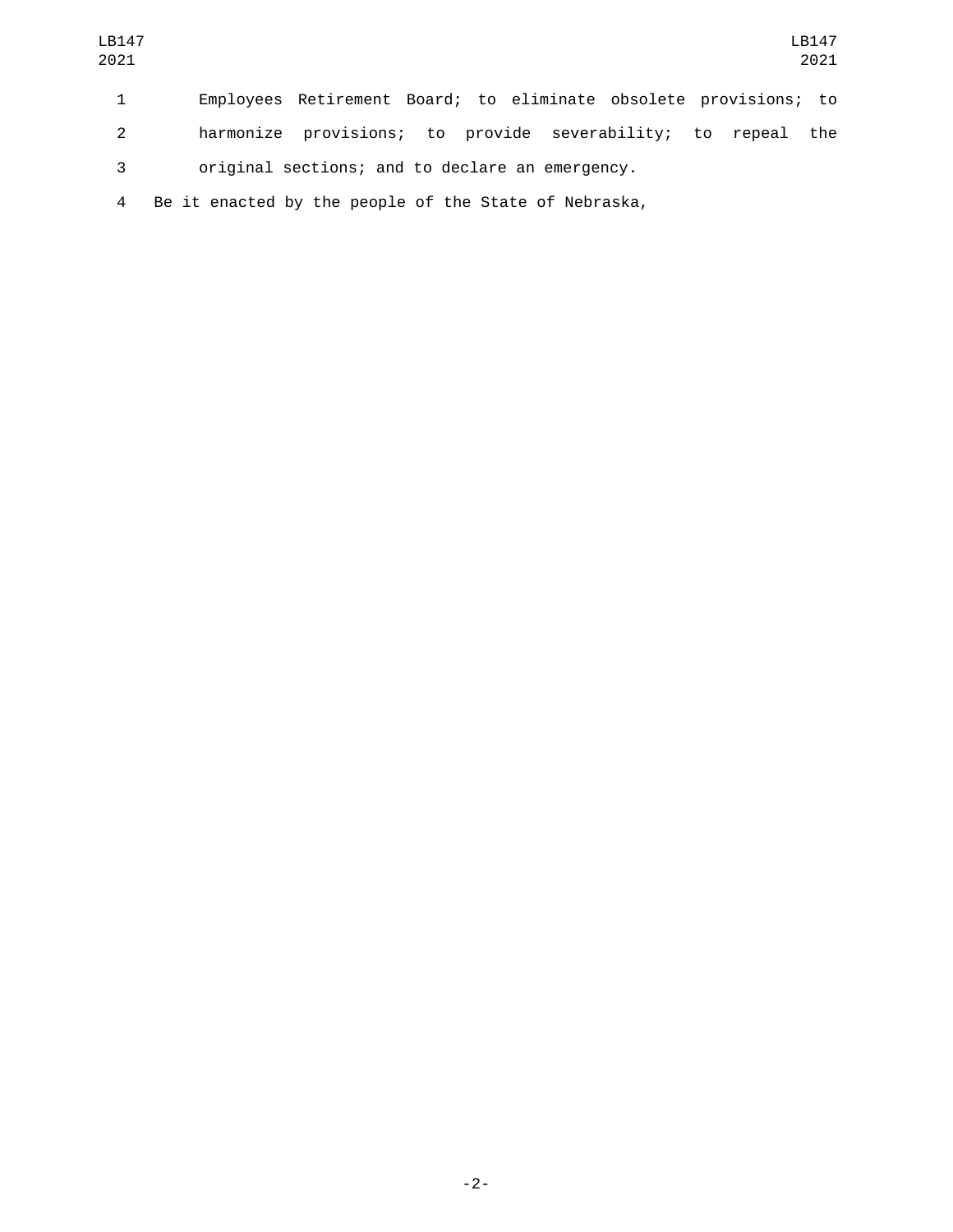Section 1. Section 72-1249.02, Reissue Revised Statutes of Nebraska, 2 is amended to read:

 72-1249.02 The State Investment Officer's Cash Fund is created. A pro rata share of the budget appropriated for the council shall be charged to the income of each fund managed, and such charges shall be transferred to the State Investment Officer's Cash Fund. The allocation of charges may be made by any method determined to be reasonably related to actual costs incurred by the council. Approval of the agencies and boards administering these funds shall not be required.

 It is the intent of this section to have funds managed by the state investment officer pay a pro rata share of the investment management expense when this is not prohibited by statute or the constitution.

 Management, custodial, and service costs which are a direct expense of state funds may be paid from the income of such funds when this is not prohibited by statute or the Constitution of Nebraska. For purposes of this section, management, custodial, and service costs shall include, but not be limited to, investment counsel fees for managing assets, real estate mortgage loan service fees, real estate management fees, and custody fees for fund securities. All such fees shall be approved by the 20 council and the state investment officer.

 Beginning on March 31, 2016, a pro rata share of the budget appropriated for the council shall be charged to the income of the Class V School Employees Retirement Fund, and such charges shall be transferred to the State Investment Officer's Cash Fund. The allocation of charges among a retirement system provided for under the Class V School Employees Retirement Act and the other funds managed by the council may be made by any method determined to be reasonably related to actual costs incurred by the council. Approval of the board of education, the board of 29 trustees, or the retirement board as defined in section 79-978 and as  $the$ board of trustees provided for in section 79-980 shall not be required.

Sec. 2. Section 79-978, Revised Statutes Cumulative Supplement,

-3-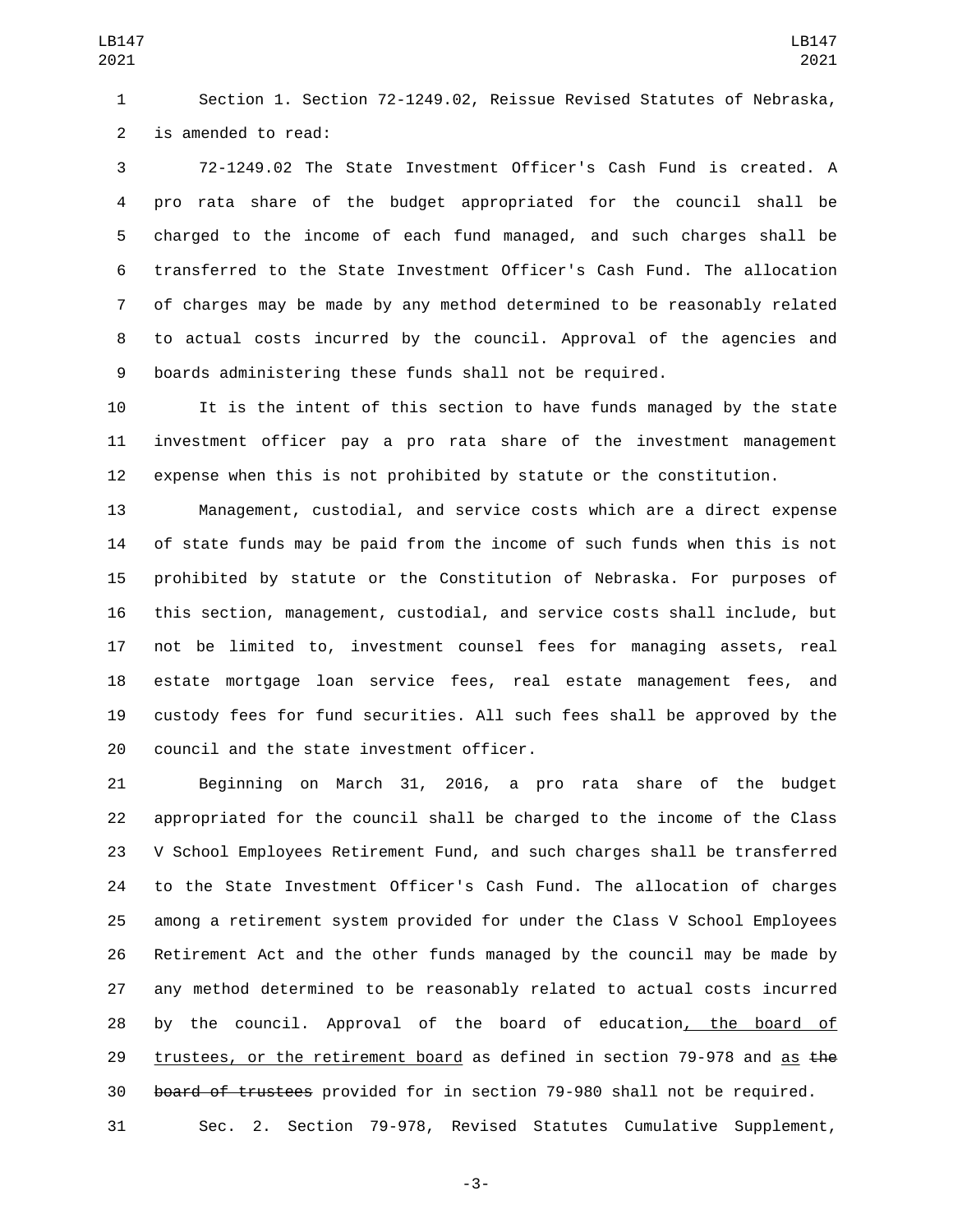1 2020, is amended to read:

 79-978 For purposes of the Class V School Employees Retirement Act, 3 unless the context otherwise requires:

 (1) Accumulated contributions means the sum of amounts contributed by a member of the system together with regular interest credited 6 thereon;

 (2) Actuarial equivalent means the equality in value of the retirement allowance for early retirement or the retirement allowance for an optional form of annuity, or both, with the normal form of the annuity to be paid, as determined by the application of the appropriate actuarial table, except that use of such actuarial tables shall not effect a reduction in benefits accrued prior to September 1, 1985, as determined by the actuarial tables in use prior to such date;

14 (3) Actuarial tables means:

 (a) For determining the actuarial equivalent of any annuities other 16 than joint and survivorship annuities:

 (i) For members hired before July 1, 2018, a unisex mortality table using twenty-five percent of the male mortality and seventy-five percent of the female mortality from the 1994 Group Annuity Mortality Table with a One Year Setback and using an interest rate of eight percent compounded annually; and

 (ii) For members hired on or after July 1, 2018, or rehired on or after July 1, 2018, after termination of employment and being paid a retirement benefit, the determinations shall be based on a unisex mortality table and an interest rate specified by (A) the board of trustees until September 1, 2024, or (B) the retirement board beginning on or after September 1, 2024. Both the mortality table and the interest rate shall be recommended by the actuary retained pursuant to section 79-984 by the board of trustees and approved by the board of trustees following an actuarial experience study, a benefit adequacy study, or a plan valuation. The mortality table, interest rate, and actuarial factors

-4-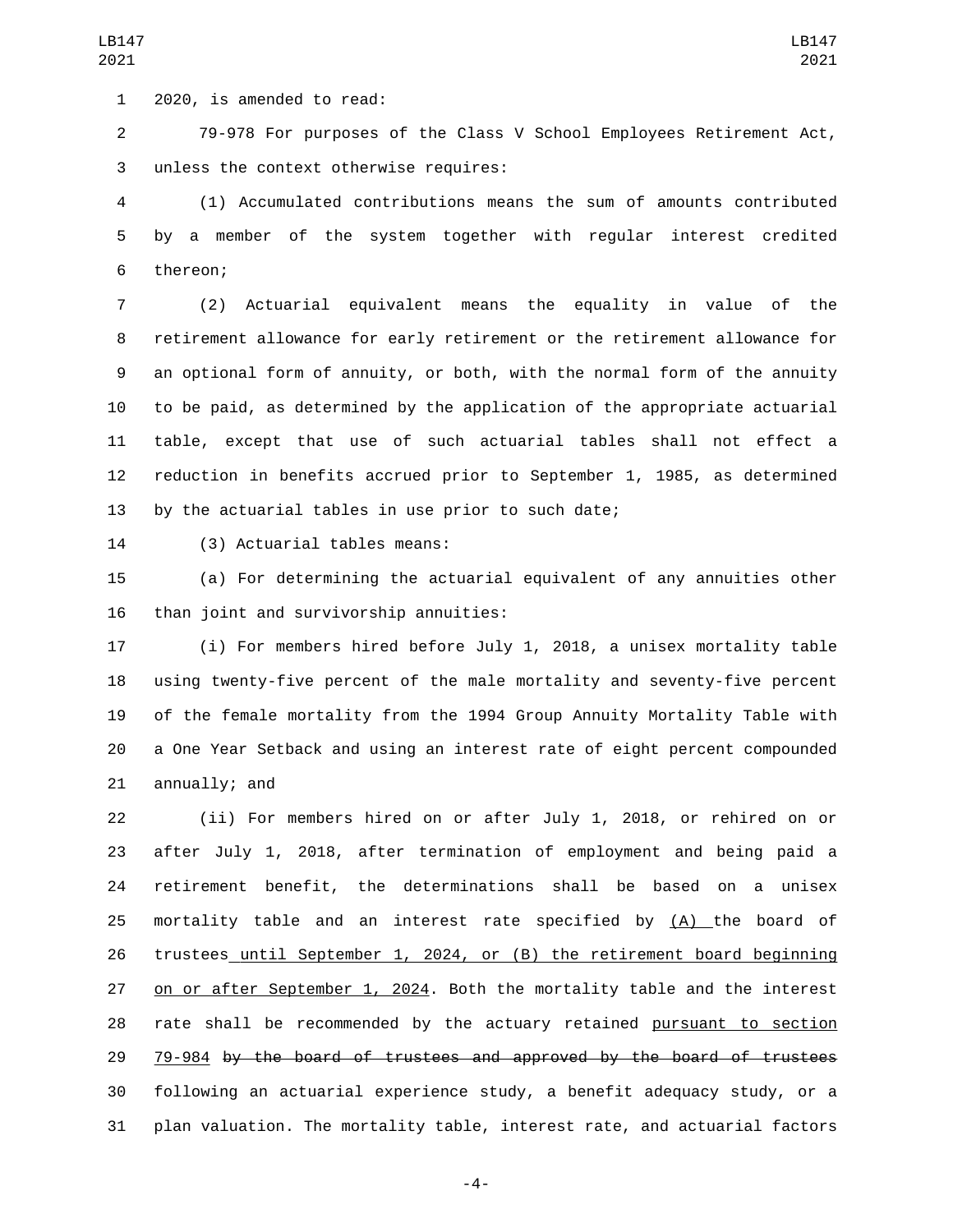in effect on the member's retirement date shall be used to calculate the actuarial equivalency of any retirement benefit. Such interest rate may be, but is not required to be, equal to the assumed rate; and

(b) For joint and survivorship annuities:4

 (i) For members hired before July 1, 2018, a unisex retiree mortality table using sixty-five percent of the male mortality and thirty-five percent of the female mortality from the 1994 Group Annuity Mortality Table with a One Year Setback and using an interest rate of eight percent compounded annually and a unisex joint annuitant mortality table using thirty-five percent of the male mortality and sixty-five percent of the female mortality from the 1994 Group Annuity Mortality Table with a One Year Setback and using an interest rate of eight percent 13 compounded annually; and

 (ii) For members hired on or after July 1, 2018, or rehired on or after July 1, 2018, after termination of employment and being paid a retirement benefit, the determinations shall be based on a unisex 17 mortality table and an interest rate specified by  $(A)$  the board of trustees until September 1, 2024, or (B) the retirement board beginning on or after September 1, 2024. Both the mortality table and the interest rate shall be recommended by the actuary retained pursuant to section 79-984 by the board of trustees and approved by the board of trustees following an actuarial experience study, a benefit adequacy study, or a plan valuation. The mortality table, interest rate, and actuarial factors in effect on the member's retirement date shall be used to calculate the actuarial equivalency of any retirement benefit. Such interest rate may be, but is not required to be, equal to the assumed rate;

 (4) Administrator of the retirement system or administrator means the person administering the retirement system who is (a) until September 29 1, 2024, appointed by the board of trustees or (b) beginning on and after September 1, 2024, appointed by the retirement board pursuant to section 31 84-1503;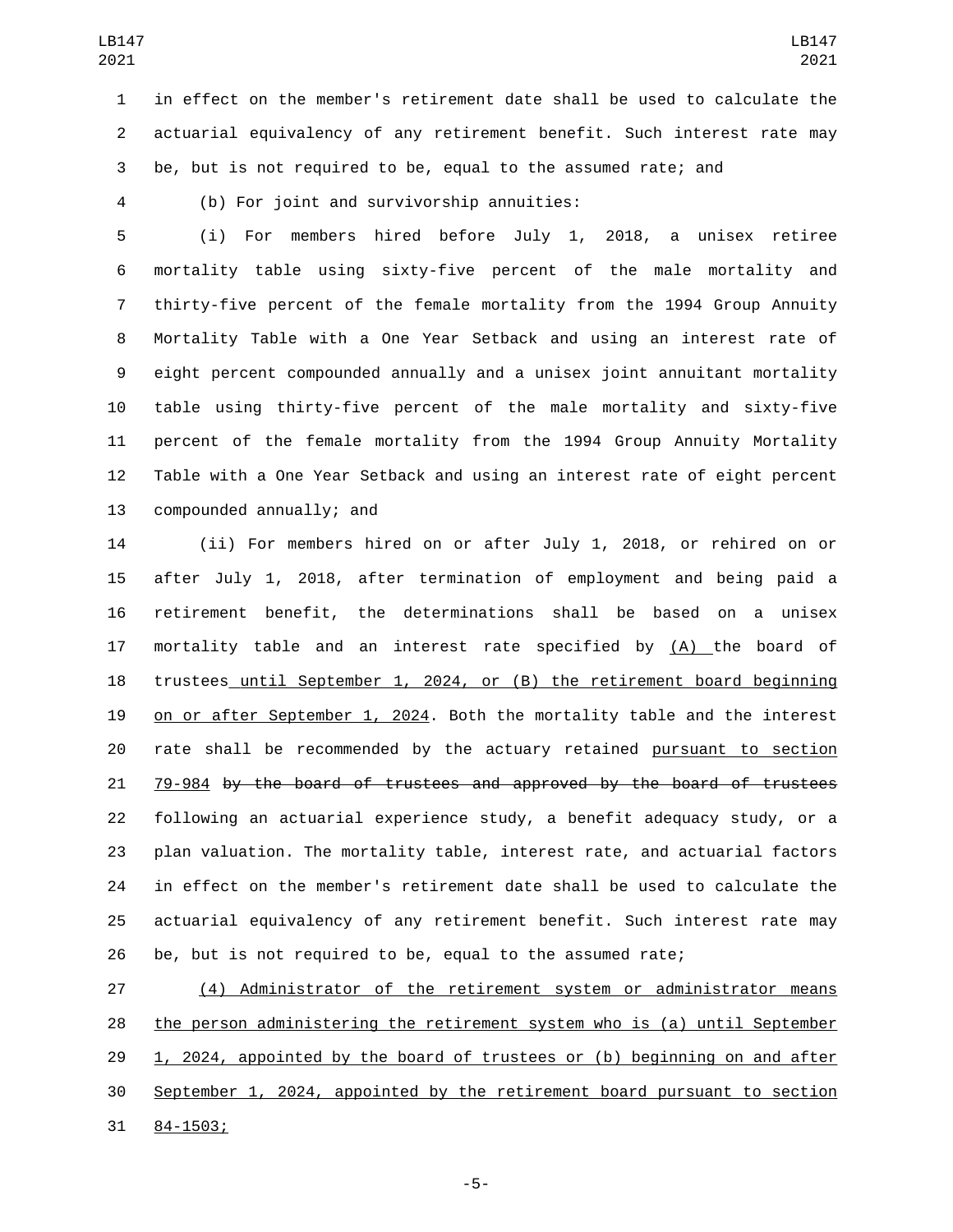(5) (4) Annuitant means any member receiving an allowance;

 (6) (5) Annuity means annual payments, for both prior service and membership service, for life as provided in the Class V School Employees 4 Retirement Act;

 (7) (6) Audit year means the period beginning January 1 in any year and ending on December 31 of that same year which is except for the initial audit year which will begin September 1, 2016, and end on December 31, 2016. Beginning September 1, 2016, the audit year will be the period of time used in the preparation of the annual actuarial analysis and valuation and a financial audit of the investments of the 11 retirement system;

 (8) (7) Beneficiary means any person entitled to receive or receiving a benefit by reason of the death of a member;

 (9) (8) Board of education means the board of education of the 15 school district;

 (10)(a) (9)(a) Compensation means gross wages or salaries payable to the member during a fiscal year and includes (i) overtime pay, (ii) member contributions to the retirement system that are picked up under section 414(h) of the Internal Revenue Code, as defined in section 49-801.01, (iii) retroactive salary payments paid pursuant to court order, arbitration, or litigation and grievance settlements, and (iv) amounts contributed by the member to plans under sections 125, 403(b), and 457 of the Internal Revenue Code, as defined in section 49-801.01, or any other section of the code which defers or excludes such amounts from 25 income.

 (b) Compensation does not include (i) fraudulently obtained amounts as determined by the board, (ii) amounts for accrued unused sick leave or accrued unused vacation leave converted to cash payments, (iii) insurance premiums converted into cash payments, (iv) reimbursement for expenses incurred, (v) fringe benefits, (vi) per diems paid as expenses, (vii) bonuses for services not actually rendered, (viii) early retirement

-6-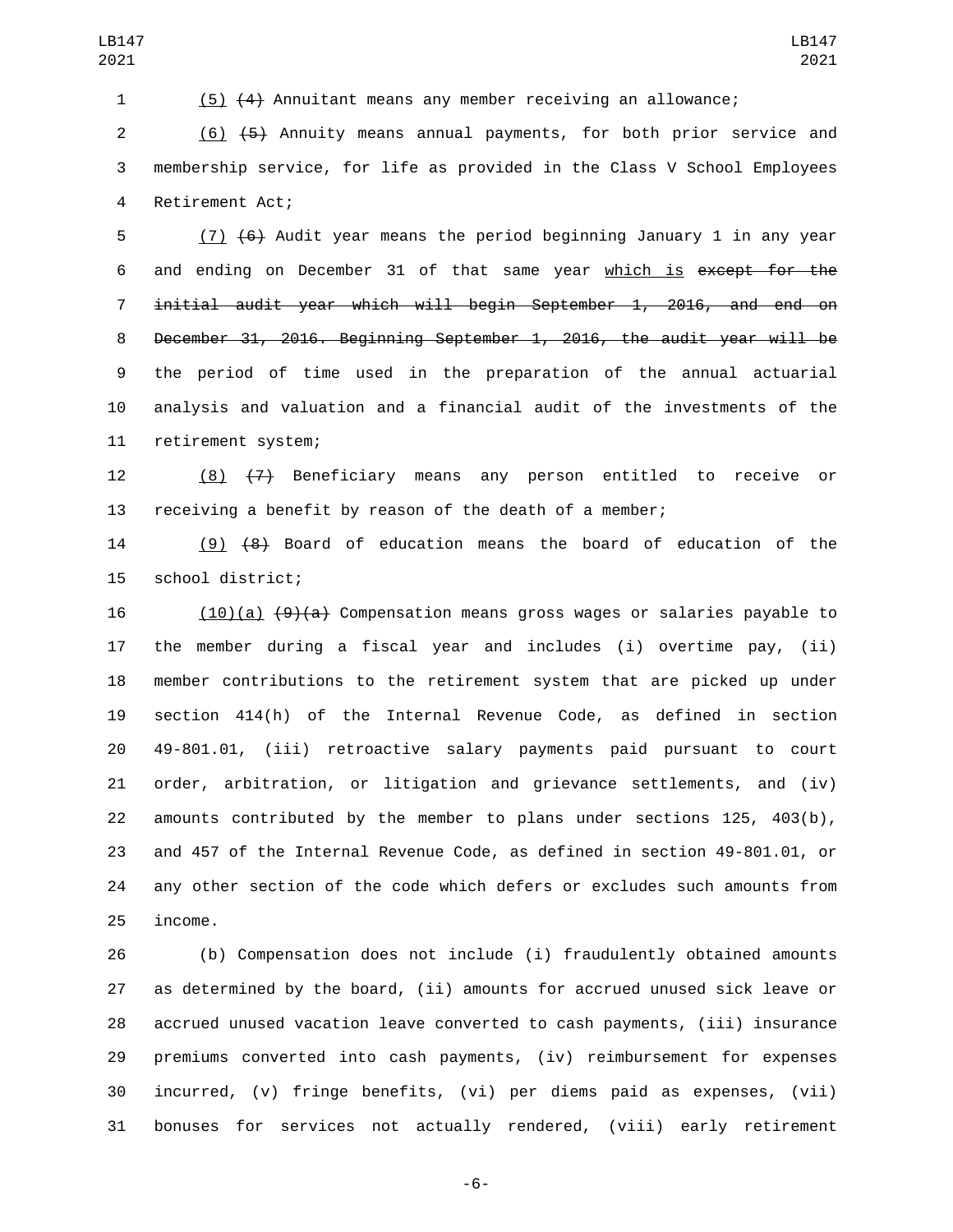inducements, (ix) cash awards, (x) severance pay, or (xi) employer contributions made for the purposes of separation payments made at 3 retirement and early retirement inducements.

 (c) Compensation in excess of the limitations set forth in section 401(a)(17) of the Internal Revenue Code, as defined in section 49-801.01, 6 shall be disregarded;

 (11) (10) Council means the Nebraska Investment Council created and 8 acting pursuant to section 72-1237;

 (12) (11) Creditable service means the sum of the membership service and the prior service, measured in one-tenth-year increments;

 (13) (12) Early retirement date means, for members hired prior to July 1, 2016, who have attained age fifty-five, that month and year selected by a member having at least ten years of creditable service which includes a minimum of five years of membership service. Early retirement date means, for members hired on or after July 1, 2016, that month and year selected by a member having at least five years of creditable service and who has attained age sixty;

 (14) (13) Early retirement inducement means, but is not limited to: (a) A benefit, bonus, or payment to a member in exchange for an agreement by the member to retire with a reduced retirement benefit;

 (b) A benefit, bonus, or payment paid to a member in addition to the 22 member's retirement benefit;

 (c) Lump-sum or installment cash payments, except payments for 24 accrued unused leave converted to cash payments;

 (d) An additional salary or wage component of any kind that is being paid as an incentive to leave employment and not for personal services performed for which creditable service is granted;

 (e) Partial or full employer payment of a member's health, dental, life, or long-term disability insurance benefits or cash in lieu of such insurance benefits that extend beyond the member's termination of employment and contract of employment dates. This subdivision does not

-7-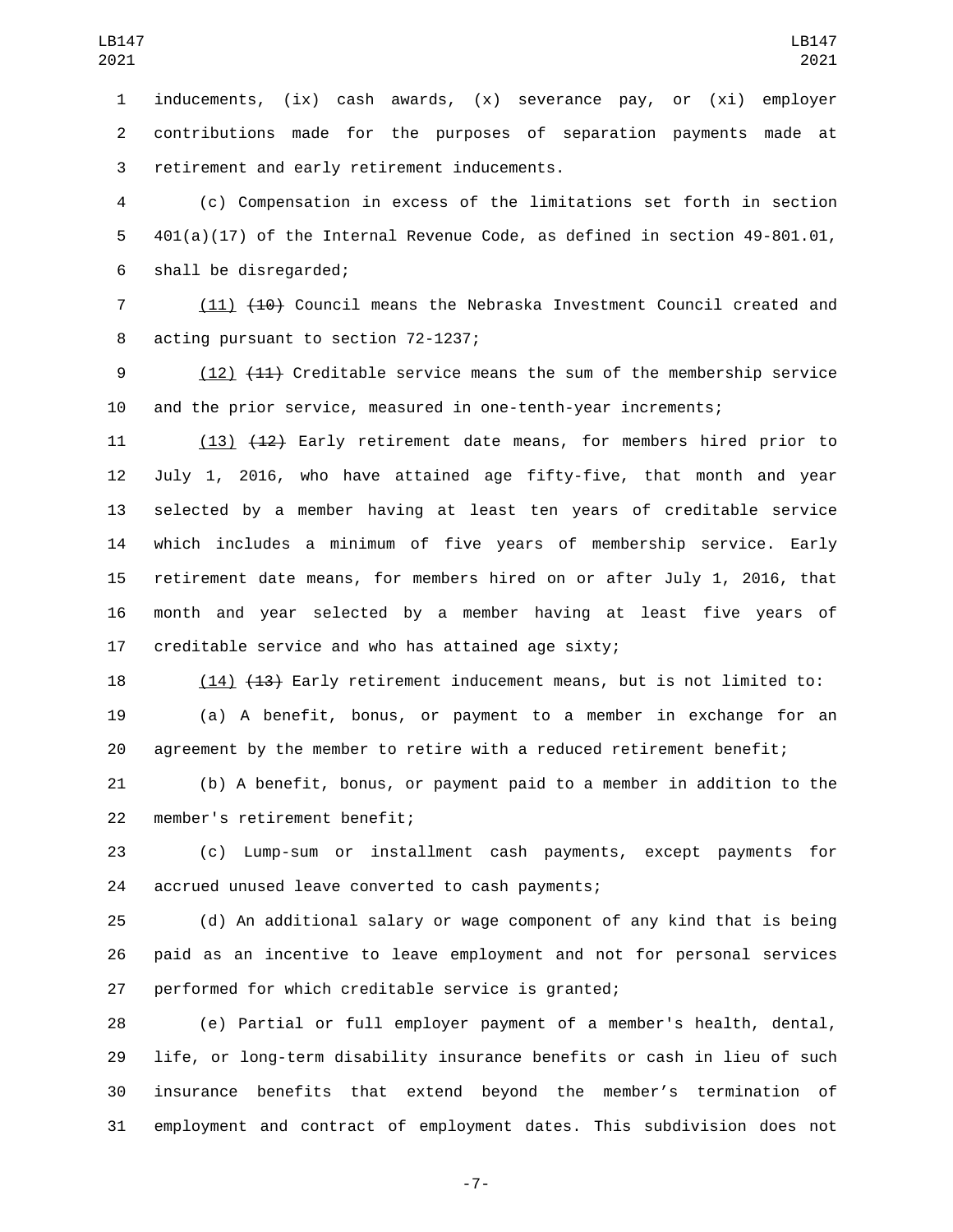apply to any period during which the member is contributing to the retirement system and being awarded creditable service; and

 (f) Any other form of separation payments made by an employer to a member at termination, including, but not limited to, purchasing retirement contracts for the member pursuant to section 79-514, or depositing money for the member in an account established under section 403(b) of the Internal Revenue Code except for payments for accrued 8 unused leave;

 (15) (14) Employee means the following enumerated persons receiving compensation from the school district: (a) Regular teachers and administrators employed on a written contract basis; and (b) regular 12 employees, not included in subdivision  $(15)(a)$   $(14)(a)$  of this section, hired upon a full-time basis, which basis shall contemplate a workweek of 14 not less than thirty hours;

 (16) (15) Employer means a school district participating in a retirement system established pursuant to the Class V School Employees 17 Retirement Act;

 (17) (16) Fiscal year means the period beginning September 1 in any year and ending on August 31 of the next succeeding year;

 (18) (17) Hire date or date of hire means the first day of compensated service subject to retirement contributions;

22 (19) (18) Interest means, for the purchase of service credit, the purchase of prior service credit, restored refunds, and delayed payments, the investment return assumption used in the most recent actuarial 25 valuation;

26 (20) (19) Member means any employee included in the membership of the retirement system or any former employee who has made contributions 28 to the system and has not received a refund;

29 (21) (20) Membership service means service on or after September 1, 1951, as an employee of the school district and a member of the system for which compensation is paid by the school district. Credit for more

-8-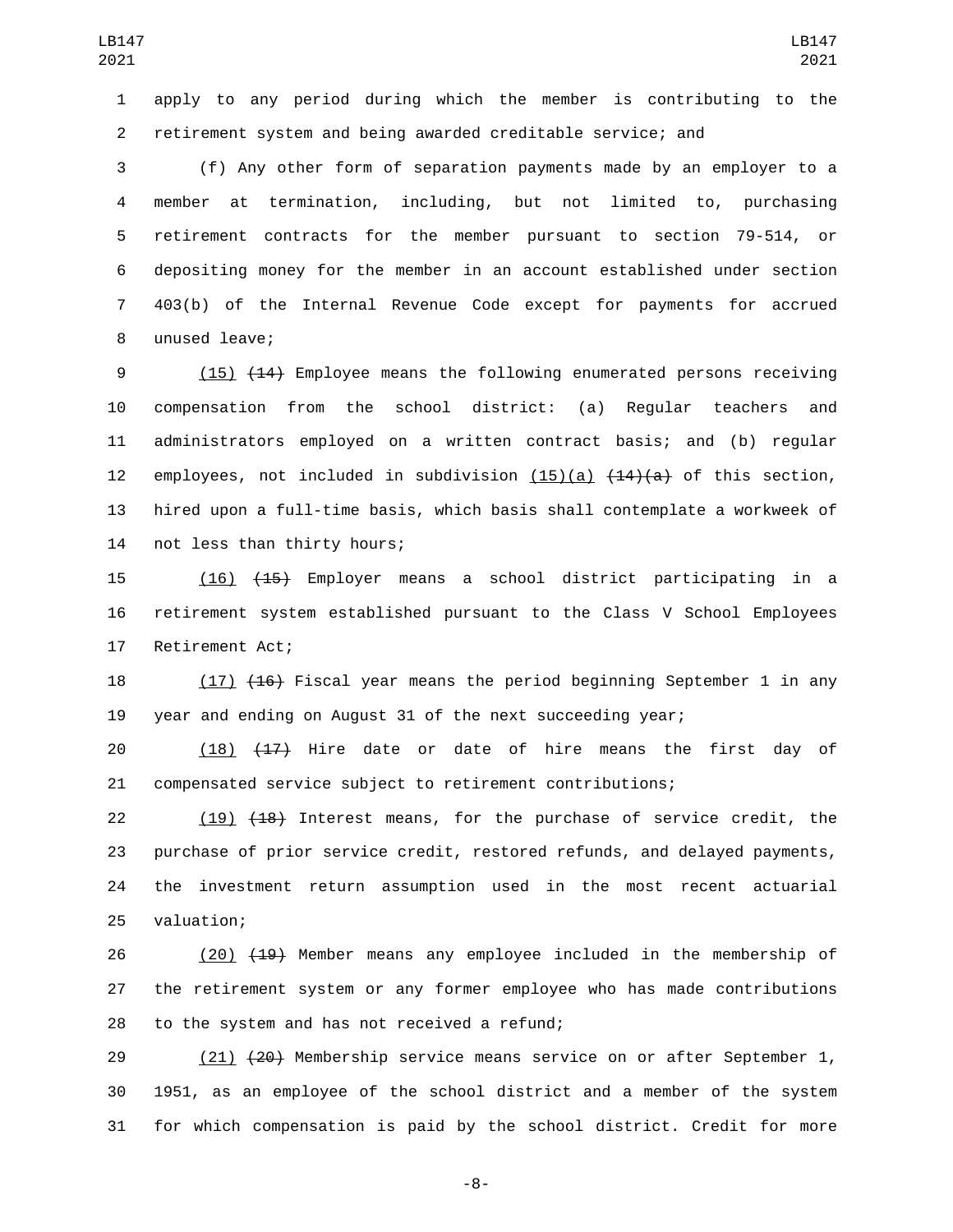than one year of membership service shall not be allowed for service rendered in any fiscal year. Beginning September 1, 2005, a member shall be credited with a year of membership service for each fiscal year in which the member performs one thousand or more hours of compensated service as an employee of the school district. For an employee who becomes a member prior to July 1, 2018, an hour of compensated service shall include any hour for which the member is compensated by the school district during periods when no service is performed due to vacation or approved leave. For an employee who becomes a member on or after July 1, 2018, an hour of compensated service shall include any hour for which the member is compensated by the school district during periods when no service is performed due to used accrued sick days, used accrued vacation days, federal and state holidays, and jury duty leave for which the member is paid full compensation by the employer. If a member performs less than one thousand hours of compensated service during a fiscal year, one-tenth of a year of membership service shall be credited for each one hundred hours of compensated service by the member in such fiscal year. In determining a member's total membership service, all periods of membership service, including fractional years of membership service in 20 one-tenth-year increments, shall be aggregated;

 (22) (21) Military service means service in the uniformed services as defined in 38 U.S.C. 4301 et seq., as such provision existed on March 23 27, 1997;

 (23) (22) Normal retirement date means the end of the month during which the member attains age sixty-five and has completed at least five 26 years of membership service;

27 (24) (23) Primary beneficiary means the person or persons entitled to receive or receiving a benefit by reason of the death of a member;

 (25) (24) Prior service means service rendered prior to September 1, 1951, for which credit is allowed under section 79-999, service rendered by retired employees receiving benefits under preexisting systems, and

-9-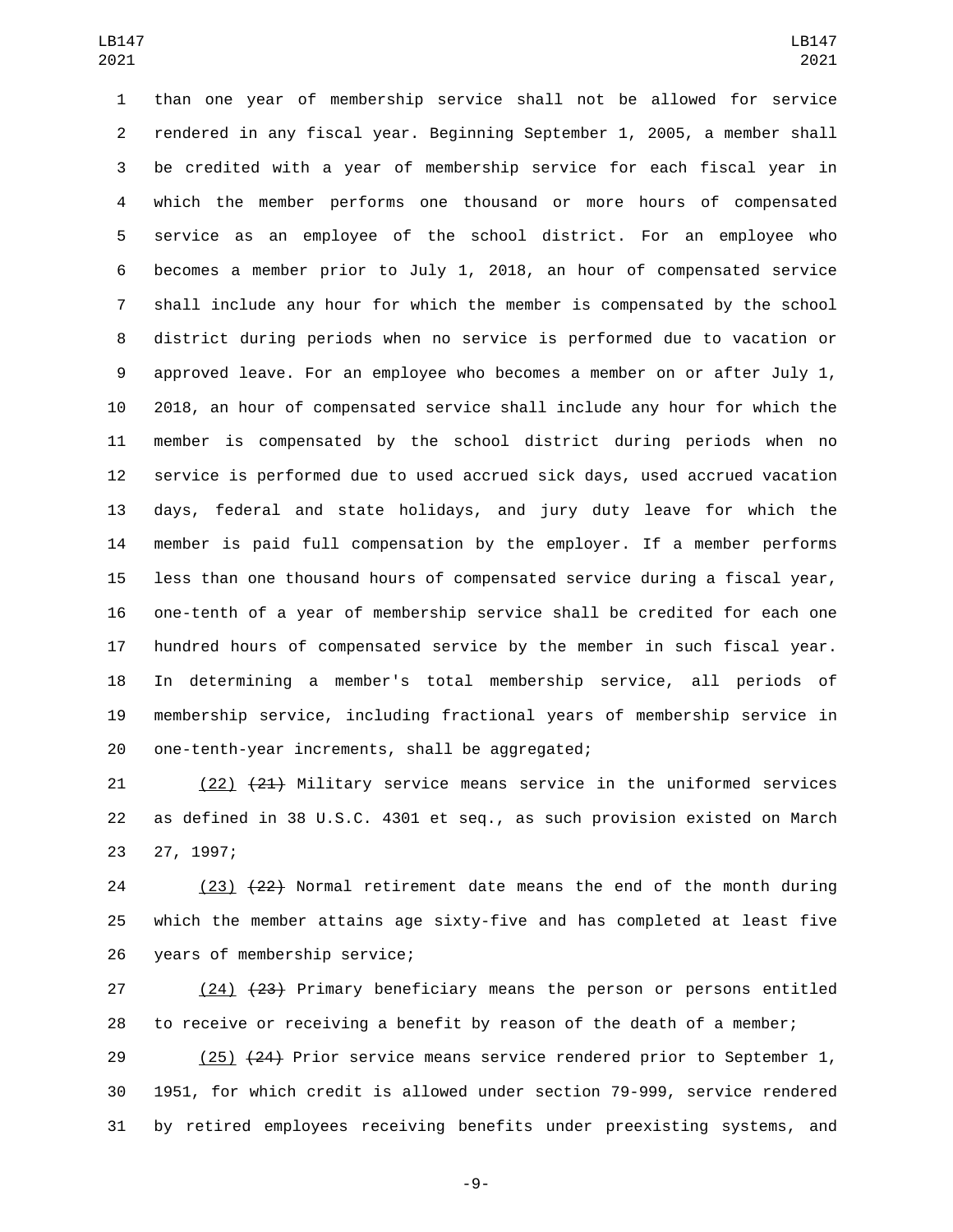service for which credit is allowed under sections 79-990, 79-991, 79-994, 79-995, and 79-997;2

 (26) (25) Regular interest means interest (a) on the total contributions of the member prior to the close of the last preceding fiscal year, (b) compounded annually, and (c)(i) beginning September 1, 2016, at a rate equal to the daily treasury yield curve for one-year treasury securities, as published by the Secretary of the Treasury of the United States, that applies on September 1 of each year and (ii) prior to September 1, 2016, at rates to be determined annually by the board, which shall have the sole, absolute, and final discretionary authority to make such determination, except that the rate for any given year in no event shall exceed the actual percentage of net earnings of the system during 13 the last preceding fiscal year;

 (27) (26) Retirement allowance means the total annual retirement benefit payable to a member for service or disability;

 (28) Retirement board means the Public Employees Retirement Board 17 created and acting pursuant to section 84-1501;

 (29) (27) Retirement date means the date of retirement of a member 19 for service or disability as fixed by  $(a)$  the board of trustees described in section 79-980 for retirements occurring on or before August 31, 2024, or (b) the retirement board for retirements occurring on or after 22 September 1, 2024;

 (30) (28) Retirement system or system means the School Employees' Retirement System of (corporate name of the school district as described 25 in section 79-405) as provided for by the act;

 (31) (29) Secondary beneficiary means the person or persons entitled to receive or receiving a benefit by reason of the death of all primary beneficiaries prior to the death of the member. If no primary beneficiary survives the member, secondary beneficiaries shall be treated in the same 30 manner as primary beneficiaries;

(32) School district means the employer participating in a

-10-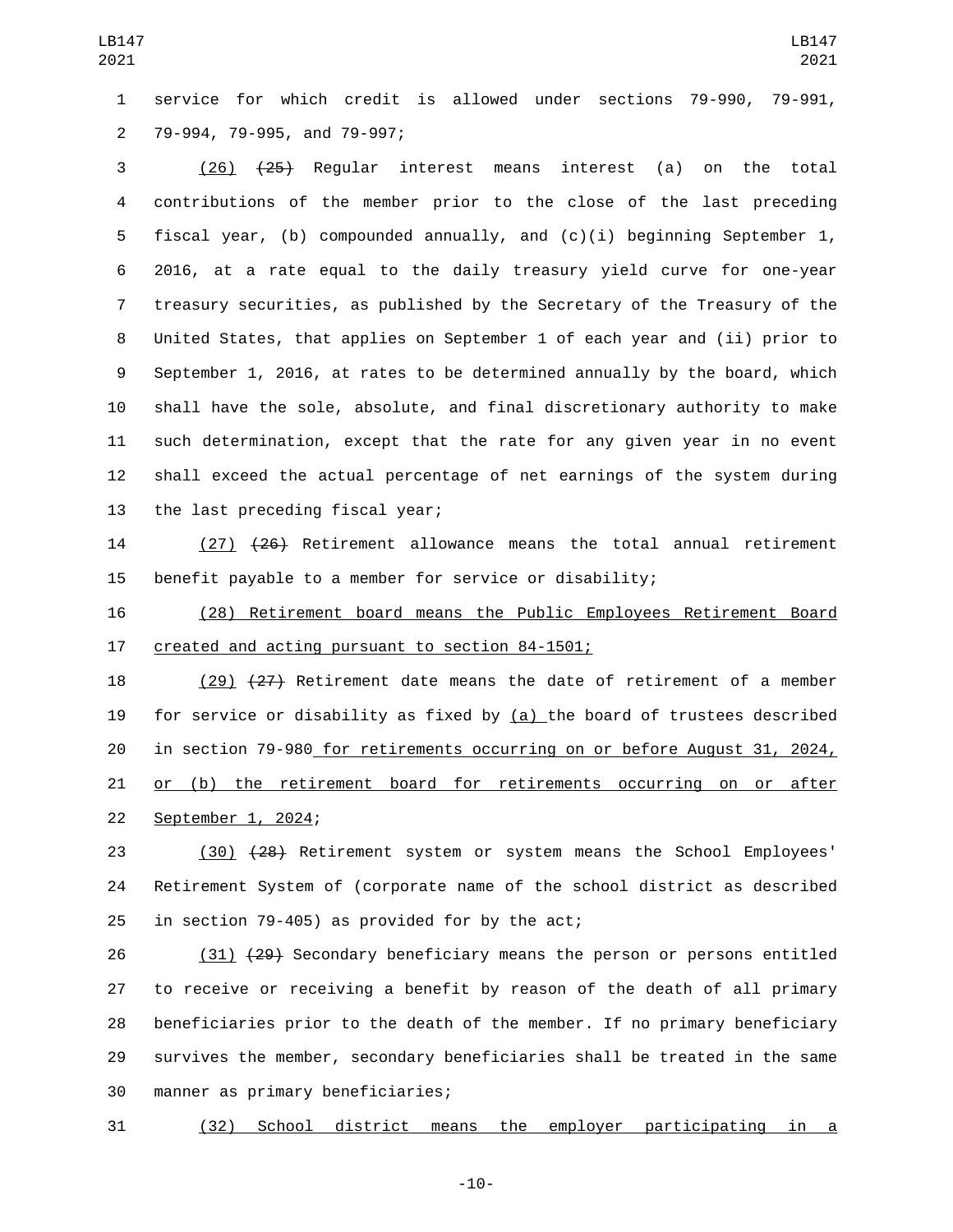LB147 

## retirement system established pursuant to the Class V School Employees 2 Retirement Act;

 (33) (30) Solvency means the rate of all contributions required pursuant to the Class V School Employees Retirement Act is equal to or greater than the actuarially required contribution rate as annotated in the most recent valuation report prepared by the actuary retained for the 7 retirement system by the board of trustees as provided in section 79-984; (34) (31) State investment officer means the state investment officer appointed pursuant to section 72-1240 and acting pursuant to the

10 Nebraska State Funds Investment Act;

 (35) (32) Substitute employee means a person hired by an employer as a temporary employee to assume the duties of an employee due to a temporary absence of any employee. Substitute employee does not mean a person hired as an employee on an ongoing basis to assume the duties of 15 other employees who are temporarily absent;

 (36) (33) Temporary employee means a person hired by an employer who is not an employee and who is hired to provide service for a limited period of time to accomplish a specific purpose or task. When such specific purpose or task is complete, the employment of such temporary employee shall terminate and in no case shall the temporary employment 21 period exceed one year in duration;

 (37) Transfer of management means the transition and transfer of the general management, administration, and operations from the board of trustees, board of education, and school district to the retirement board as described in the Class V School Employees Retirement Act. Transfer of 26 management does not include:

 (a) Assumption of financial liability by the State of Nebraska, the retirement board, or the Nebraska Public Employees Retirement Systems for any of the funding obligations as described in section 11 of this act; 30 and

(b) Merger or consolidation of any Class V school employees

-11-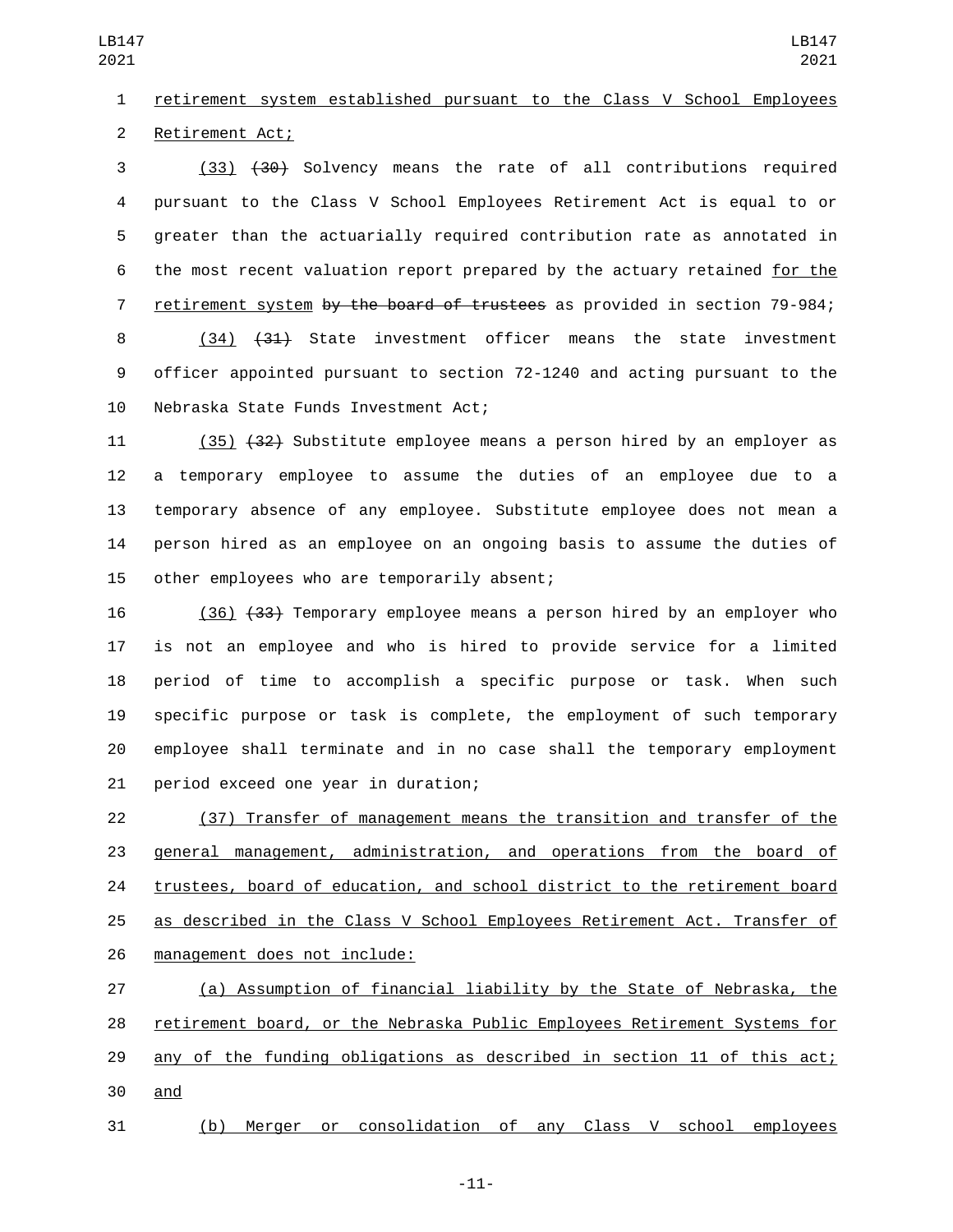retirement system established under the Class V School Employees Retirement Act with the School Employees Retirement System of the State of Nebraska or any other retirement system administered by the retirement board;4

 (38) (34) Trustee means a trustee provided for in section 79-980; 6 and

 (39) (35) Voluntary service or volunteer means providing bona fide 8 unpaid service to an employer.

 Sec. 3. Section 79-978.01, Revised Statutes Cumulative Supplement, 10 2020, is amended to read:

 79-978.01 Sections 79-978 to 79-9,123 and sections 10 and 11 of this 12 act shall be known and may be cited as the Class V School Employees 13 Retirement Act.

 Sec. 4. Section 79-980, Revised Statutes Cumulative Supplement, 15 2020, is amended to read:

 79-980 (1) At any time that the retirement system consists of only one Class V school district, the general administration of the retirement system is hereby vested in the board of trustees until September 1, 2024. Beginning July 1, 2016, the board of trustees shall consist of the following individuals: (a) Two members of the retirement system who are certificated staff elected by the members of the retirement system who are certificated staff; (b) one member of the retirement system who is classified staff elected by the members of the retirement system who are classified staff; (c) one member of the retirement system who is an annuitant elected by the members of the retirement system who are annuitants; (d) the superintendent of schools or his or her designee to serve as a voting, ex officio trustee; and (e) two business persons approved by the board of education qualified in financial affairs who are 29 not members of the retirement system. Except as provided by subsection 30 (2) of this section, the  $\overline{f}$  the business person trustees shall be recommended to four-year terms by the trustees who are not business

-12-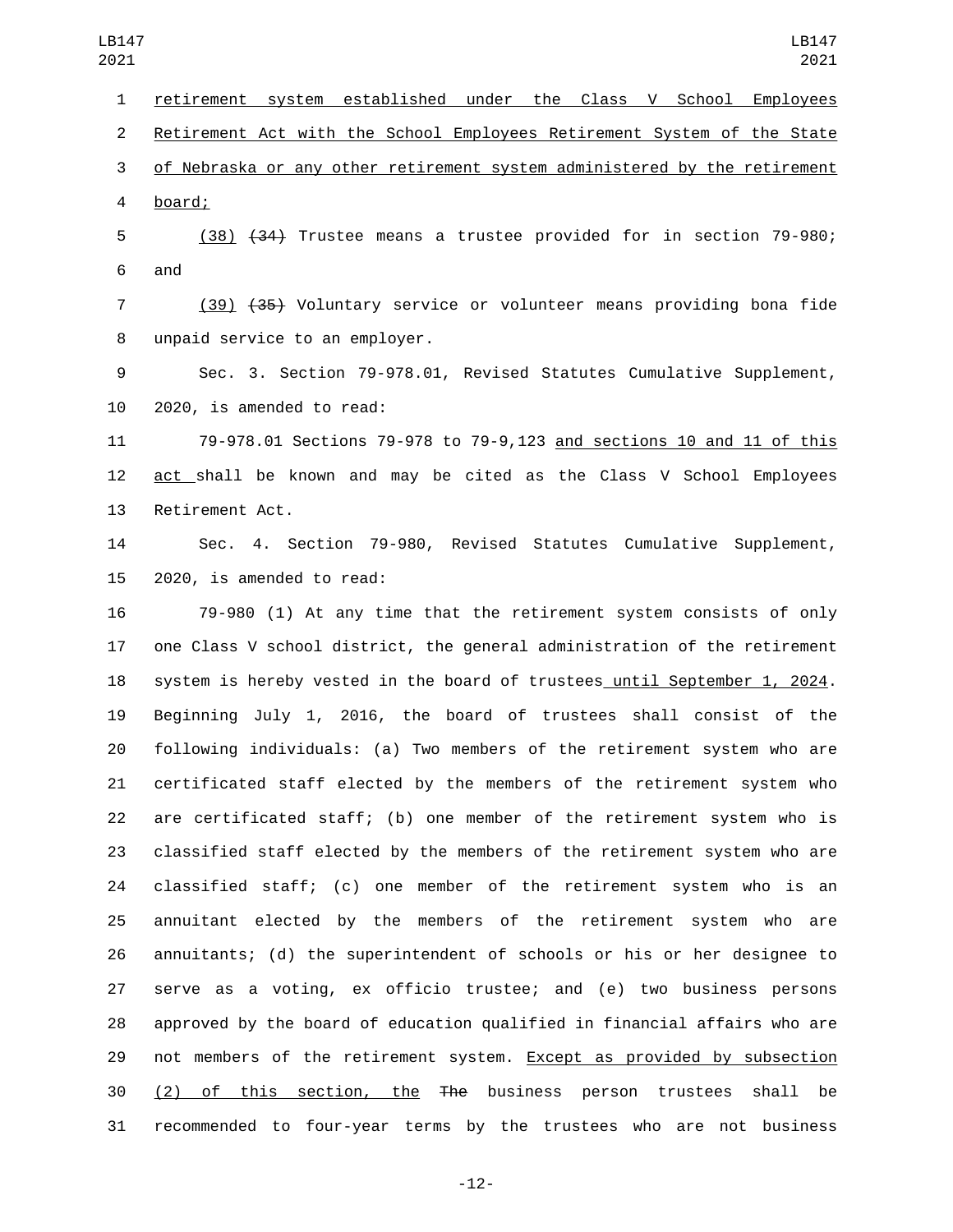persons, and the appointments shall be approved by the board of 2 education. Except as provided by subsection (2) of this section, the The elections of the trustees who are members of the retirement system shall be arranged for, managed, and conducted by the board of trustees and, after the initial terms as otherwise designated, shall be for terms of four years. One certificated staff trustee serving on July 1, 2016, will continue serving until an elected certificated staff trustee will take position effective July 1, 2017; the second certificated staff trustee serving on July 1, 2016, will continue serving until a second elected certificated staff trustee will take position July 1, 2018; the classified staff trustee serving on July 1, 2016, will continue serving until an elected classified staff trustee will take position July 1, 2019; the annuitant member trustee serving on July 1, 2016, will continue serving until an elected annuitant member trustee will take position July 1, 2020; one business member trustee serving on July 1, 2016, will continue serving until a new term of office begins effective July 1, 2018; and the second business member trustee serving on July 1, 2016, will continue serving until a new term of office begins effective July 1, 2020. The terms of the elected trustees shall be fixed so that one member trustee election shall be held each year. The board of trustees shall appoint a qualified individual to fill any vacancy on the board of trustees for the remainder of the unexpired term. No vacancy or vacancies on the board of trustees shall impair the power of the remaining trustees to administer the retirement system pending the filling of such vacancy or vacancies. The trustees shall serve without compensation, but shall be reimbursed from the funds of the retirement system for expenses that they may incur through service on the board of trustees as provided in sections 81-1174 to 81-1177. A trustee shall serve until a successor qualifies, except that a trustee who is a member of the retirement system shall be disqualified as a trustee immediately upon ceasing to be a member of the retirement system. Each trustee shall be entitled to one

-13-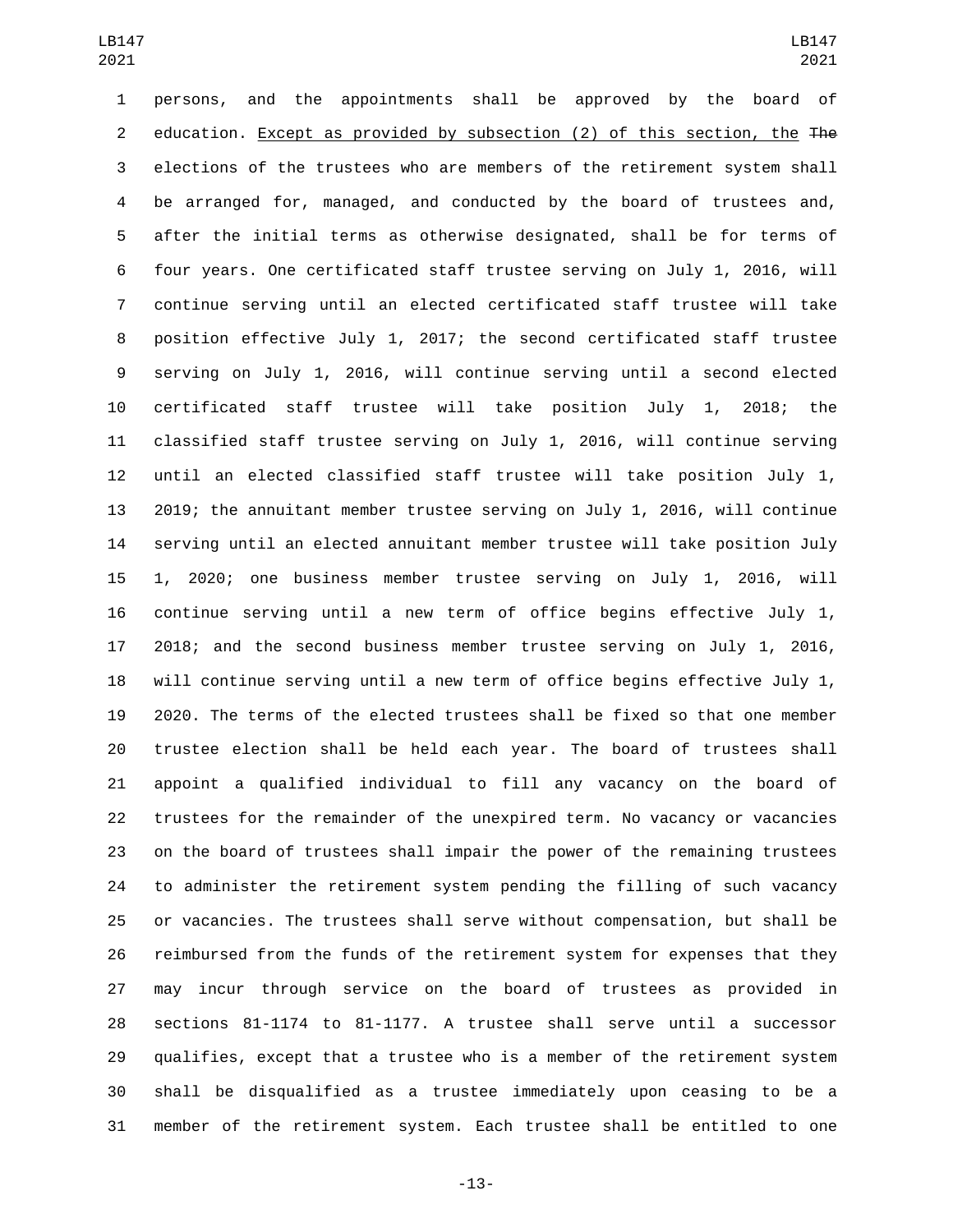vote on the board of trustees, and four trustees shall constitute a quorum for the transaction of any business.2

 (2) Effective September 1, 2024, the board of trustees described in subsection (1) of this section shall terminate and the retirement board shall assume administration of the retirement system, except for the investment of the funds. Until September 1, 2024, the The board of trustees, and beginning September 1, 2024, the retirement board, and the administrator of the retirement system shall administer the retirement system in compliance with the tax-qualification requirements applicable to government retirement plans under section 401(a) of the Internal Revenue Code, as defined in section 49-801.01, including: Section 401(a) (9) of the Internal Revenue Code relating to the time and manner in which benefits are required to be distributed, including the incidental death benefit distribution requirement of section 401(a)(9)(G) of the Internal Revenue Code; section 401(a)(25) of the Internal Revenue Code relating to the specification of actuarial assumptions; section 401(a)(31) of the Internal Revenue Code relating to direct rollover distributions from eligible retirement plans; and section 401(a)(37) of the Internal Revenue Code relating to the death benefit of a member whose death occurs while performing qualified military service. No member of the board of 21 education, of board of trustees, or retirement board shall be personally liable, except in cases of willful dishonesty, gross negligence, or intentional violations of law, for actions relating to his or her retirement system duties. Beginning July 1, 2016, the board of education shall not have any duty or responsibility for the general administration of the retirement system, including the determination and calculation of the benefits of any member or beneficiary, except as may specifically be provided in the Class V School Employees Retirement Act.

29  $(3)$   $(2)$  At any time that the retirement system consists of more than one Class V school district, the general administration of the retirement system is hereby vested in the board of trustees until September 1, 2024.

-14-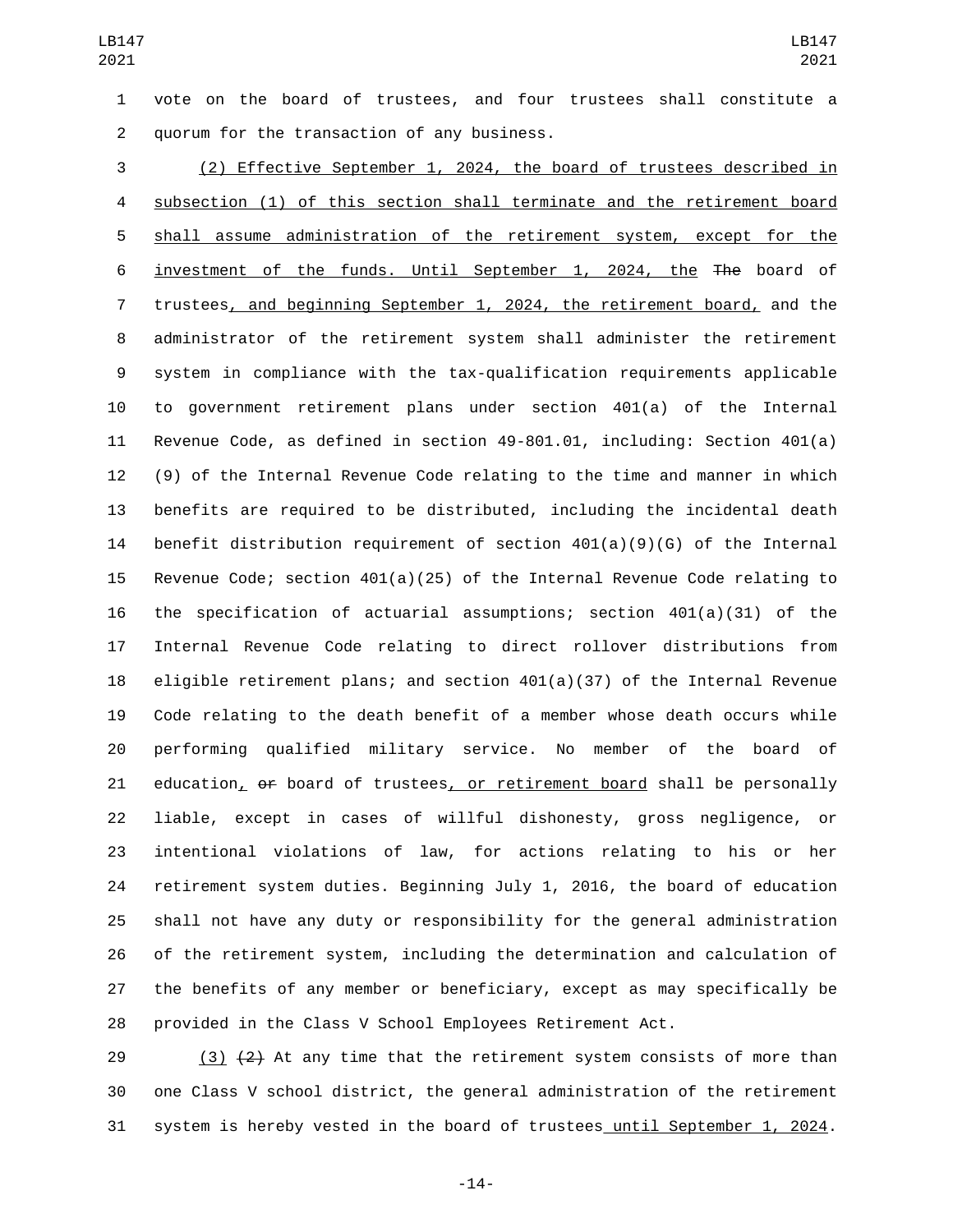The board of trustees shall consist of the following individuals: (a) Two members of the retirement system who are certificated staff elected by the members of the retirement system who are certificated staff; (b) one member of the retirement system who is classified staff elected by the members of the retirement system who are classified staff; (c) one member of the retirement system who is an annuitant elected by the members of the retirement system who are annuitants; (d) the superintendent of each of the school districts represented in the retirement system or his or her designee to serve as a voting, ex officio trustee; and (e) two business persons approved by the board of education qualified in financial affairs who are not members of the retirement system. Except as provided by subsection (4) of this section, the The elections of the trustees who are members of the retirement system shall be arranged for, managed, and conducted by the board of trustees and, after the initial terms as otherwise designated, shall be for terms of four years. Except as provided by subsection (4) of this section, the The business person trustees shall be recommended to four-year terms by the trustees who are not business persons, and the appointments shall be approved by the board of education. The board of trustees shall appoint a qualified individual to fill any vacancy on the board of trustees for the remainder of the unexpired term. No vacancy or vacancies on the board of trustees shall impair the power of the remaining trustees to administer the retirement system pending the filling of such vacancy or vacancies. The trustees shall serve without compensation, but shall be reimbursed from the funds of the retirement system for expenses that they may incur through service on the board of trustees as provided in sections 81-1174 to 81-1177. A trustee shall serve until a successor qualifies, except that a trustee who is a member of the retirement system shall be disqualified as a trustee immediately upon ceasing to be a member of the retirement system. Each trustee shall be entitled to one vote on the board of trustees, and four trustees shall constitute a quorum for the transaction of any

-15-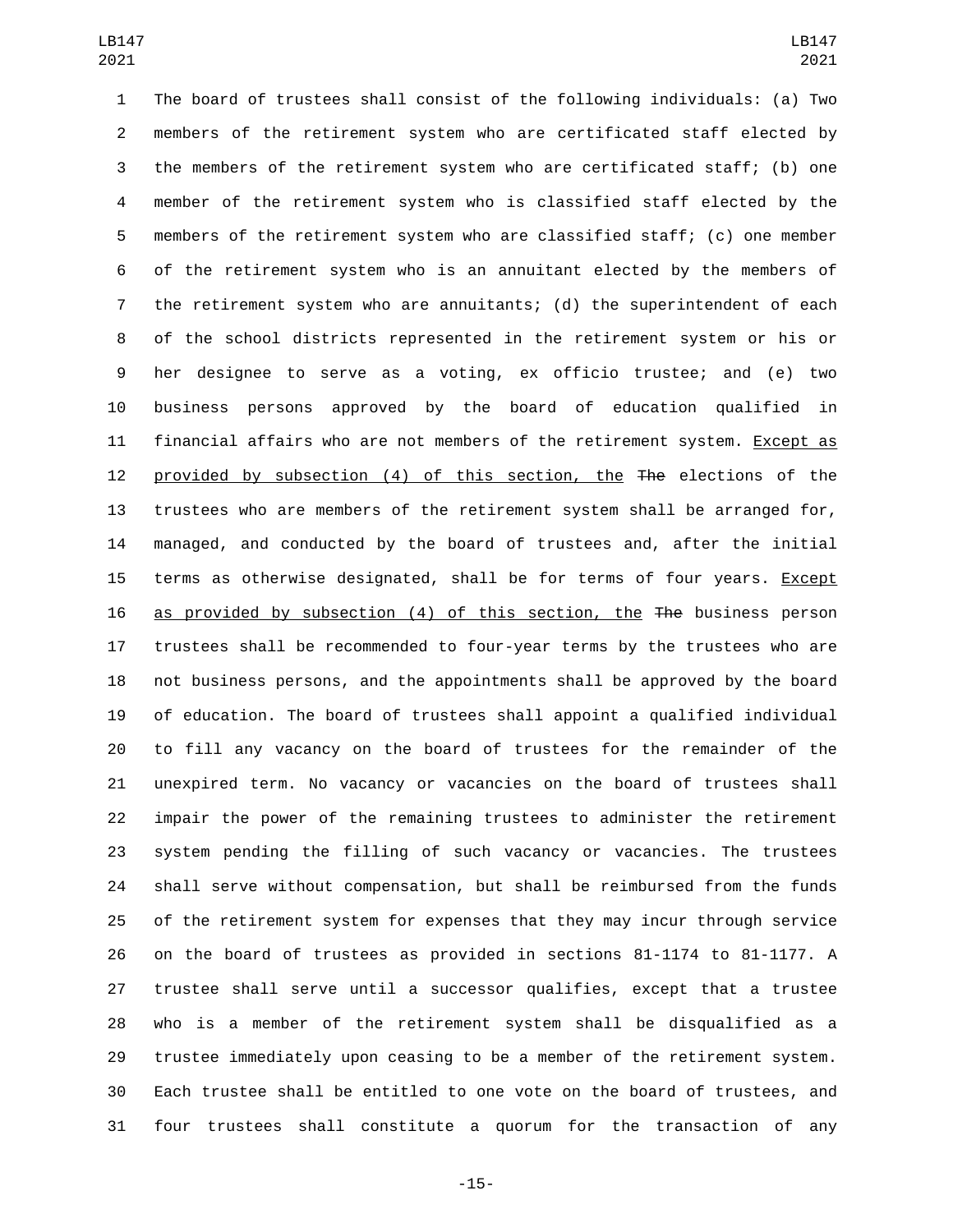1 business.

 (4) Effective September 1, 2024, the board of trustees described in subsection (3) of this section shall terminate and the retirement board shall assume administration of the retirement system, except for investment of the funds. Until September 1, 2024, the The board of trustees, and beginning September 1, 2024, the retirement board, and the administrator of the retirement system shall administer the retirement system in compliance with the tax-qualification requirements applicable to government retirement plans under section 401(a) of the Internal Revenue Code, as defined in section 49-801.01, including: Section 401(a) (9) of the Internal Revenue Code relating to the time and manner in which benefits are required to be distributed, including the incidental death benefit distribution requirement of section 401(a)(9)(G) of the Internal Revenue Code; section 401(a)(25) of the Internal Revenue Code relating to the specification of actuarial assumptions; section 401(a)(31) of the Internal Revenue Code relating to direct rollover distributions from eligible retirement plans; and section 401(a)(37) of the Internal Revenue Code relating to the death benefit of a member whose death occurs while performing qualified military service. No member of the board of 20 education, of board of trustees, or retirement board shall be personally liable, except in cases of willful dishonesty, gross negligence, or intentional violations of law, for actions relating to his or her retirement system duties. The board of education shall not have any duty or responsibility for the general administration of the retirement system, including the determination and calculation of the benefits of any member or beneficiary, except as may specifically be provided in the 27 Class V School Employees Retirement Act.

 (5) Effective September 1, 2024, the retirement board shall have the duties and authorities provided to the retirement board in section 84-1503 for the administration of the retirement system, and its administrative duties shall be performed by the Nebraska Public Employees

-16-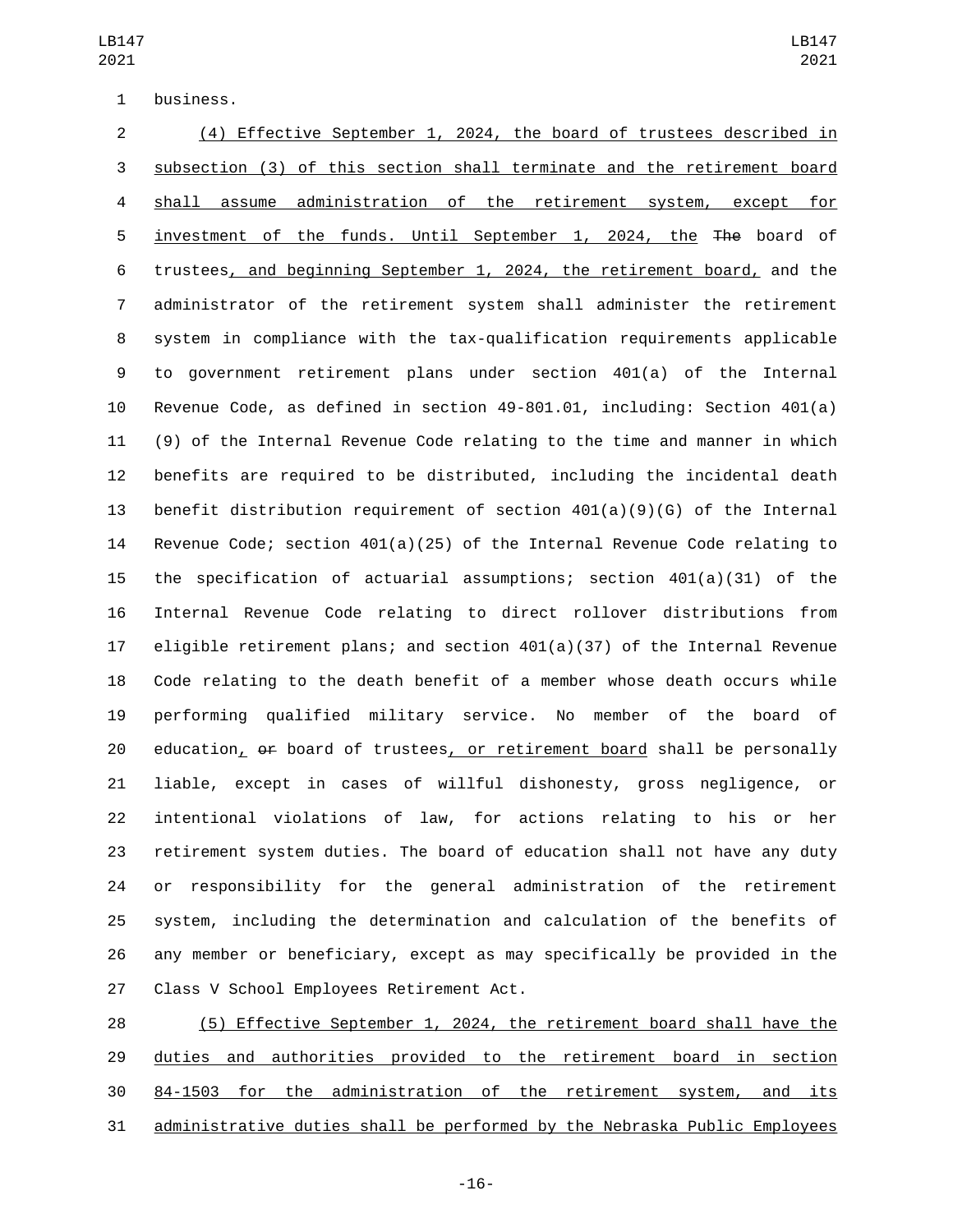Retirement Systems under the direction of the retirement board.

 Sec. 5. Section 79-981, Revised Statutes Cumulative Supplement, 3 2020, is amended to read:

79-981 (1) Until September 1, 2024:4

 (a) The board of trustees shall from time to time establish rules and regulations for the administration of the retirement system and for the transaction of its business and shall appoint an administrator of the 8 retirement system.

 (b) The board of trustees may contract for such medical and other services as shall be required to transact the business of the retirement 11 system.

 (c) Beginning on March 31, 2016, neither the board of education nor the board of trustees shall establish any further rules or regulations related to the investment of the assets of the retirement system without first consulting with the state investment officer. Beginning January 1, 2017, all rules and regulations adopted and promulgated under this section related to the investment of assets of the retirement system 18 terminate.

 (d) Compensation for all persons employed by the board of trustees and all other expenses of the board of trustees necessary for the proper and efficient operation of the retirement system shall be paid in such 22 amounts as the board of trustees determines and approves.—Beginning January 1, 2017, all expenses related to the investment of the assets of the retirement system shall be paid in such amounts as the state 25 investment officer determines and approves.

 (e) In addition to such duties and other duties arising out of the Class V School Employees Retirement Act not specifically reserved or assigned to others, the board of education shall maintain a separate account of each member's retirement account information as indicated in section 79-989, the record of which shall be available in a timely manner to the member and the board of trustees upon request. The board of

-17-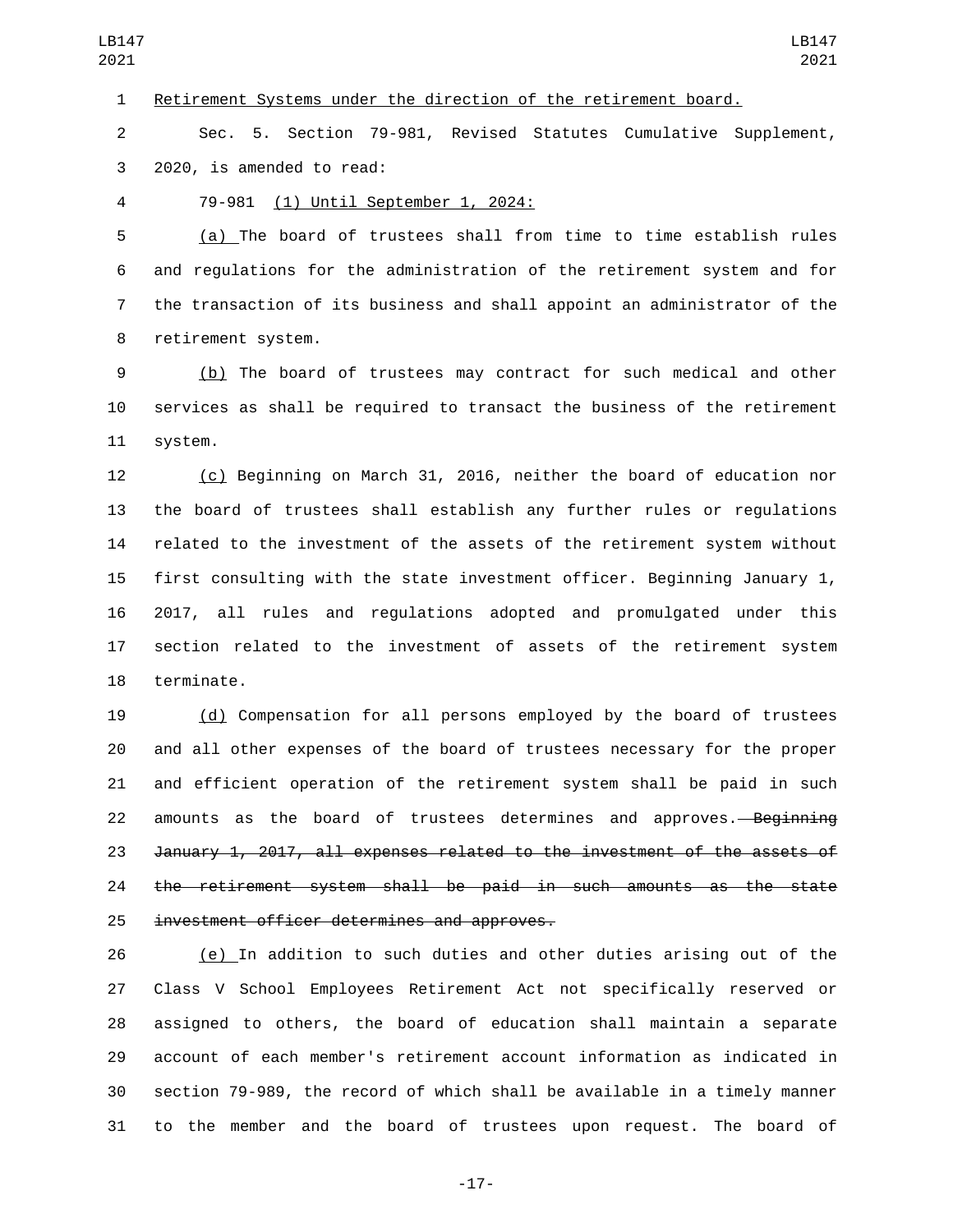trustees shall compile such data as may be necessary for the required actuarial valuation, consider and pass on all applications for annuities or other benefits and have examinations made when advisable of persons receiving disability benefits, and direct and determine all policies 5 necessary in the administration of the act. (2) Beginning September 1, 2024, the retirement board shall: (a) Administer the retirement system pursuant to its duties in section 84-1503 and the provisions of the Class V School Employees 9 Retirement Act; (b) Maintain a separate account of each member's retirement account information as indicated in section 79-989, which shall be available to 12 the member; (c) Compile such data as may be necessary for the required actuarial 14 valuation; (d) Consider and pass on all applications for annuities or other 16 benefits; (e) Have examinations made when advisable of persons receiving 18 disability benefits; and (f) Direct and determine all policies necessary in the administration of the Class V School Employees Retirement Act. (3) Beginning January 1, 2017, all expenses related to the investment of the assets of the retirement system shall be paid in such amounts as the state investment officer determines and approves. Sec. 6. Section 79-982, Revised Statutes Cumulative Supplement,  $2020$ , is amended to read: 79-982 (1) Until September 1, 2024, the The board of trustees shall 27 (a)  $(1)$  hold regular meetings annually and such special meetings at such times as may be deemed necessary, which meetings shall be open to the 29 public,  $(b)$   $(2)$  keep a record of all the proceedings of such meetings, 30 (c)  $(3)$  prior to January 1, 2017, and subject to the approval of the board of education, invest all cash income not required for current

-18-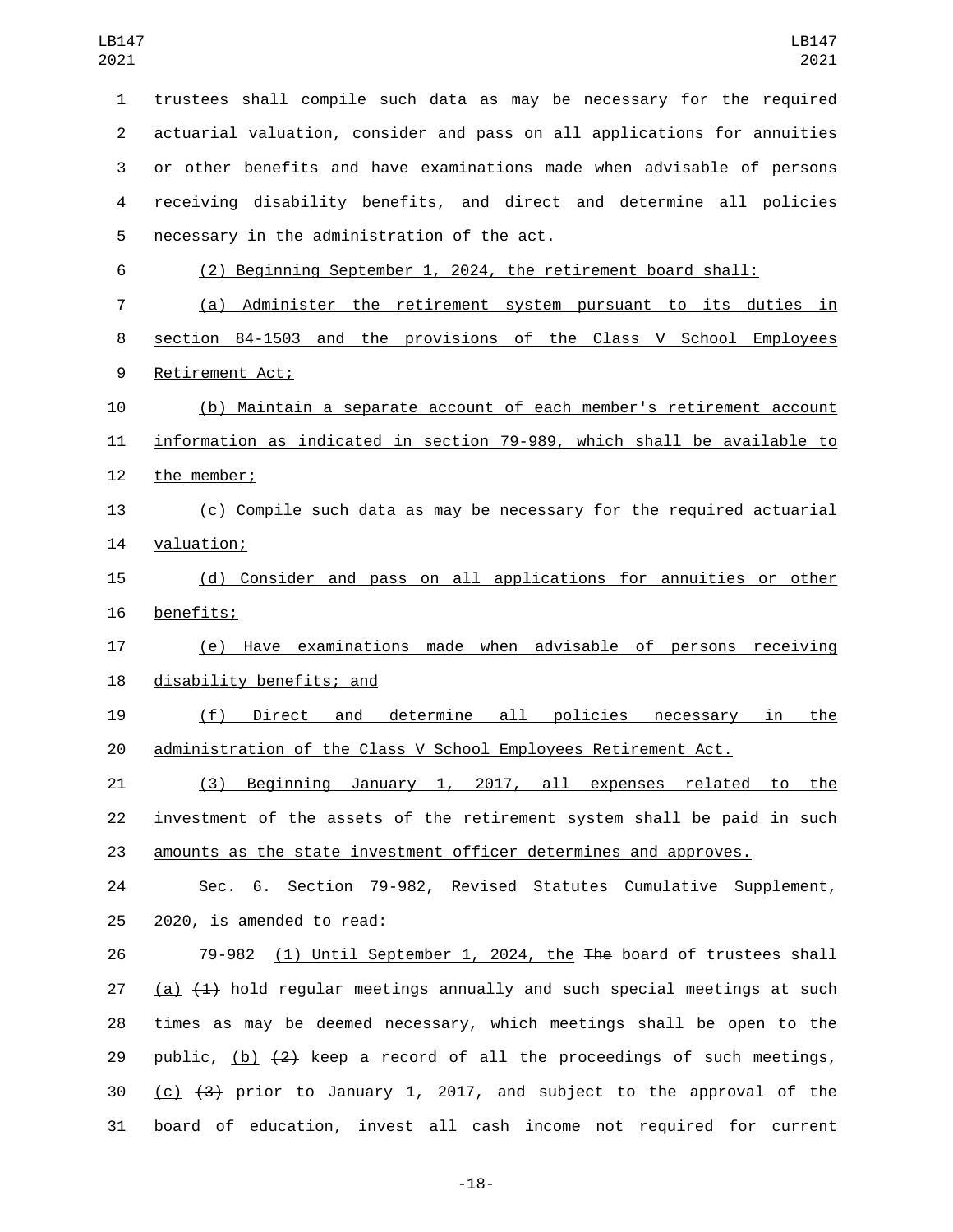payments in securities of the type provided in section 79-9,107 and so reinvest the proceeds from the sale or redemption of investments, and (d) (4) supervise the affairs of the retirement system related to the administration of benefits and approve any changes in the administration of the retirement system essential to the actuarial requirements of the 6 retirement system.

 (2) Effective September 1, 2024, the board of trustees shall not have any duty or responsibility for the general administration of the retirement system, and the board of trustees and the terms of the members 10 shall terminate.

 Sec. 7. Section 79-982.01, Revised Statutes Cumulative Supplement, 2020, is amended to read:

13 79-982.01 (1) Until September 1, 2024, the The members of the board of trustees shall have the responsibility for the administration of the retirement system pursuant to section 79-982, shall be deemed fiduciaries with respect to the administration of the retirement system, and shall be held to the standard of conduct of a fiduciary specified in subsection 18 (2) of this section. Beginning September 1, 2024, the retirement board shall have the responsibility for the administration of the retirement system, shall be deemed fiduciaries with respect to the administration of the retirement system, and shall be held to the standard of conduct of a fiduciary specified in subsection (2) of this section.

 (2) As fiduciaries, the members of the board of trustees or 24 retirement board shall discharge their duties with respect to the retirement system solely in the interests of the members and beneficiaries of the retirement system for the exclusive purposes of providing benefits to members and members' beneficiaries and defraying reasonable expenses incurred within the limitations and according to the powers, duties, and purposes prescribed by law at the time such duties are discharged. The members of the board of trustees or retirement board shall not have a duty in their official capacity to seek the enhancement

-19-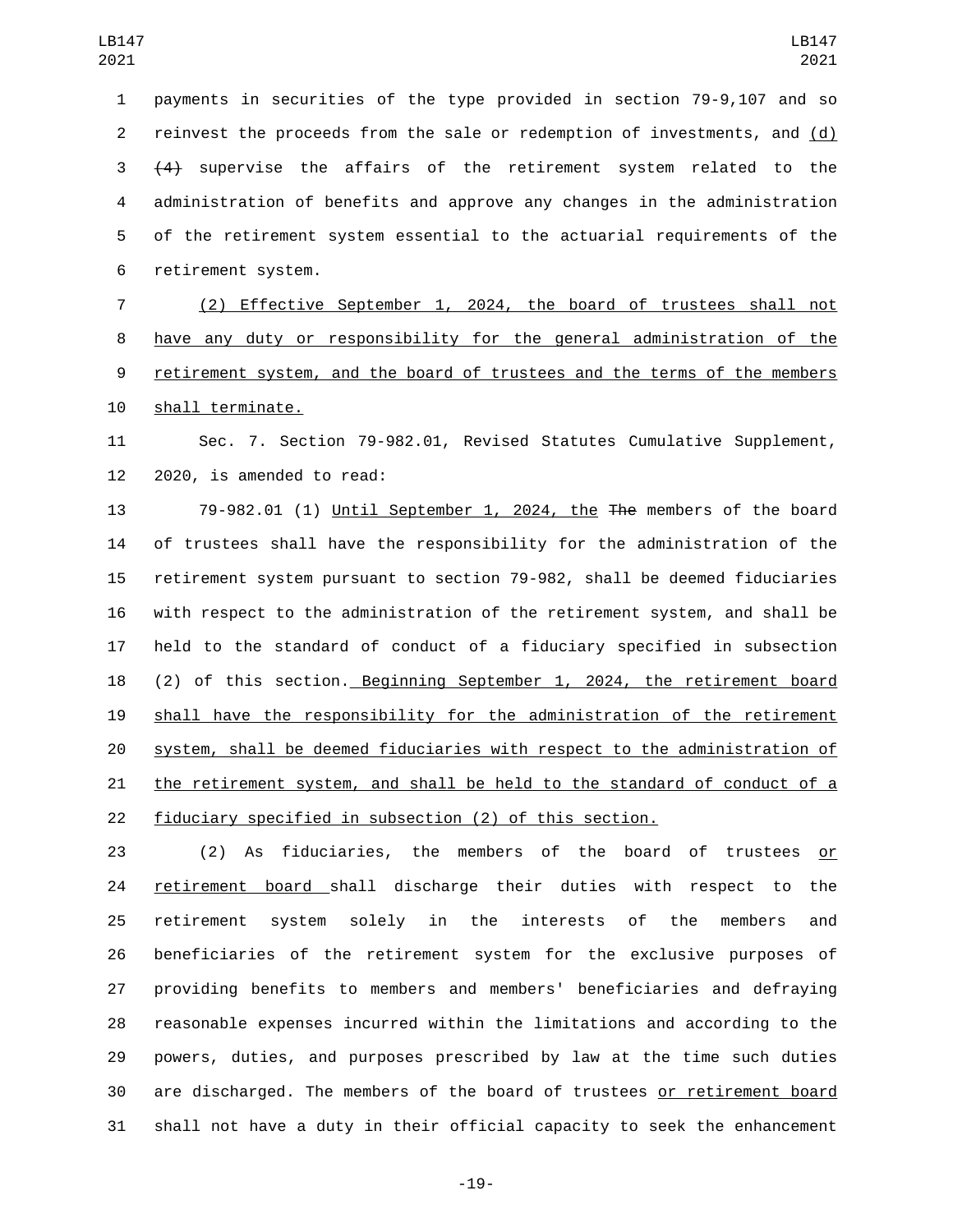of plan benefits through the legislative process if such benefits are not already contained within the plan documents. The members of the board of trustees or retirement board shall act with the care, skill, prudence, and diligence under the circumstances then prevailing that a prudent person acting in like capacity and familiar with such matters would use in the conduct of an enterprise of a like character and with like aims.

 Sec. 8. Section 79-982.02, Revised Statutes Cumulative Supplement, 8 2020, is amended to read:

 79-982.02 (1) Beginning January 1, 2017, the board of trustees, and the board of education, and the retirement board shall not have the duty or authority to invest the assets of the retirement system, and the council and the state investment officer shall have the duty and authority to invest such assets in accordance with the Nebraska State 14 Funds Investment Act. Until September 1, 2024, the The board of trustees, and beginning September 1, 2024, the retirement board, shall be responsible for administering the noninvestment affairs of the retirement system, including the payment of plan benefits and management of the 18 actuarial requirements of the retirement system.

 (2) On or before July 1, 2016, the board of trustees, or its designee, and the state investment officer shall enter into a plan for the transition of the investment authority from the board of trustees to the council. The plan shall include, but not be limited to, the following 23 items:

 (a) The board of trustees shall provide to the state investment officer by July 1, 2016, an accounting of the assets in the retirement system and a detailed description of the investments;

 (b) The board of trustees shall provide to the state investment officer by July 1, 2016, a list containing the name, mailing address, telephone number, and email address of all managers, advisers, and custodians who are providing services related to the assets of the 31 retirement system;

-20-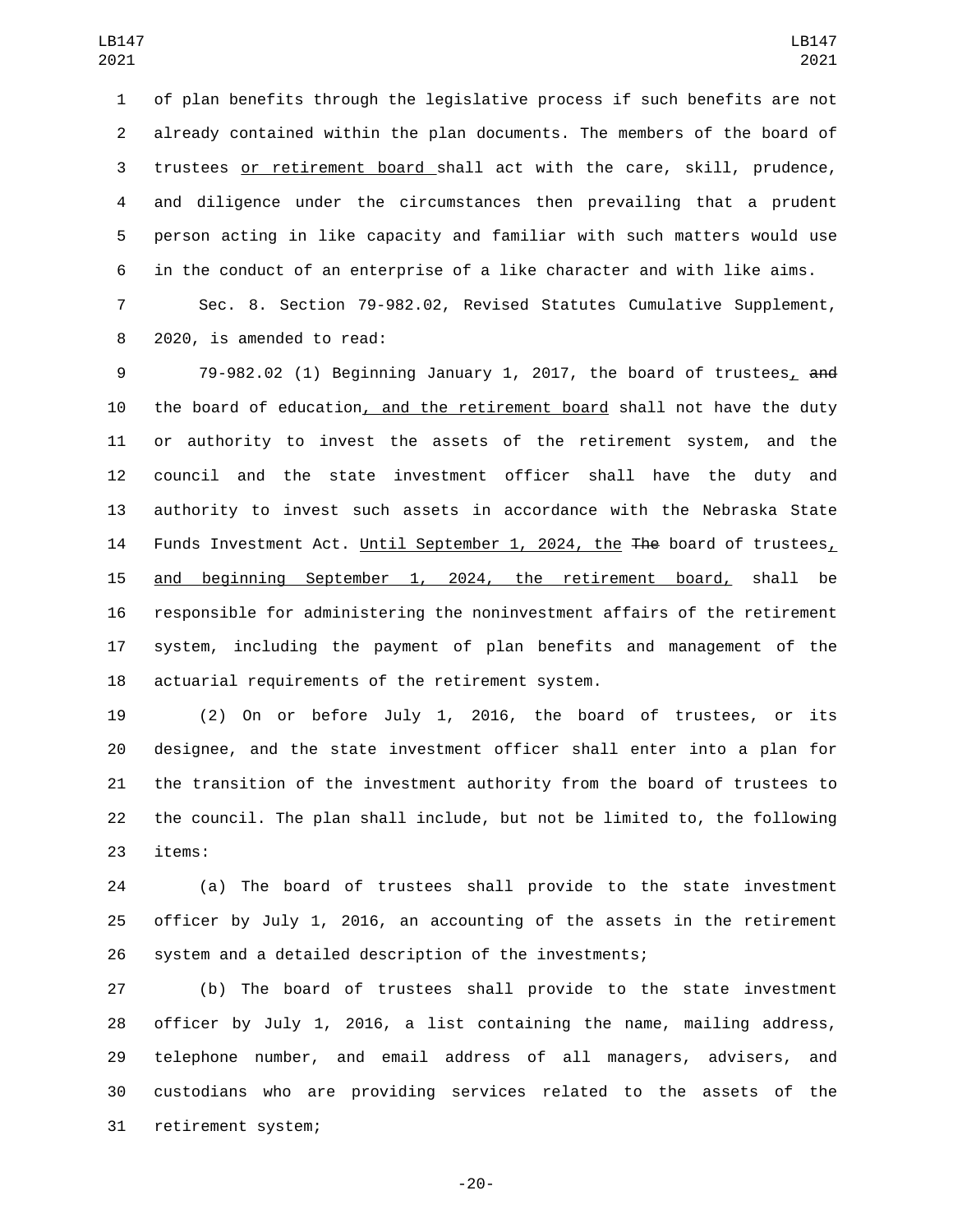(c) The board of trustees shall provide to the state investment officer by July 1, 2016, a copy of all agreements and instruments related to the investment, management, and custody of the assets;

 (d) The board of trustees shall assign investment authority and responsibility for investment-related agreements and instruments to the council by January 1, 2017, as determined by the state investment officer 7 in his or her sole discretion;

 (e) The board of trustees shall provide to the state investment officer by July 1, 2016, a copy of the most recent asset liability study, and in its sole discretion, the council may require the preparation of an 11 updated asset liability study;

 (f) The board of trustees shall provide to the state investment officer by July 1, 2016, a copy of the most recent actuarial valuation and audited certified annual financial report of the plan; and

 (g) The state investment officer and the board of trustees shall identify items that will need to be addressed prior to the transition of 17 investment authority on January 1, 2017.

 (3) All costs, fees, and expenses incurred after March 31, 2016, related to the transition of the investment authority on January 1, 2017, from the board of trustees and the board of education to the council and the state investment officer shall be paid from the assets of a retirement system provided for under the Class V School Employees Retirement Act and to the extent such costs, fees, and expenses are incurred by the council or the state investment officer, they shall be paid in accordance with sections 72-1249 and 72-1249.02.

 (4) The state investment officer shall provide a quarterly report to the board of trustees until September 1, 2024, and beginning September 1, 2024, to the retirement board regarding the assets of the retirement 29 system and related costs, fees, and expenses.

 Sec. 9. Section 79-983, Revised Statutes Cumulative Supplement, 31 2020, is amended to read:

-21-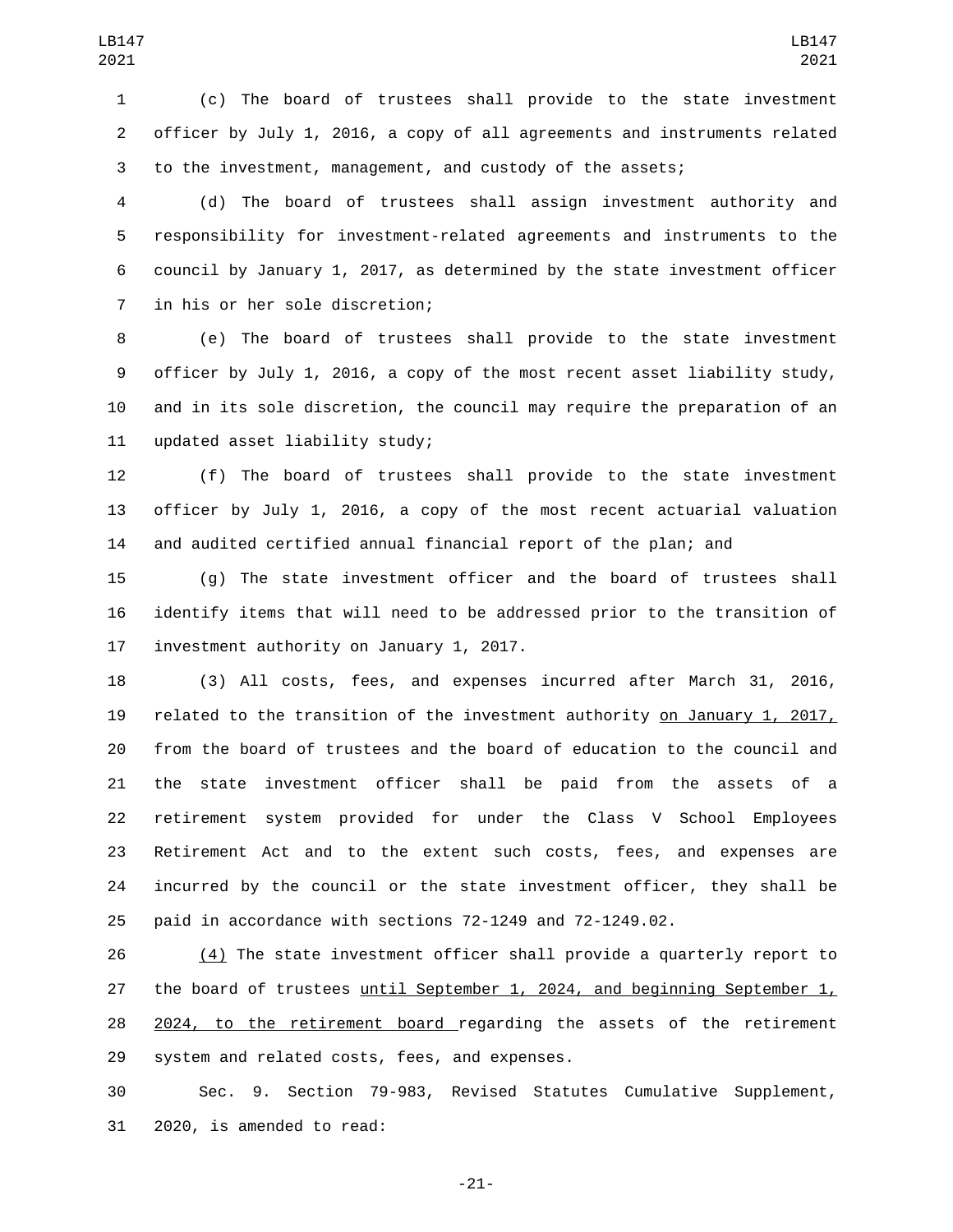79-983 (1) Until September 1, 2024, the The administrator of the 2 retirement system shall be appointed by the board of trustees, and approved by the board of education, and serve at the pleasure of the board of trustees. Beginning September 1, 2024, the administrator shall be the director of the Nebraska Public Employees Retirement Systems.

6 (2) Until September 1, 2024, the <del>. The administrator of the</del> retirement system shall serve at the pleasure of the board of trustees. 8 The administrator appointed by the board of trustees shall hire, dismiss, and otherwise supervise the other staff of the retirement system, shall keep the minutes and records of the retirement system, shall be the executive officer in charge of the administration of the detailed affairs of the retirement system, and shall perform such other duties as may be 13 assigned by the board of trustees.

 (3) Until September 1, 2024, the The administrator appointed by the board of trustees and retirement system staff shall be employees of the Class V school district, with compensation and the benefits as available to school district employees determined by the board of trustees.

 (4) Until September 1, 2024, the The retirement system shall reimburse the Class V school district for all employee costs of salary, employment taxes, and benefits provided to the administrator appointed by 21 the board of trustees and retirement system staff.

 (5) The administrator appointed by the board of trustees shall serve as a nonvoting, ex officio member of the council until September 1, 2024, and shall not be deemed a fiduciary of the council.

 (6) Effective September 1, 2024, the position of the administrator appointed by the board of trustees and all retirement system staff positions shall terminate. The administrator duties shall be assumed by the director of the Nebraska Public Employees Retirement Systems.

 Sec. 10. (1) No later than xxxx, 2022, the board of trustees or its designee, the school district or its designee, the board of education or its designee, and the retirement board shall enter into a plan for the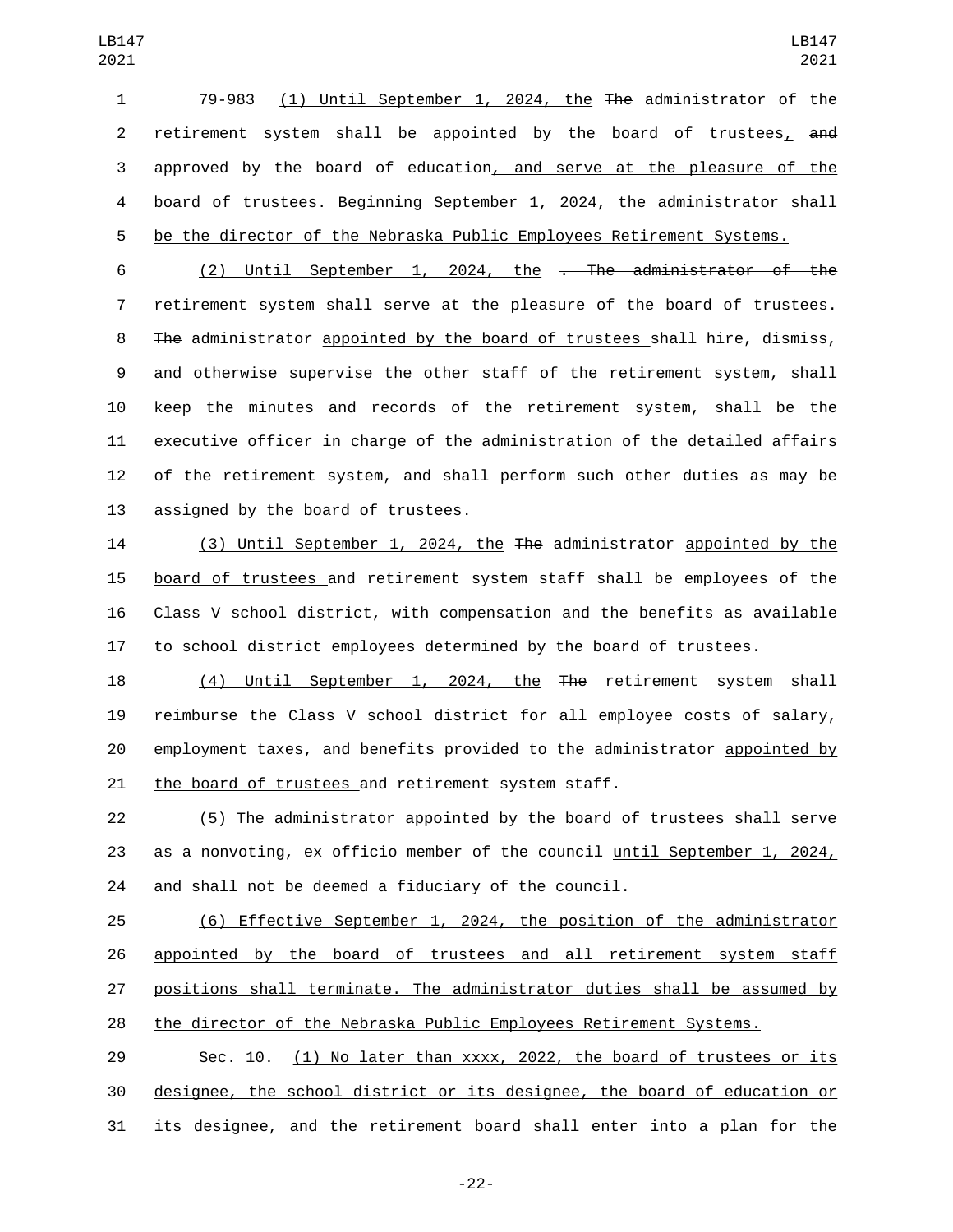transition and transfer of the management and general administration from the board of trustees, the school district, and board of education to the retirement board. The plan shall be consistent with the applicable requirements and recommendations of the work plan submitted to the Clerk of the Legislature as required by section 79-9,121 and any other duties or obligations related to such transfer as described in the Class V 7 School Employees Retirement Act.

 (2) The board of trustees, the school district, and board of education shall timely provide to the retirement board, including, but not limited to, all records, documents, member and annuitant data, agreements, accounting and recordkeeping systems, information technology, and other information related to the administration of the retirement system as may be necessary or appropriate for the performance and completion of the work plan required by section 79-9,121, the plan described in subsection (1) of this section, and any other duties and obligations related to the transition and transfer of management and general administration of the retirement system requested by the director of the Nebraska Public Employees Retirement Systems appointed pursuant to 19 section 84-1503.

 (3)(a) All costs, fees, and expenses incurred by the retirement board on or after the effective date of this act until September 1, 2026, related to the transfer and transition of the management and general administration of the retirement system to the retirement board shall be 24 paid by the employer of the retirement system.

 (b) The retirement board may bill the employer of the retirement system quarterly for all work performed by the retirement board for services and related expenses in completing and performing such work. The employer shall remit payment as provided in section 79-9,122 within forty-five calendar days after receipt of each such bill.

 (4) No later than September 1, 2024, the retirement board or its designee shall complete and perform the applicable requirements and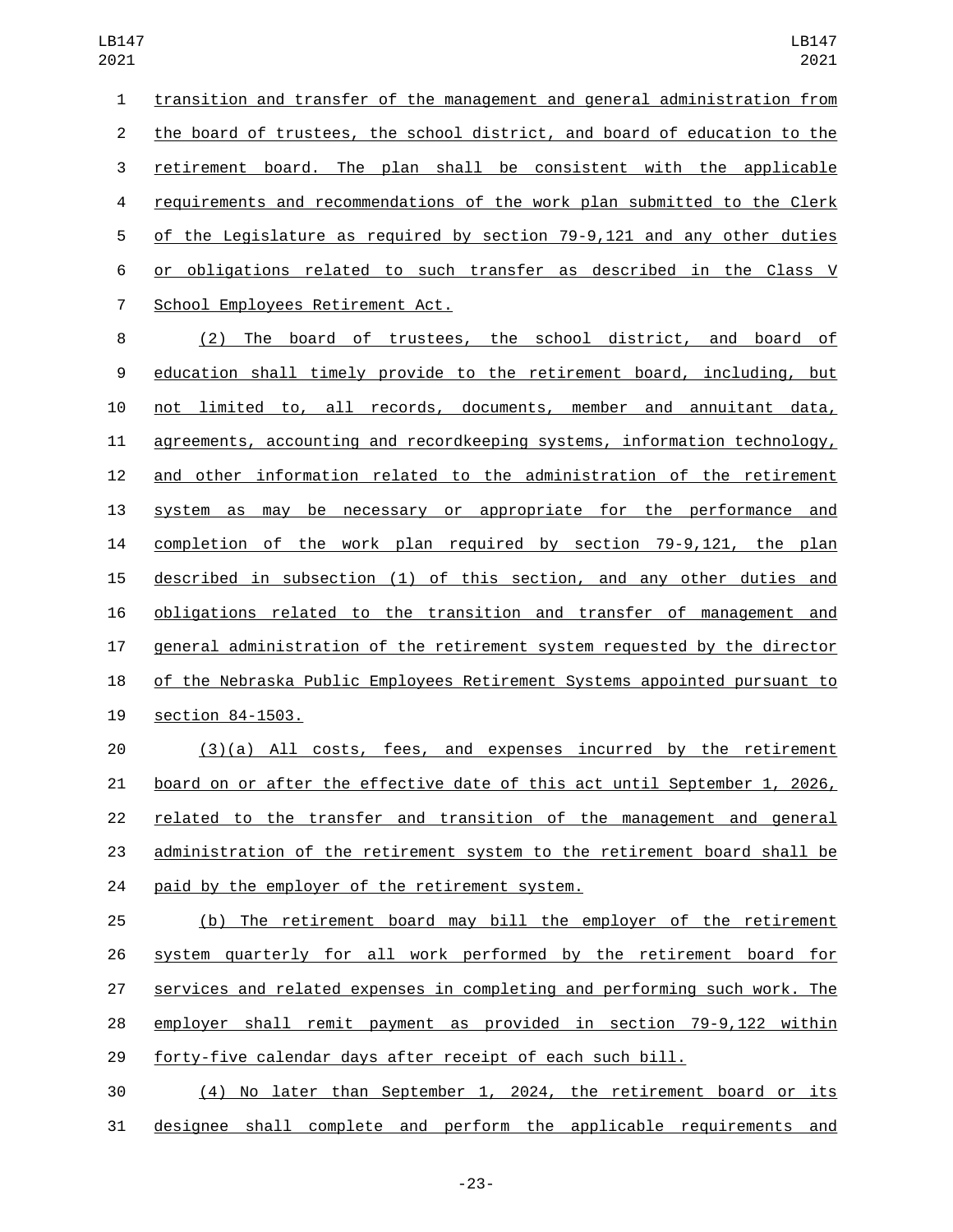recommendations consistent with the work plan for the transfer and transition of the management and general administration of the retirement system to the retirement board that was submitted to the Clerk of the Legislature as required by section 79-9,121. The retirement board is authorized to perform such tasks, enter into contracts for services, access and copy administrative and computer systems and records of the retirement system, and generally perform and take all other action it determines necessary or appropriate to transfer the management and general administration of the retirement system to the retirement board. (5) Beginning September 1, 2024, the school district and board of

 education shall not have any duty or authority for management, operations, or general administration of the retirement system. On and 13 after such date, the retirement board, acting through the director of the Nebraska Public Employees Retirement Systems, shall have the duty and authority for the general administration of the retirement system.

 Sec. 11. (1) Beginning September 1, 2024, the State of Nebraska, the retirement board, the Nebraska Public Employees Retirement Systems, and their respective officers, members, employees, and agents shall be indemnified and held harmless by the school district from any and all liabilities, claims, suits, losses, damages, and costs that arise from, or are reasonably related to, the conduct, decisions, actions, inactions, or omissions of the board of trustees, the board of education, or the school district or any consequences arising thereof during the course of performing their respective duties and responsibilities for, or actions or services related to or in support of, the retirement system under the Class V School Employees Retirement Act until September 1, 2024.

 (2) During the period of transition and transfer of the general management of the retirement system to the retirement board, and on and after September 1, 2024, the school district of a retirement system described under the Class V School Employees Retirement Act remains solely financially liable for all funding obligations and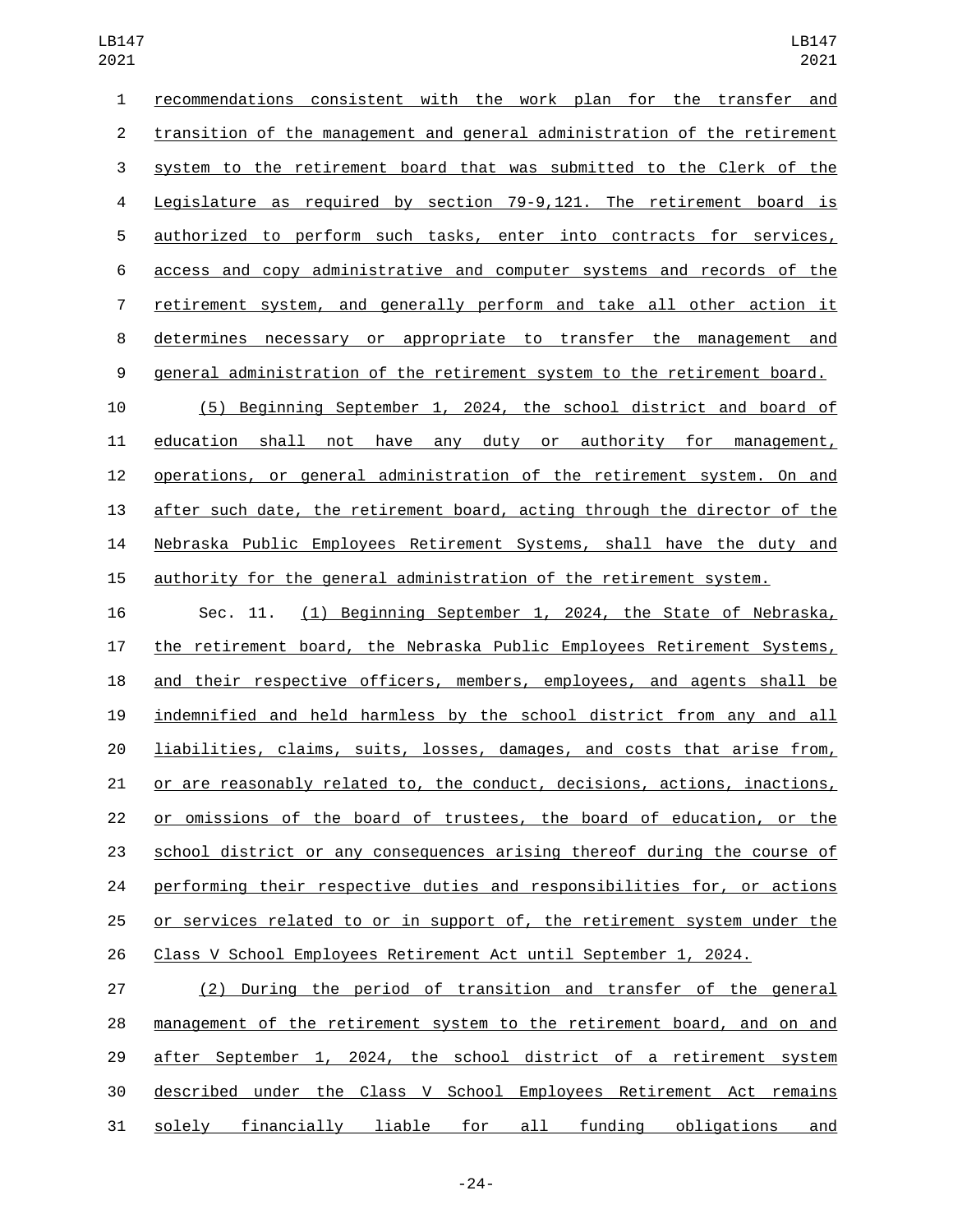1 responsibilities under the act. (3) During the period of transition and transfer of the management of the retirement system to the retirement board, the State of Nebraska, the Nebraska Public Employees Retirement Systems, and the retirement board are not financially liable for any funding or financial obligations 6 of the Class V School Employees Retirement System. (4) Beginning on and after September 1, 2024, the State of Nebraska, the Nebraska Public Employees Retirement Systems, and the retirement board are not financially liable for any funding or financial obligations 10 of the Class V School Employees Retirement System, including, but not 11 limited to, any funding obligations: (a) Under the Class V School Employees Retirement Act or pursuant to any funding policies or rules or regulations adopted and promulgated by 14 the board of trustees, the school district, or the board of education of 15 the school district; and (b) As a result of any policies or rules or regulations adopted and promulgated by the retirement board to administer and carry out the requirements of the Class V School Employees Retirement Act, on or after September 1, 2024, including, but not limited to, retirement board approval of actuarial recommendations made by the actuary which may increase the school district's contribution under the solvency 22 requirement in section 79-9,113. (5) The retirement board shall not be liable for acts or omissions prior to September 1, 2024, in the administration of the Class V School Employees Retirement Act made at the direction of or by the board of trustees or its employees, the school district or its employees, or the 27 board of education. (6) A member of the board of education, board of trustees, or retirement board shall not be personally liable for actions related to such board member's retirement duties except in cases of willful

dishonesty, gross negligence, or intentional violations of law.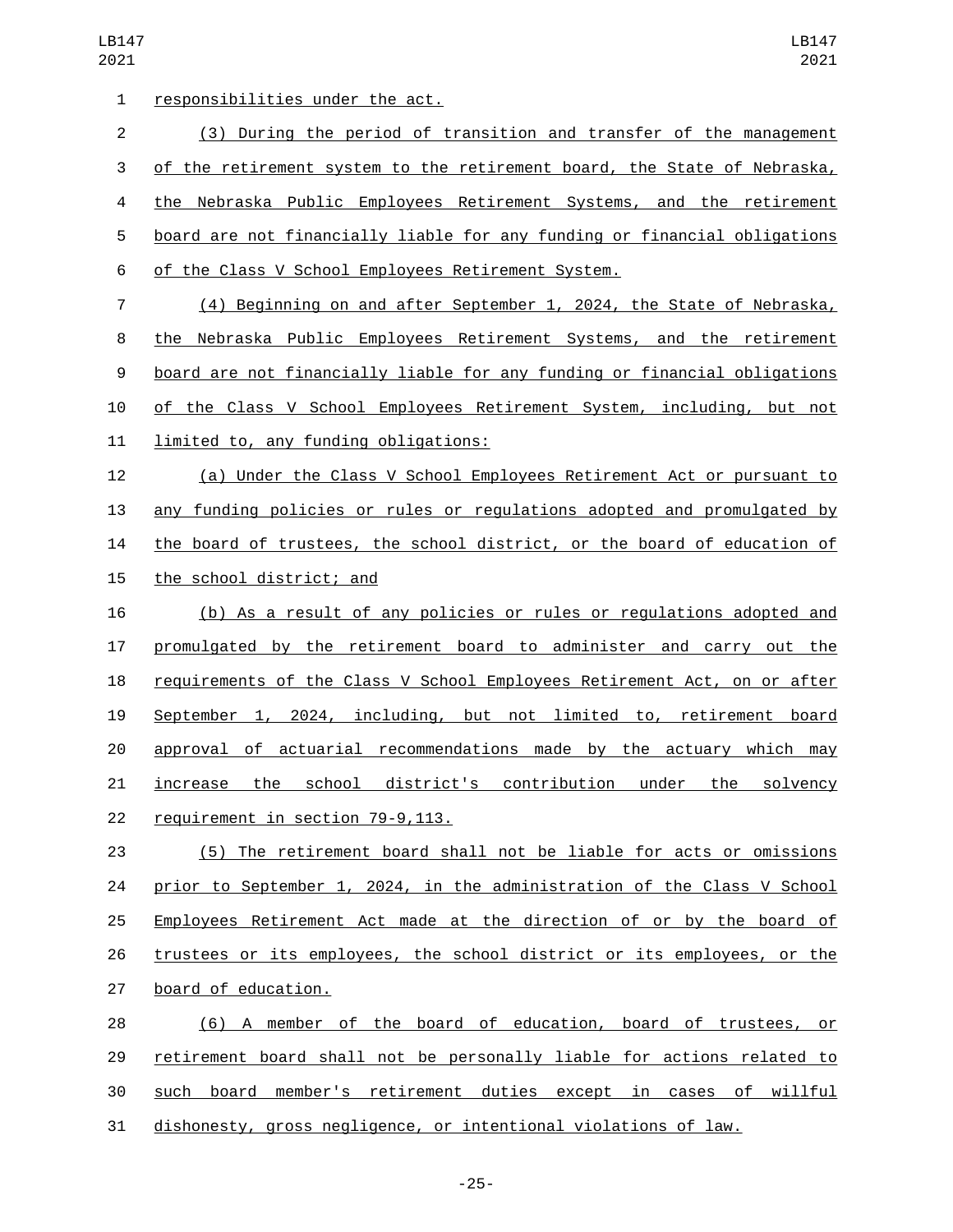(7) Except as provided in this section, the school district or districts shall not be liable for acts or omissions in the administration of the Class V School Employees Retirement Act made at the direction of the retirement board or the administrator of the Nebraska Public Employees Retirement Systems or its employees on and after September 1, 6 2024.

 Sec. 12. Section 79-984, Revised Statutes Cumulative Supplement, 8 2020, is amended to read:

 79-984 Until September 1, 2024, the The board of trustees, with the approval of the board of education, shall contract for the services of an actuary who shall be the technical advisor of the board of trustees on 12 matters regarding the operation of the retirement system. Beginning September 1, 2024, the retirement board shall select and appoint the 14 actuary for the retirement system pursuant to section 84-1503 The selection of the actuary shall be approved by the board of education. The actuary shall (1) make a general investigation of the operation of the retirement system annually, which investigation shall cover mortality, retirement, disability, employment, turnover, interest, and earnable compensation, and (2) recommend tables to be used for all required actuarial calculations. The actuary shall perform such other duties as may be assigned by the board of trustees or the retirement board.

 Sec. 13. Section 79-985, Revised Statutes Cumulative Supplement, 23 2020, is amended to read:

 79-985 The board of trustees may contract for the services of a legal advisor to the board of trustees until September 1, 2024. Beginning September 1, 2024, the attorney hired by the retirement board pursuant to section 84-1503 shall also advise such board regarding the administration 28 of the retirement system.

 Sec. 14. Section 79-989, Revised Statutes Cumulative Supplement, 30 2020, is amended to read:

79-989 (1) Until September 1, 2024, the The board of education shall

-26-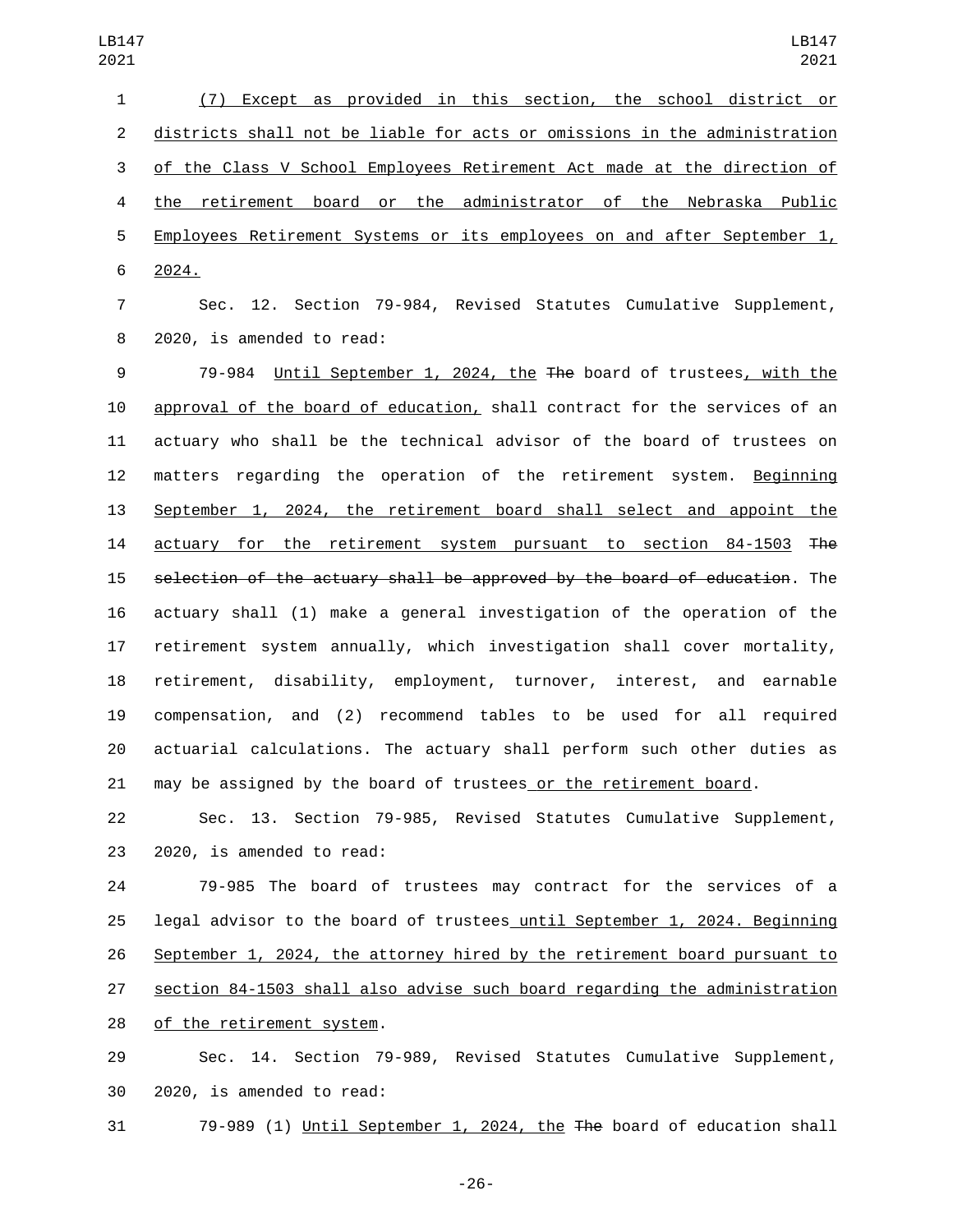have available records showing the name, address, title, social security number, beneficiary records, annual compensation, sex, date of birth, length of creditable and noncreditable service in hours, standard hours, and contract days, bargaining unit, and annual contributions of each employee entitled to membership in the retirement system and such other information as may be reasonably requested by the board of trustees regarding such member as may be necessary for actuarial study and valuation and the administration of the retirement system. This information shall be available in a timely manner to the board of 10 trustees upon request.

11 (2) Beginning September 1, 2024:

 (a)(i) The administrator of the retirement system shall keep a complete record of all members with respect to name, current address, age, contributions, and any other facts and information as may be necessary in the administration of the Class V School Employees Retirement Act. The information in the records shall be provided by the 17 employer in an accurate and verifiable form, as specified by the 18 administrator; and

 (ii) The administrator shall, from time to time, carry out testing procedures pursuant to section 84-1512 to verify the accuracy of such facts and information. For the purpose of obtaining such facts and information, the administrator shall have access to the records of the employer and the holder of the records shall comply with a request by the 24 administrator for access by providing such facts and information to the administrator in a timely manner. A certified copy of a birth certificate or delayed birth certificate shall be prima facie evidence of the age of 27 the person named in the certificate.

 (b) The administrator shall develop and implement an employer education program using principles generally accepted by public employee retirement systems so the employer has the knowledge and information necessary to prepare and file reports as the retirement board requires.

-27-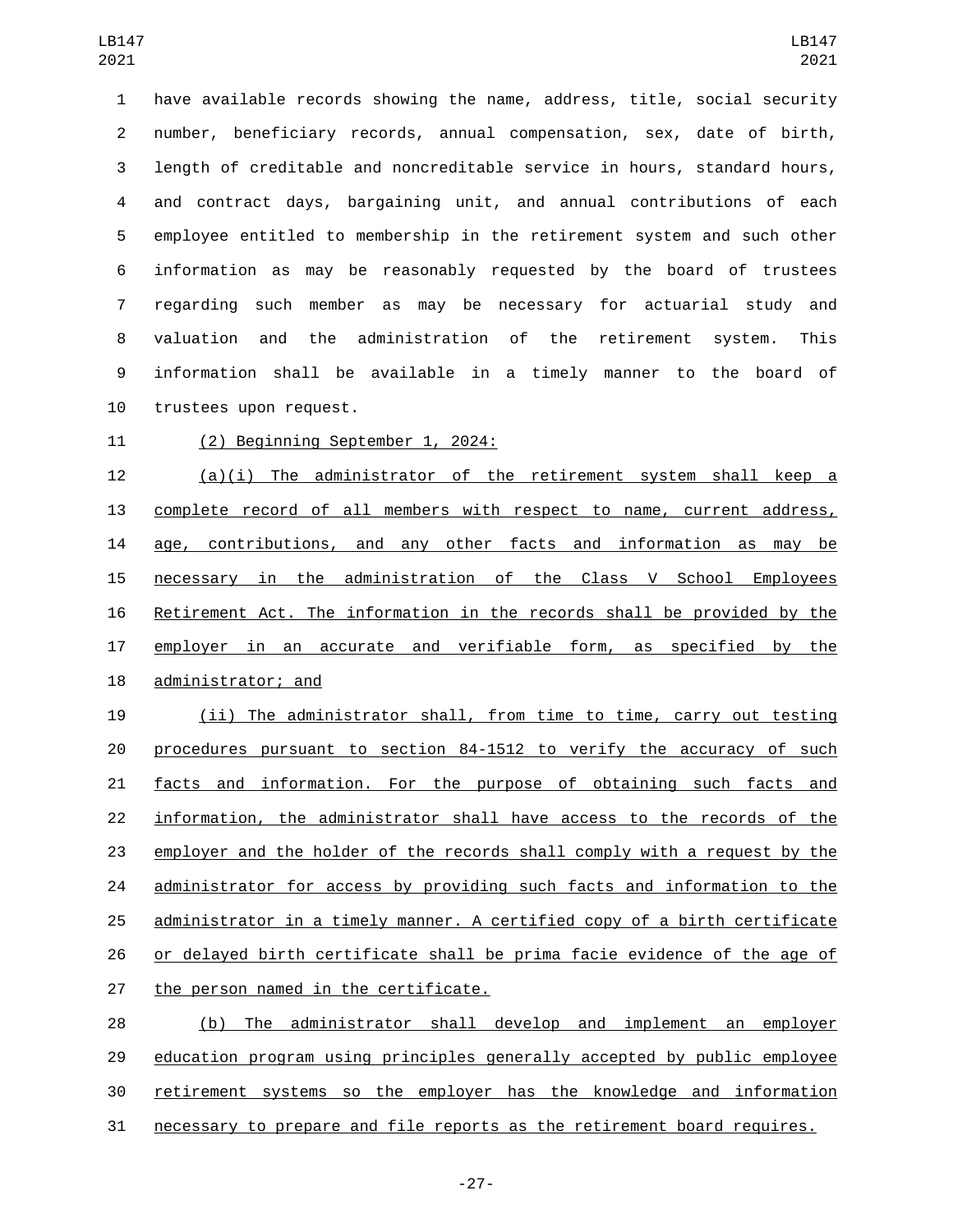(3) (2) The information maintained by the board of education and obtained by the board of trustees or information maintained by the retirement board for the administration of the retirement system pursuant to this section shall not be considered public records subject to sections 84-712 to 84-712.09, except that the following information shall be considered public records: The member's name, the date the member's participation in the retirement system commenced, and the date the member's participation in the retirement system ended, if applicable.

 Sec. 15. Section 79-990, Revised Statutes Cumulative Supplement, 10 2020, is amended to read:

 79-990 (1) Any member who is eligible for reemployment on or after December 12, 1994, pursuant to 38 U.S.C. 4301 et seq., as adopted under section 55-161, or who is eligible for reemployment under section 55-160 may pay to the retirement system after the date of his or her return from active military service, and within the period required by law, not to exceed five years, an amount equal to the sum of all deductions which would have been made from the salary which he or she would have received during the period of military service for which creditable service is desired. If such payment is made, the member shall be entitled to credit for membership service in determining his or her annuity for the period for which contributions have been made and the board of education shall be responsible for any funding necessary to provide for the benefit which is attributable to this increase in the member's creditable service. The member's payments shall be paid as the board of trustees may direct until September 1, 2024, and as the retirement board may direct beginning September 1, 2024, through direct payments to the retirement system or on an installment basis pursuant to a binding irrevocable payroll deduction authorization between the member and the school district. Creditable service may be purchased only in one-tenth-year increments, starting with 30 the most recent years' salary.

(2) Under such rules and regulations as the board of trustees may

-28-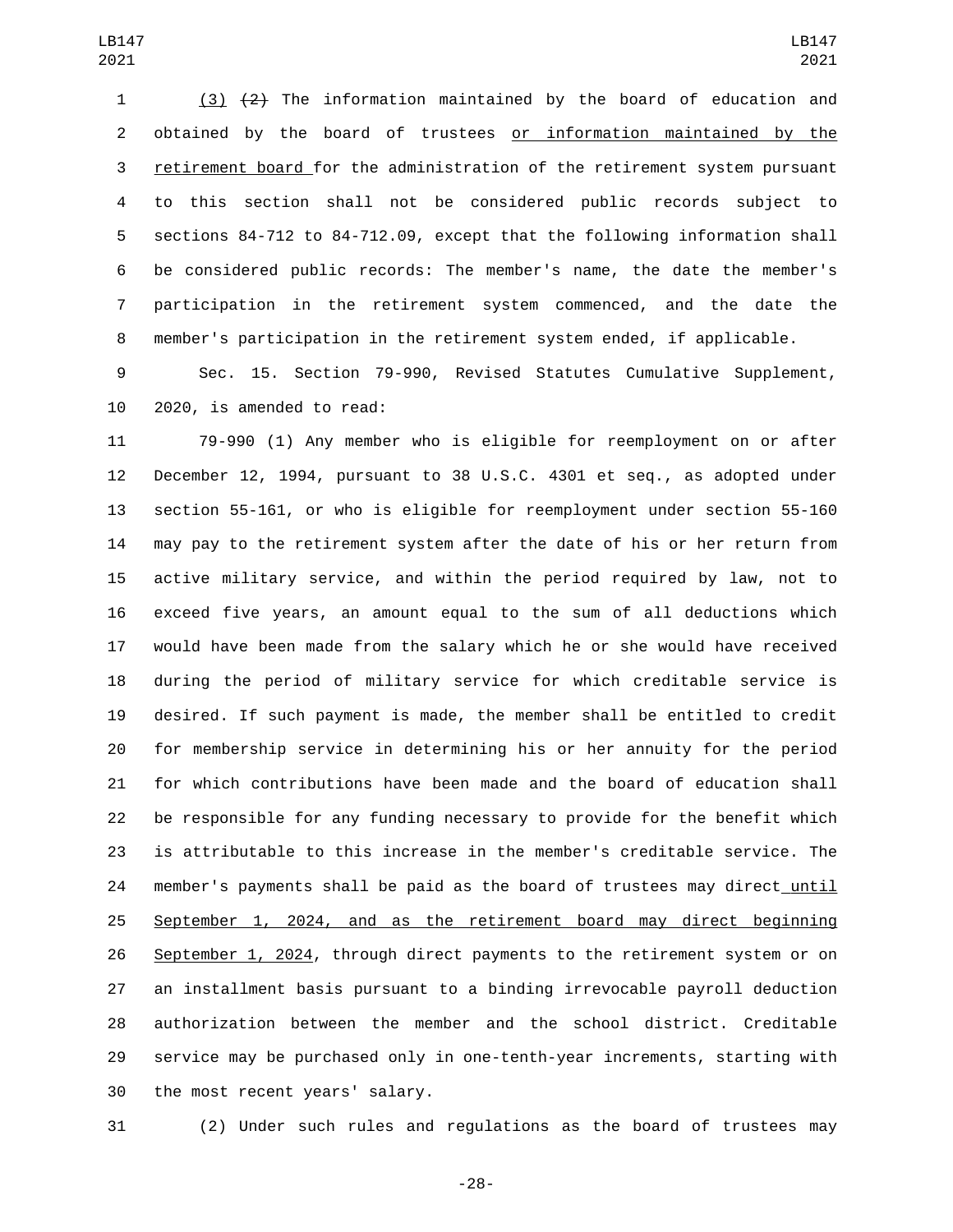prescribe until September 1, 2024, and as the retirement board may direct beginning September 1, 2024, any member who was away from his or her position while on a leave of absence from such position authorized by the board of education of the school district by which he or she was employed at the time of such leave of absence or pursuant to any contractual agreement entered into by such school district may receive credit for any or all time he or she was on leave of absence. Such time shall be included in creditable service when determining eligibility for death, disability, termination, and retirement benefits. The member who receives the credit shall earn benefits during the leave based on salary at the level received immediately prior to the leave of absence. Such credit shall be received if such member pays into the retirement system (a) an amount equal to the sum of the deductions from his or her salary for the portion of the leave for which creditable service is desired, (b) any contribution which the school district would have been required to make for the portion of the leave for which creditable service is desired had he or she continued to receive salary at the level received immediately prior to the leave of absence, and (c) interest on these combined payments from the date such deductions would have been made to the date of repayment determined by using the rate of interest for interest on such purchases of service credit. Such amounts shall be paid as the board of trustees may direct until September 1, 2024, and as the retirement board may direct beginning September 1, 2024, through direct payments to the retirement system or on an installment basis pursuant to a binding irrevocable payroll deduction authorization between the member and the school district over a period not to exceed five years from the date of the termination of his or her leave of absence. Interest on any delayed payment shall be at the rate of interest for determining interest on delayed payments by members to the retirement system. Creditable service may be purchased only in one-tenth-year increments, starting with the most recent years' salary, and if payments are made on an installment

-29-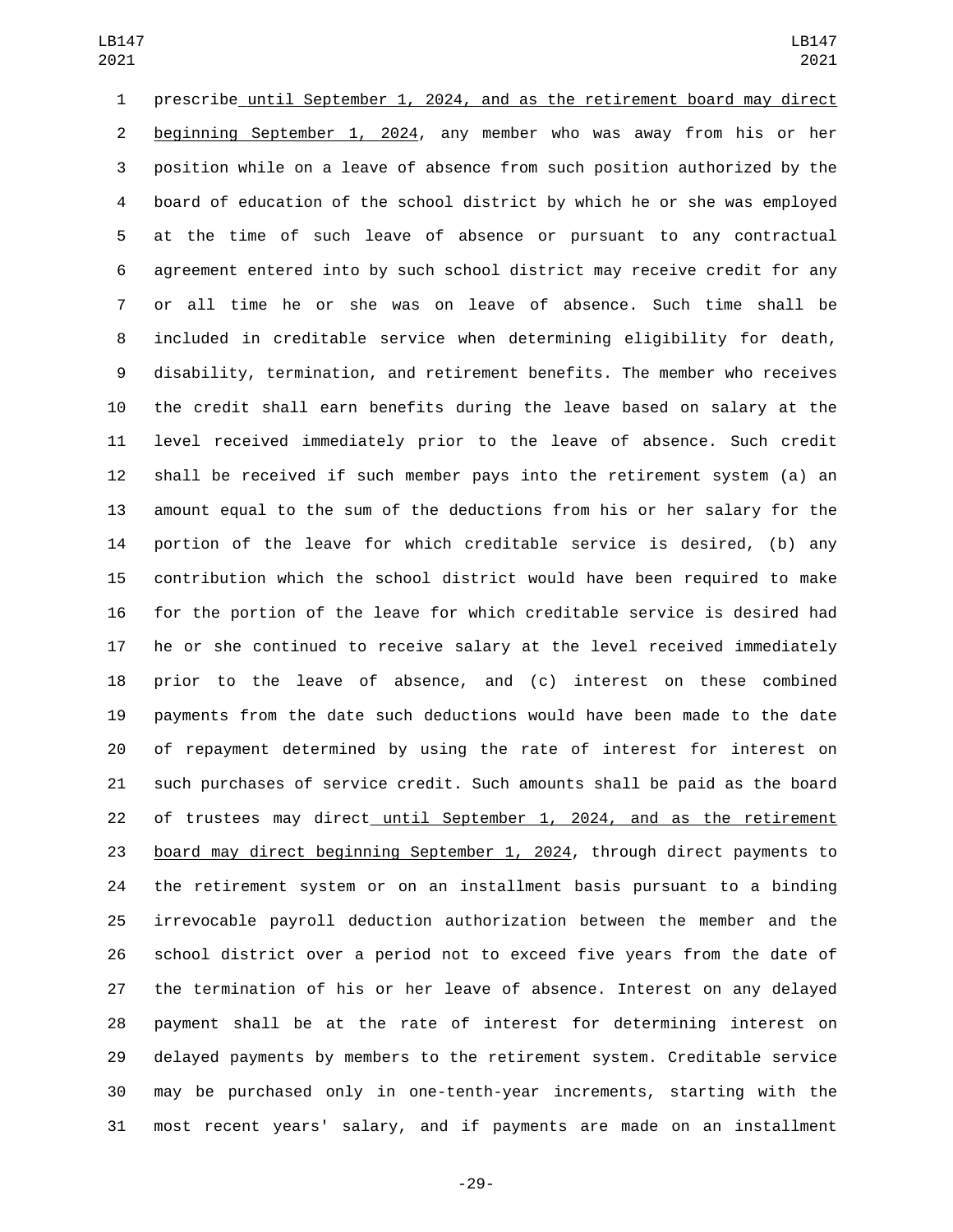basis, creditable service will be credited only as payment has been made to the retirement system to purchase each additional one-tenth-year increment. Leave of absence shall be construed to include, but not be limited to, sabbaticals, maternity leave, exchange teaching programs, full-time leave as an elected official of a professional association or collective-bargaining unit, or leave of absence to pursue further education or study. A leave of absence granted pursuant to this section shall not exceed four years in length, and in order to receive credit for the leave of absence, the member must have returned to employment with the school district within one year after termination of the leave of 11 absence.

 (3) Until one year after May 2, 2001, any member currently employed by the school district who resigned from full-time employment with the school district for maternity purposes prior to September 1, 1979, and was reemployed as a full-time employee by the school district before the end of the school year following the school year of such member's resignation may have such absence treated as though the absence was a leave of absence described in subsection (2) of this section. The period of such absence for maternity purposes shall be included in creditable service when determining the member's eligibility for death, disability, termination, and retirement benefits if the member submits satisfactory proof to the board of education that the prior resignation was for maternity purposes and the member complies with the payment provisions of subsection (2) of this section before the one-year anniversary of May 2, 2001.

 Sec. 16. Section 79-991, Revised Statutes Cumulative Supplement, 27 2020, is amended to read:

 79-991 (1) An employee who becomes a member without prior service credit may purchase prior service credit, not to exceed the lesser of ten years or the member's years of membership service, for the period of service the member was employed by a school district or by an educational

-30-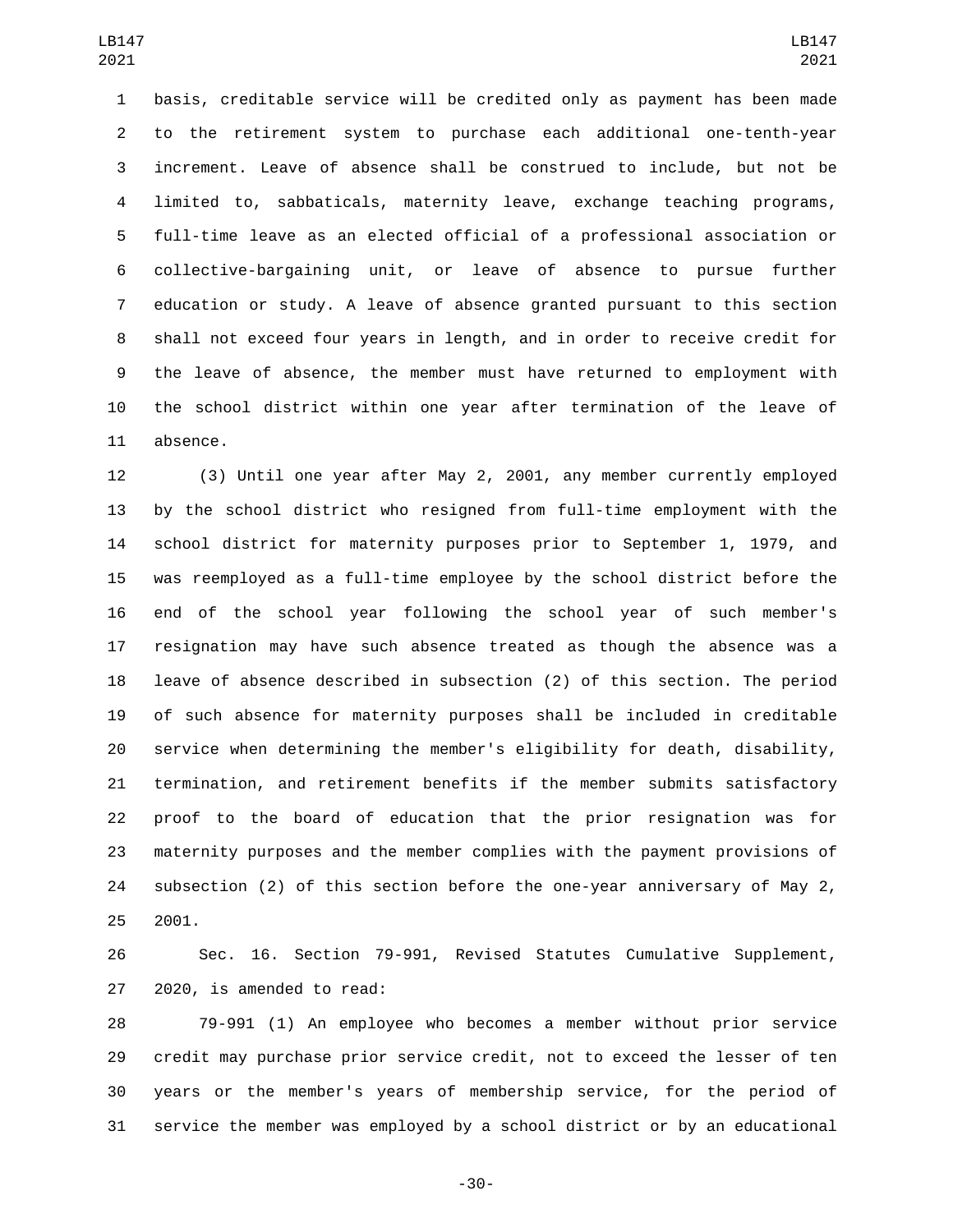service unit and which is not used in the calculation of any retirement or disability benefit having been paid, being paid, or payable in the future to such member under any defined benefit retirement system or program maintained by such other school district or educational service unit. The purchase of prior service credit shall be made in accordance 6 with and subject to the following requirements:

 (a) A member who desires to purchase prior service credit shall make written application to the administrator of the retirement system that includes all information and documentation determined by the administrator as necessary to verify the member's prior service and qualification to purchase the prior service credit. Such application shall include the member's written authorization for the administrator to request and receive from any of the member's former employers verification of the member's prior service, salary, and other information for determining the member's eligibility to purchase prior service credit. Before prior service credit may be purchased, the administrator shall have received verification of the member's salary in each year with the other school district or educational service unit and confirmation that the prior service to be purchased by the member is not also credited in the calculation of a retirement or disability benefit for such member under another defined benefit retirement system or program. The member's application to purchase prior service credit may be made at any time before the fifth anniversary of the member's membership in the retirement system or, if earlier, the member's termination of employment with the 25 school district;

 (b) The member shall pay to the retirement system the total amount he or she would have contributed to the retirement system had he or she been a member of the retirement system during the period for which prior service is being purchased, together with interest thereon as determined using the rate of interest for the purchase of prior service credit. Such payment shall be based on the most recent years' salary the member earned

-31-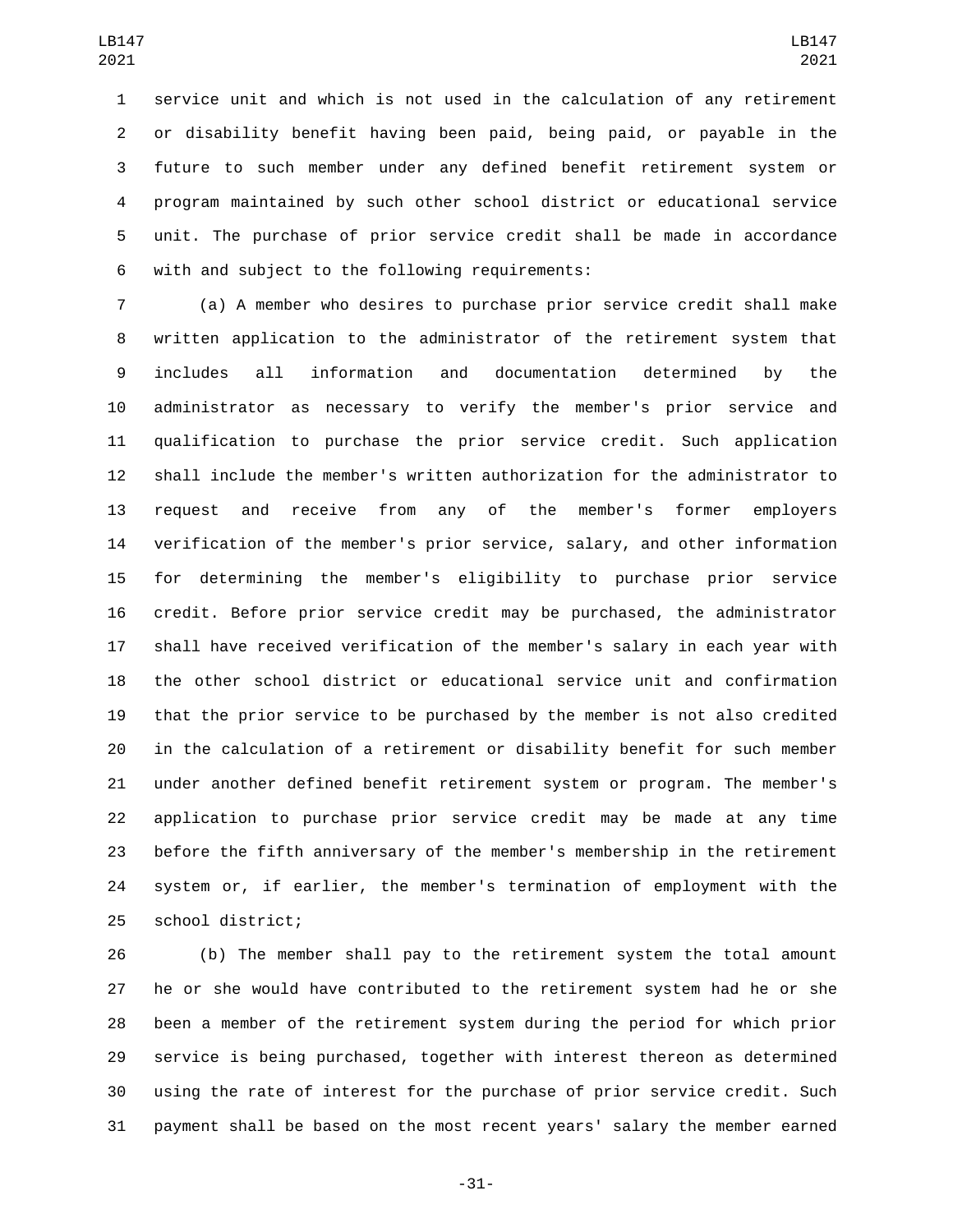in another school district or educational service unit if the salary is verified by the other school district or educational service unit or, if not, the payment shall be based on the member's annual salary at the time 4 he or she became a member;

 (c) Payments by the member for the purchase of the prior service credit shall be paid as the board of trustees may direct until September 1, 2024, and as the retirement board may direct beginning September 1, 8 2024, through direct payments to the retirement system or on an installment basis pursuant to a binding irrevocable payroll deduction authorization between the member and the school district over a period not to exceed five years from the date of membership. Interest on delayed payments shall be at the rate of interest for determining interest on delayed payments by members to the retirement system. In the event the member terminates employment with the school district for any reason before full payment for the prior service has been made, the remaining installments shall be immediately due and payable to the retirement system. Prior service credit may be purchased only in one-tenth-year increments, and if payments are made on an installment basis, the prior service will be credited only as payment has been made to the retirement system. If the prior service to be purchased by the member exceeds the member's membership service at the time of application or any subsequent date, such excess prior service shall be credited to the member only as the member completes and is credited additional membership service, in one-tenth-year increments, notwithstanding the member's payment for such prior service credit. If the member retires or terminates employment before completing sufficient membership service to permit all of the excess prior service that has been purchased by the member to be credited to such member, the retirement system shall refund to the member, or to the member's beneficiary if the member's termination is due to his or her death, the payments that have been made to the retirement system for such uncredited prior service, together with regular interest on such refund;

-32-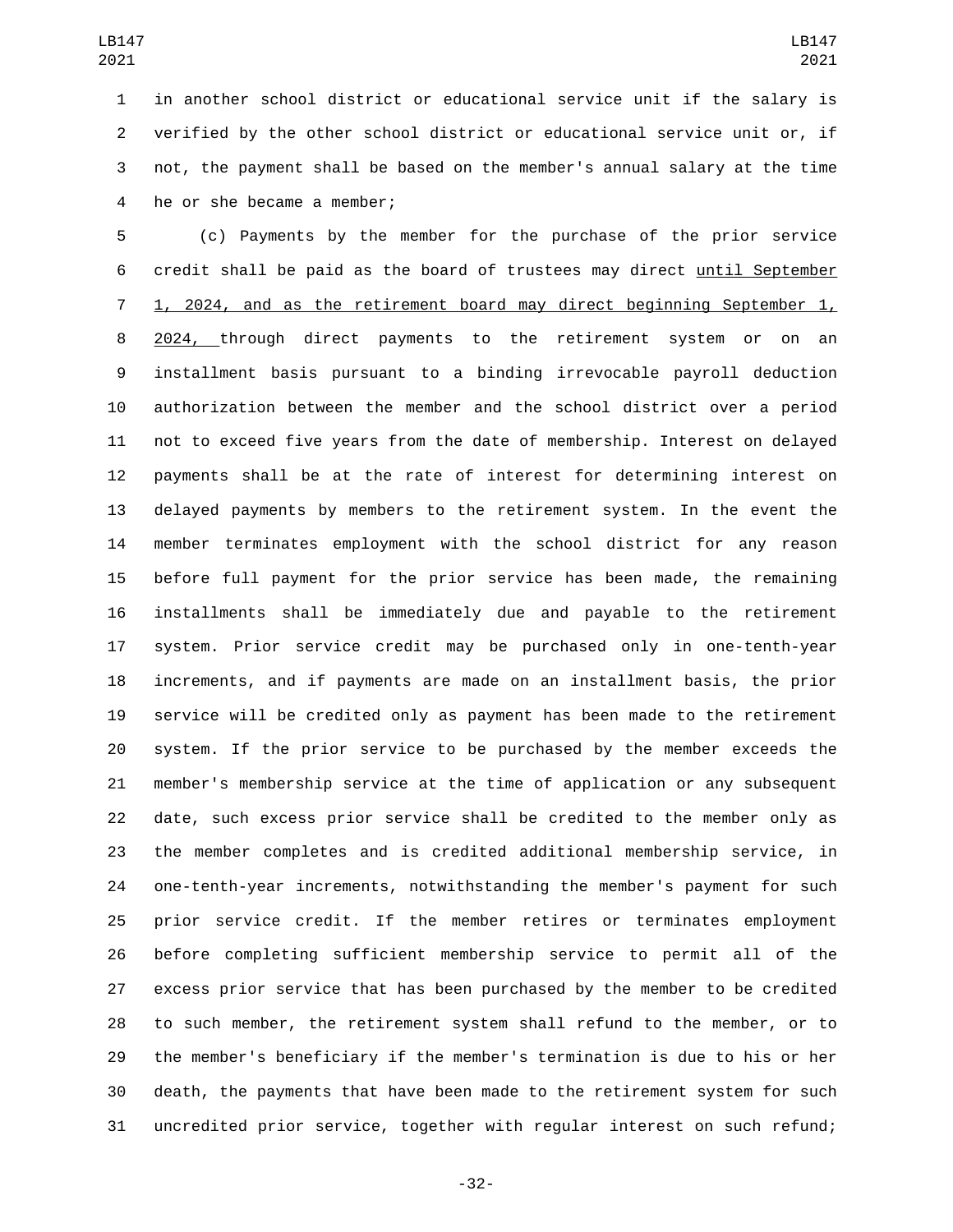1 and

 (d) The school district shall contribute to the retirement system an amount equal to the amount paid by each member for the purchase of prior service credit at the time such payments are made by such member.

 (2) Any employee who became a member before July 1, 2014, and who has five or more years of creditable service and any employee who became a member for the first time on or after July 1, 2014, and who has ten or more years of creditable service, excluding in either case years of prior service acquired pursuant to section 79-990, 79-994, 79-995, or 79-997, or subsection (1) of this section, may elect to purchase up to a total of five years of additional creditable service under the retirement system, and upon such purchase the member shall be given the same status as though he or she had been a member of the retirement system for such additional number of years, except as otherwise specifically provided in the Class V School Employees Retirement Act. Creditable service may be purchased only in one-tenth-year increments. The amount to be paid to the retirement system for such creditable service shall be equal to the actuarial cost to the retirement system of the increased benefits attributable to such additional creditable service as determined by the retirement system's actuary at the time of the purchase pursuant to 21 actuarial assumptions and methods adopted for this purpose by the board of trustees until September 1, 2024, and as adopted by the retirement 23 board beginning September 1, 2024 for this purpose. The election to purchase additional creditable service may be made at any time before the member's termination of employment, and all payments for the purchase of such creditable service must be completed within five years after the election or before the member's termination or retirement, whichever event occurs first. Payment shall be made as the board of trustees may 29 direct until September 1, 2024, and as the retirement board may direct beginning September 1, 2024, through a single payment to the retirement system, on an installment basis, including payments pursuant to a binding

-33-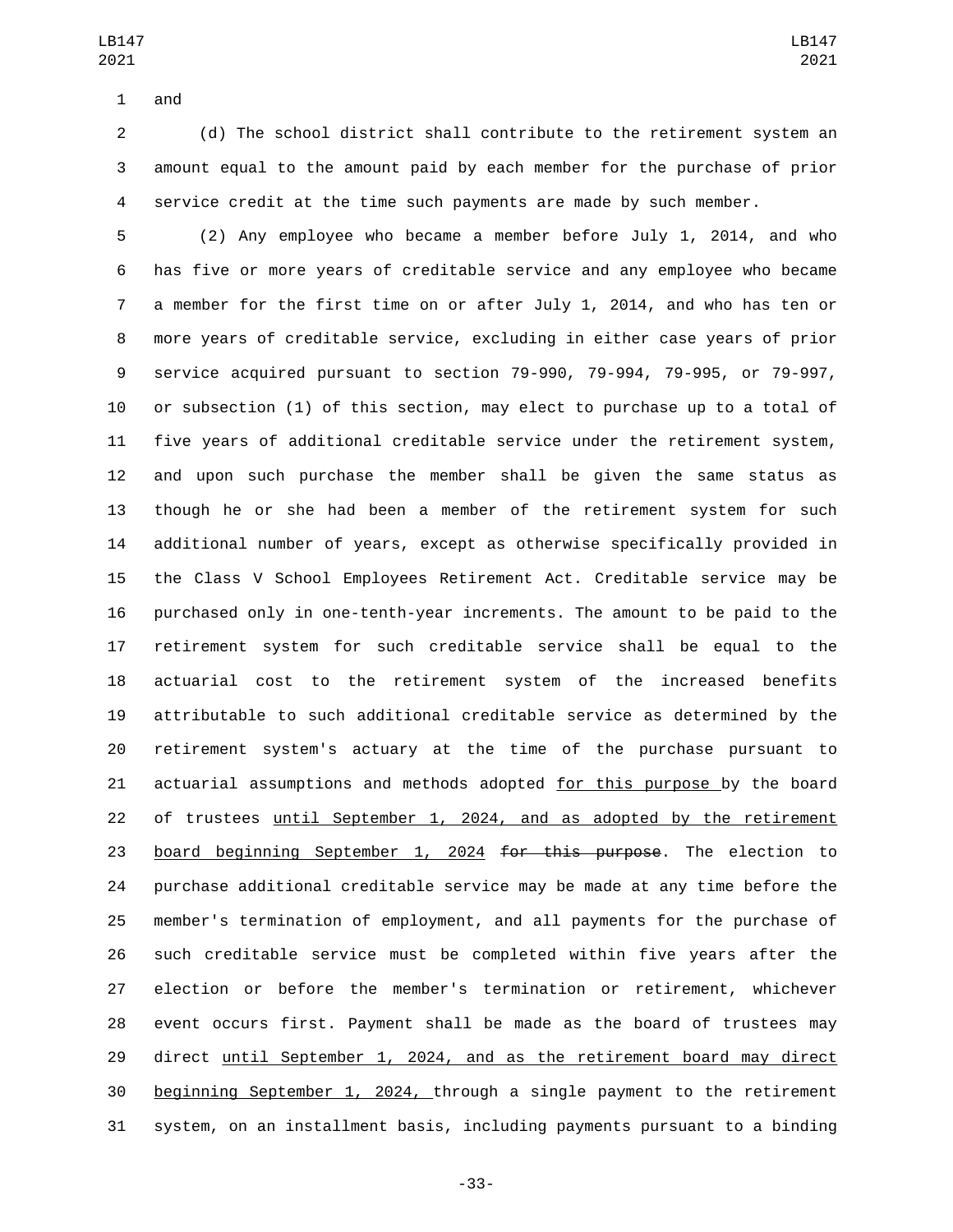irrevocable payroll deduction authorization between the member and the school district, or by such other method approved by the board of trustees or the retirement board and permitted by law. If payments are made on an installment basis, creditable service will be credited only as payment has been made to the retirement system to purchase each additional one-tenth-year increment. Interest shall be charged on installment payments at the rate of interest for determining interest on delayed payments by members to the retirement system.

 Sec. 17. Section 79-992, Revised Statutes Cumulative Supplement, 10 2020, is amended to read:

 79-992 (1) A member who has five years or more of creditable service, excluding years of prior service acquired pursuant to section 79-990, 79-991, 79-994, 79-995, or 79-997, and who terminates his or her employment may elect to leave his or her contributions in the retirement system, in which event he or she shall receive a retirement allowance at normal retirement age based on the annuity earned to the date of such termination of employment. Such member may elect to receive a retirement allowance at early retirement age if such member retires at an early retirement date. Such annuity shall be adjusted in accordance with section 79-9,100. Upon termination of employment, except on account of retirement, a member shall be entitled to receive refunds as follows: (a) An amount equal to the accumulated contributions to the retirement system by the member; and (b) any contributions made to a previously existing system which were refundable under the terms of that system. Any member receiving a refund of contributions shall thereby forfeit and relinquish all accrued rights in the retirement system including all accumulated creditable service, except that if any member who has withdrawn his or her contributions as provided in this section reenters the service of the district and again becomes a member of the retirement system, he or she may restore any or all money previously received by him or her as a refund, including the interest on the amount of the restored refund for

-34-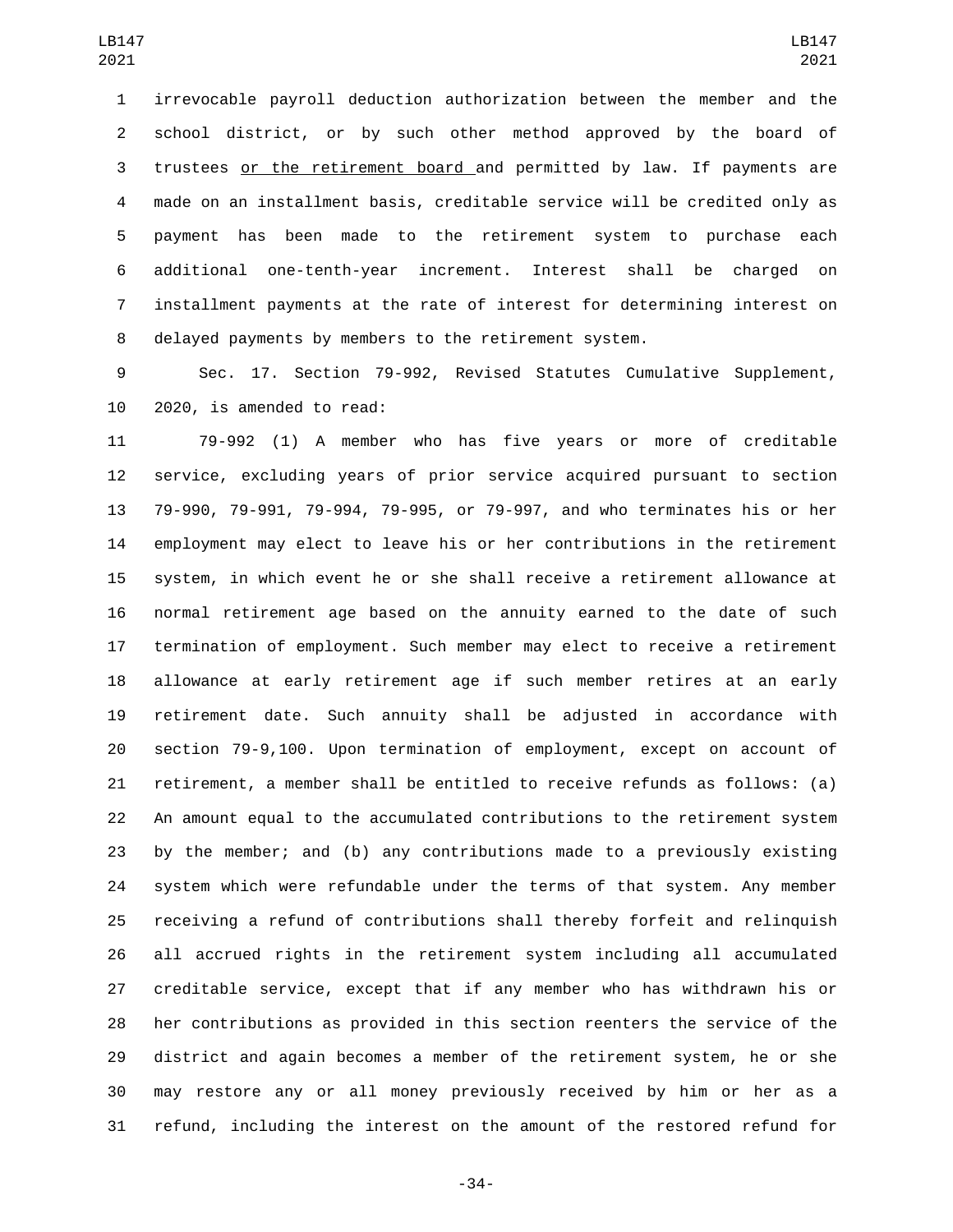the period of his or her absence from the district's service as determined using the interest rate for interest on such restored refunds, and he or she shall then again receive credit for that portion of service which the restored money represents. Such restoration may be made as the board of trustees may direct until September 1, 2024, and as the retirement board may direct beginning September 1, 2024, through direct payments to the system or on an installment basis pursuant to a binding irrevocable payroll deduction authorized between the member and the school district over a period of not to exceed five years from the date of reemployment. Interest on delayed payments shall be at the rate of interest for determining interest on delayed payments by members to the retirement system. Creditable service may be purchased only in one-tenth-year increments, starting with the most recent years' salary.

(2) Except as provided in section  $79-992.01$ :

 (a) A retired member who returns to employment as an employee of the school district shall again participate in the retirement system as a new member and shall make contributions to the retirement system commencing upon reemployment. The retirement annuity of a retired member who returns to employment with the school district shall continue to be paid by the retirement system. A retired member who returns to employment as an employee of the school district shall receive creditable service only for service performed after his or her return to employment and in no event shall creditable service which accrues or the compensation paid to the member after such return to employment after retirement increase the amount of the member's original retirement annuity; and

 (b) Upon termination of employment of the reemployed member, the member shall receive in addition to the retirement annuity which commenced at the time of the previous retirement (i) if the member has accrued five years or more of creditable service after his or her return to employment, excluding years of prior service acquired pursuant to section 79-990, 79-991, 79-994, 79-995, or 79-997, a retirement annuity

-35-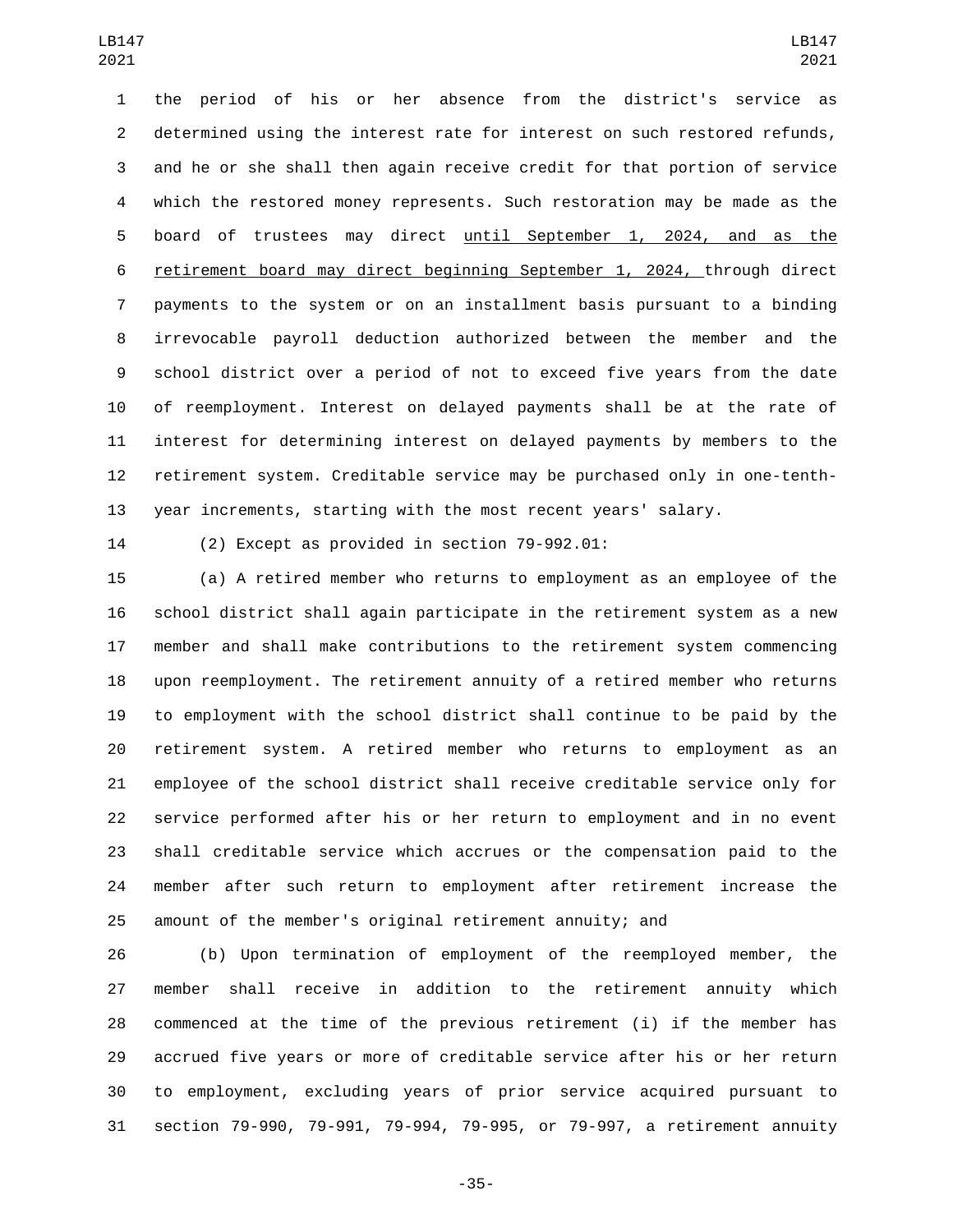as provided in section 79-999 or 79-9,100, as applicable, calculated solely on the basis of creditable service and final average compensation accrued and earned after the member's return to employment after his or her original retirement, and as adjusted to reflect any payment in other than the normal form or (ii) if the member has not accrued five years or more of creditable service after his or her return to employment, a refund equal to the member's accumulated contributions which were credited to the member after the member's return to employment. In no event shall the member's creditable service which accrued prior to a previous retirement be considered as part of the member's creditable service after his or her return to employment for any purpose of the 12 Class V School Employees Retirement Act.

 (3) In the event a member is entitled to receive a refund of 14 contributions pursuant to subsection  $(1)$  or subdivision  $(2)(b)(ii)$  of this section in an amount greater than one thousand dollars, if the member does not elect to have the refund paid directly to himself or herself or transferred to an eligible retirement plan designated by the member as a direct rollover pursuant to section 79-998, then the refund of contributions shall be paid in a direct rollover to an individual retirement plan as designated by the board of trustees until September 1, 2024, and as designated by the retirement board beginning September 1, 2024.

 Sec. 18. Section 79-992.01, Revised Statutes Cumulative Supplement, 24 2020, is amended to read:

 79-992.01 (1) An employer participating in a retirement system established pursuant to the Class V School Employees Retirement Act 27 shall:

28 (a)(i) Until September 1, 2024, notify (a) Notify the board of trustees in writing of the date upon which a termination of employment has occurred and provide the board of trustees with such information as 31 the board of trustees deems necessary; and

-36-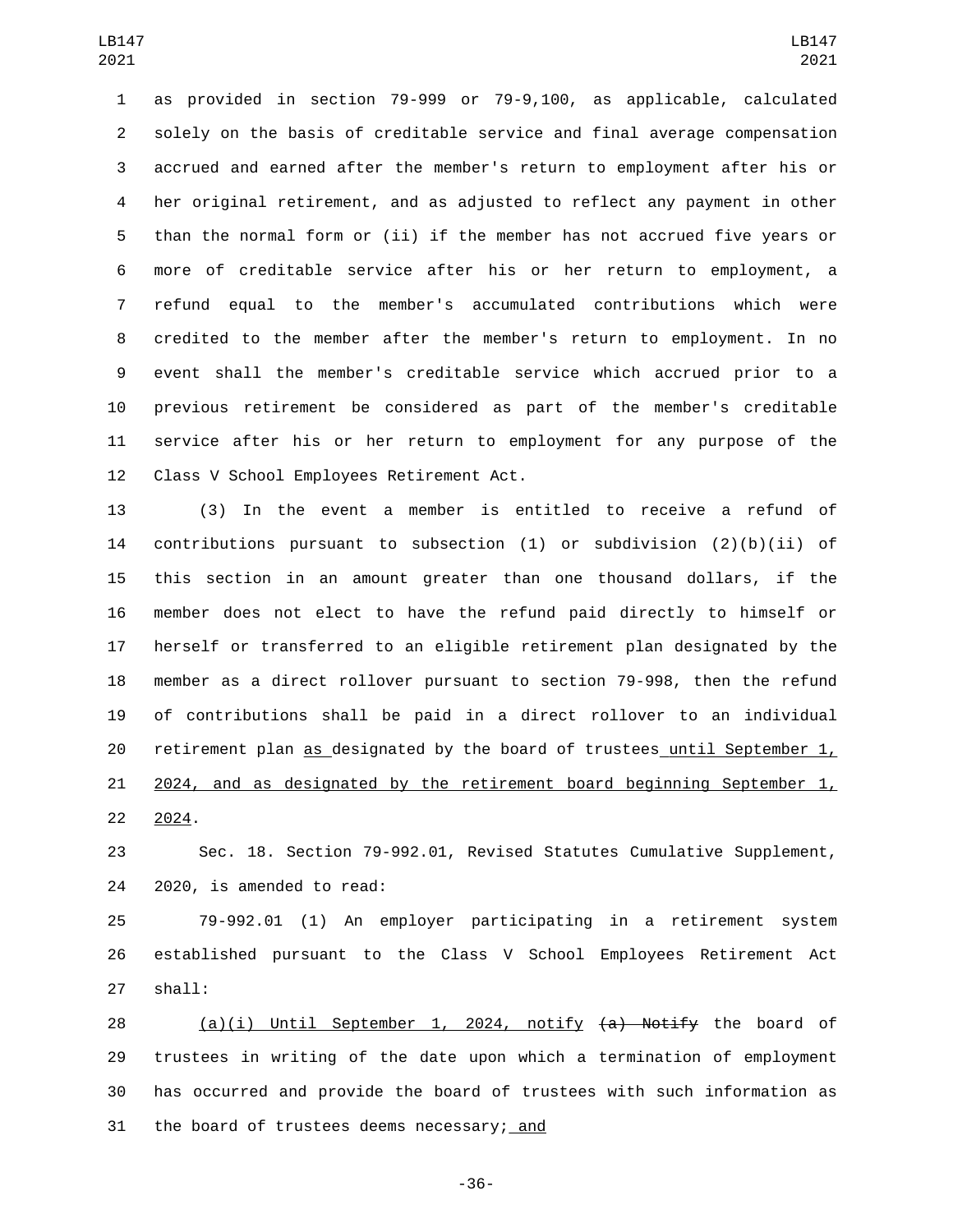(ii) Beginning September 1, 2024, notify the retirement board in writing of the date upon which a termination of employment has occurred and provide the board with such information as the board deems necessary; (b)(i) Until September 1, 2024, notify (b) Notify the board of trustees in writing whether or not a member accepted and received an 6 early retirement inducement; and

 (ii) Beginning September 1, 2024, notify the retirement board in writing whether or not a member accepted and received an early retirement 9 inducement; and

 (c) Submit in writing with the notice of termination of employment and notice of receipt of an early retirement inducement a completed certification by the employer and member under penalty of prosecution pursuant to section 79-992.02 that, prior to the member's termination, there was no prearranged written or verbal agreement for the member to return to service in any capacity with the same employer.

 (2) The member shall submit (a) to the board of trustees until September 1, 2024, and (b) to the retirement board beginning September 1, 2024, upon the member's termination, under penalty of prosecution pursuant to section 79-992.02, completed certification on forms prescribed by the board of trustees or the retirement board stating whether or not the member accepted and received an early retirement 22 inducement from his or her employer.

 (3) Until September 1, 2024, and except as provided in section 79-981, the The board of trustees, and beginning September 1, 2024, the retirement board, may adopt and promulgate rules and regulations and 26 prescribe forms as such the board determines appropriate in order to carry out this section and to ensure full disclosure and reporting by the employer and member in order to minimize fraud and abuse and the filing of false or fraudulent claim or benefit applications.

 Sec. 19. Section 79-992.02, Revised Statutes Cumulative Supplement, 31 2020, is amended to read:

-37-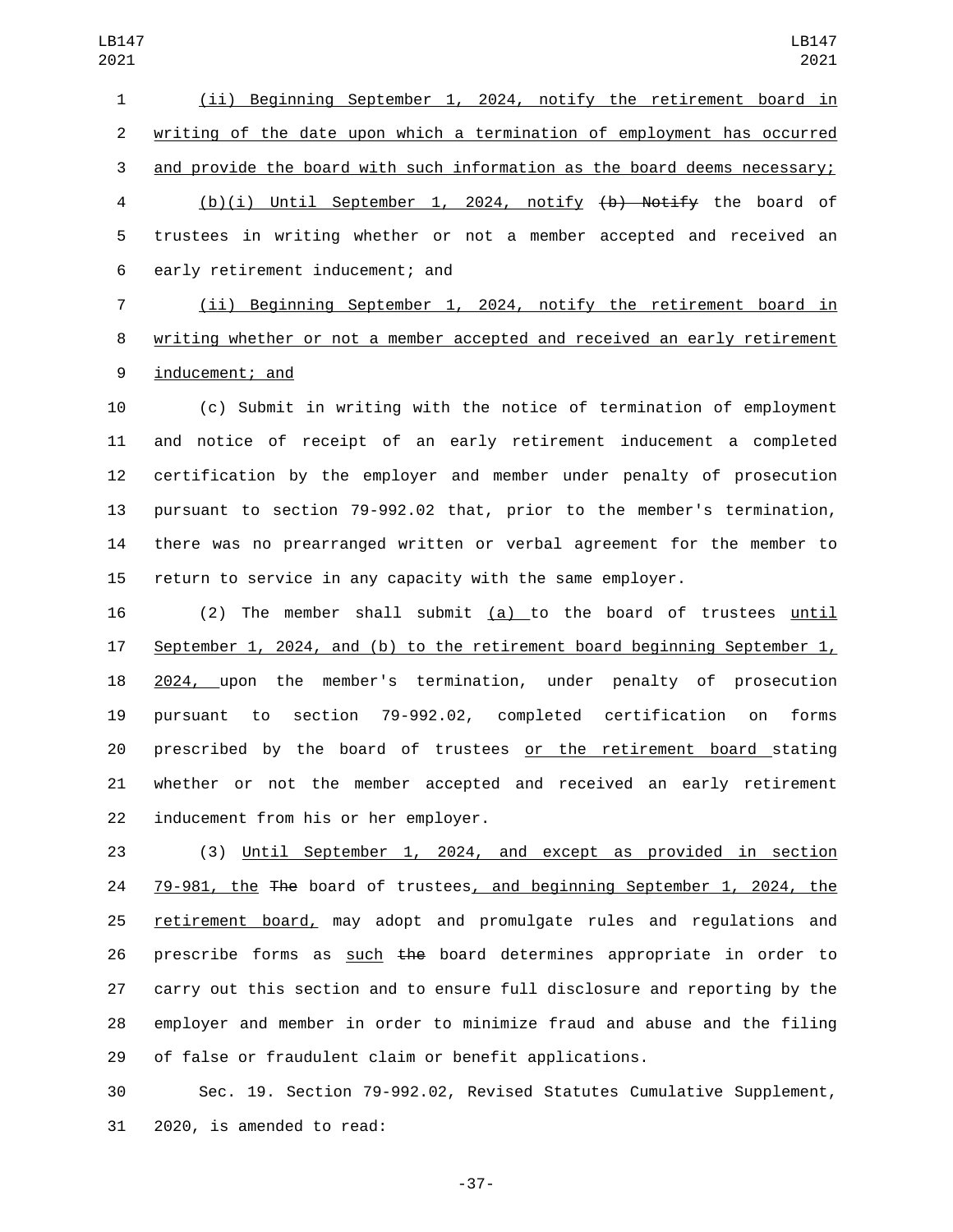79-992.02 (1) Any person who, knowing it to be false or fraudulent, presents or causes to be presented a false or fraudulent claim or benefit application, any false or fraudulent proof in support of such a claim or benefit, or false or fraudulent information which would affect a future claim or benefit application to be paid under a retirement system for the purpose of defrauding or attempting to defraud the retirement system shall be guilty of a Class II misdemeanor. The (a) board of trustees until September 1, 2024, and (b) retirement board beginning September 1, 2024, shall deny any benefits that it determines are based on false or fraudulent information and shall have a cause of action against the member to recover any benefits already paid on the basis of such 12 information.

 (2) Any employee, member of a board of education, or agent of any employer who willfully fails or refuses to furnish to the (a) board of trustees until September 1, 2024, and (b) retirement board beginning September 1, 2024, upon its request and in the manner prescribed by it such information, data, or records, as may be necessary for carrying into effect the Class V School Employees Retirement Act, shall be guilty of a 19 Class V misdemeanor.

 Sec. 20. Section 79-998, Revised Statutes Cumulative Supplement, 21 2020, is amended to read:

 79-998 (1) The retirement system may accept as payment for additional service credit that is purchased pursuant to sections 79-990 to 79-992 an eligible rollover distribution from or on behalf of the member who is making payments for such service credit if the eligible rollover distribution does not exceed the amount of payment required for the service credit being purchased by the member. The eligible rollover distribution may be contributed to the retirement system by the member or directly transferred from the plan that is making the eligible rollover distribution on behalf of the member. Contribution by a member pursuant to this section may only be made in the form of a cash contribution. For

-38-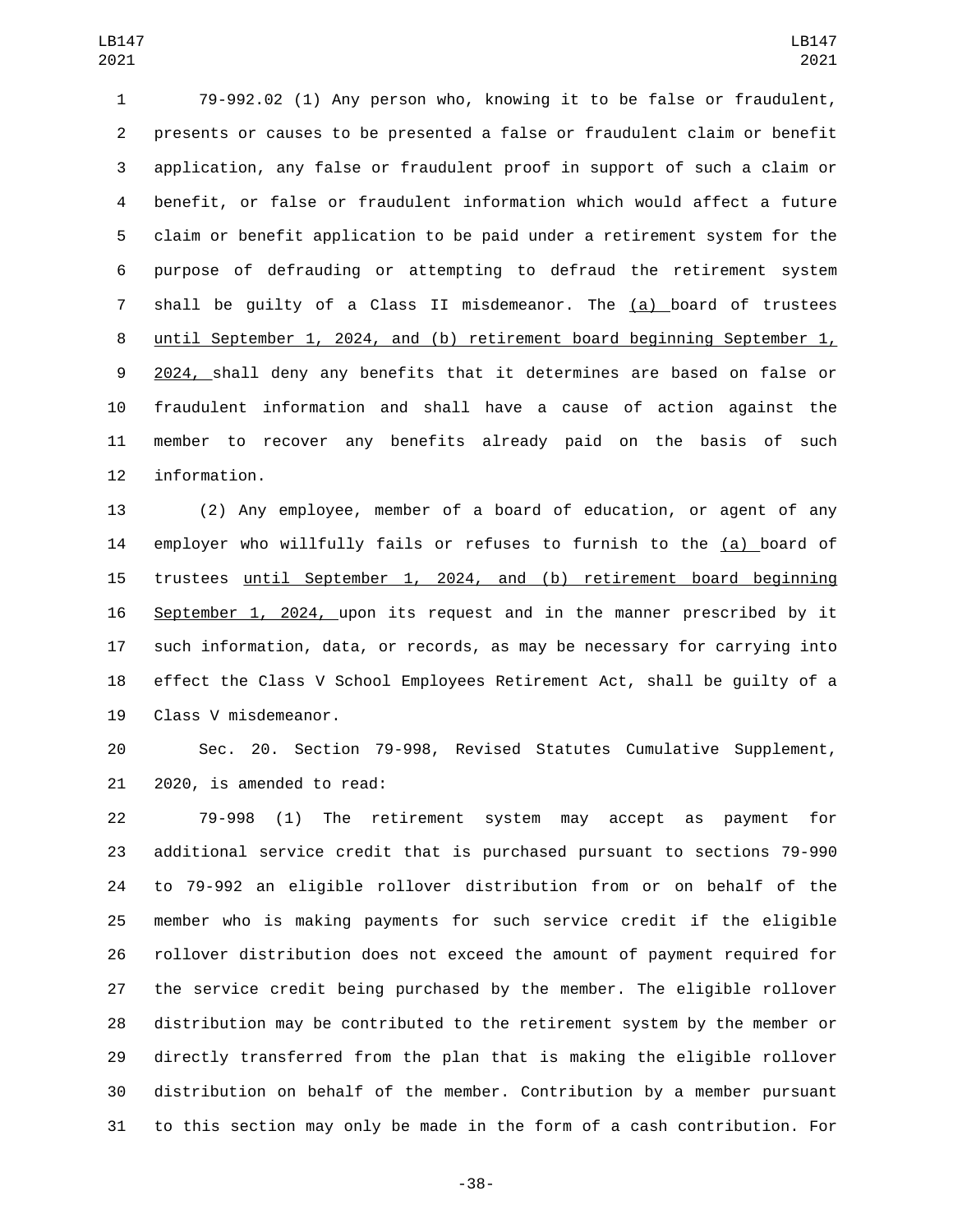purposes of this section, an eligible rollover distribution means all or any portion of an amount that qualifies as an eligible rollover 3 distribution under the Internal Revenue Code from:

 (a) A plan of another employer which is qualified under section 401(a) or 403(a) of the Internal Revenue Code;

 (b) An annuity contract or custodial account described in section 7 403(b) of the Internal Revenue Code;

 (c) An eligible deferred compensation plan under section 457(b) of the Internal Revenue Code which is maintained by a governmental employer described in section 457(e)(1)(A) of the Internal Revenue Code; or

 (d) An individual retirement account or annuity described in section 408(a) or section 408(b) of the Internal Revenue Code that is eligible to be rolled over to an employer plan under the Internal Revenue Code.

 (2) The retirement system may accept as payment for service credit that is purchased pursuant to sections 79-990 to 79-992 a direct trustee- to-trustee transfer from an eligible deferred compensation plan as described in section 457(e)(17) of the Internal Revenue Code on behalf of a member who is making payments for such service credit if the amount transferred from the eligible deferred compensation plan does not exceed the amount of payment required for the service credit being purchased and the purchase of such service credit qualifies as the purchase of 22 permissive service credit by the member as defined in section  $415(n)(3)$ 23 of the Internal Revenue Code.

 (3) Until September 1, 2024, the The board of trustees, and 25 beginning September 1, 2024, the retirement board, may establish rules, regulations, and limitations on the eligible rollover distributions and direct trustee-to-trustee transfers that may be accepted by the retirement system pursuant to this section, including restrictions on the type of assets that may be transferred to the retirement system.

 (4) Cash and other properties contributed or transferred to the retirement system pursuant to this section shall be deposited and held as

-39-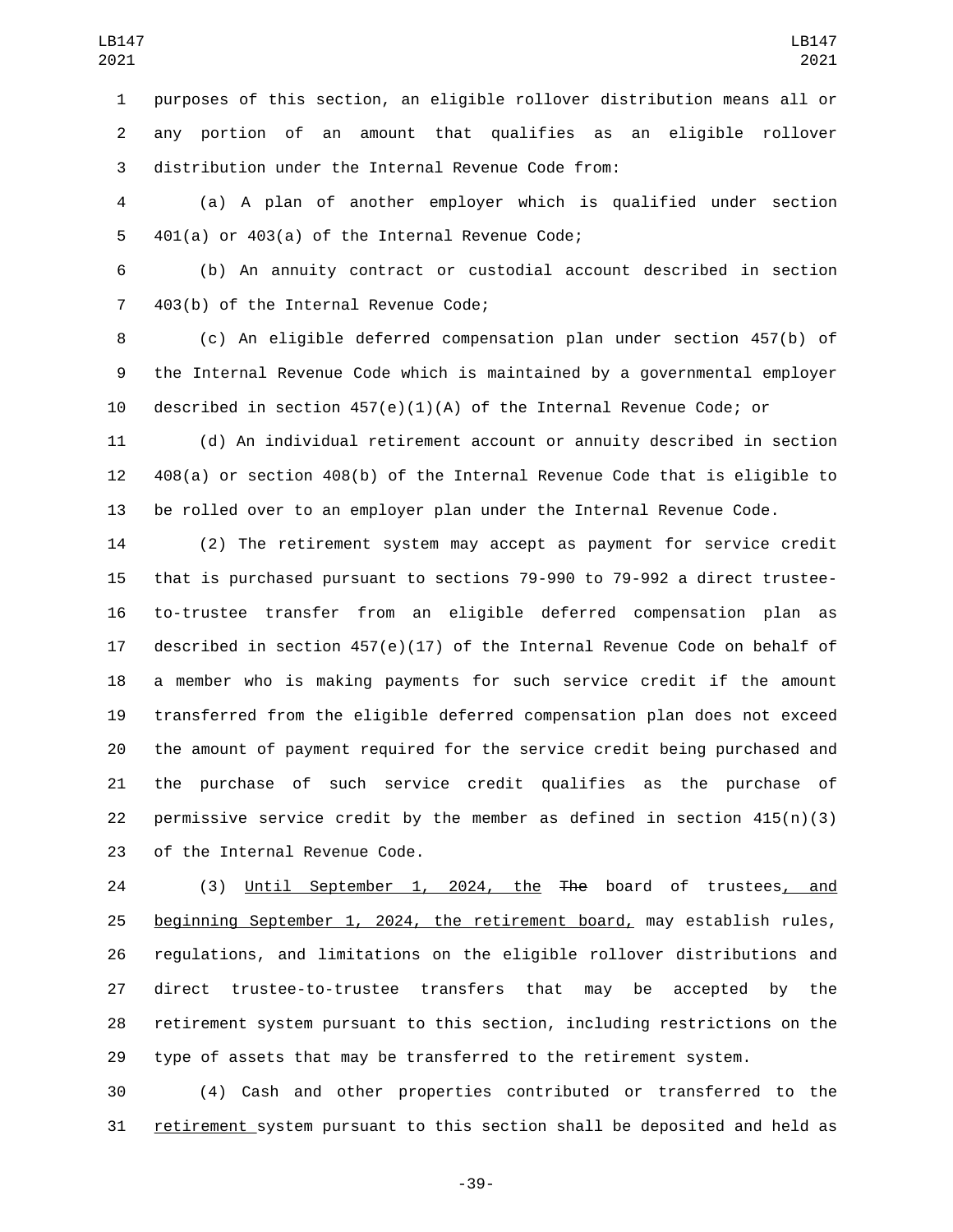a commingled asset of the retirement system and shall not be separately accounted for or invested for the member's benefit. Contributions or direct transfers made by or on behalf of any member pursuant to this section shall be treated as qualifying payments under sections 79-990 to 79-992 and as employee contributions for all other purposes of the Class V School Employees Retirement Act except in determining federal and state 7 tax treatment of distributions from the system.

 (5) The retirement system, the board of education, the board of trustees, the retirement board, and their respective members, officers, and employees shall have no responsibility or liability with respect to the federal and state income tax consequences of any contribution or transfer to the retirement system pursuant to this section, and until September 1, 2024, the board of trustees, and beginning September 1, 14 2024, the retirement board, may require as a condition to the retirement system's acceptance of any rollover contribution or transfer satisfactory evidence that the proposed contribution or transfer is a qualifying rollover contribution or trustee-to-trustee transfer under the Internal Revenue Code and reasonable releases or indemnifications from the member against any and all liabilities which may in any way be connected with 20 such contribution or transfer.

 (6) Effective January 1, 1993, any member who is to receive an eligible rollover distribution, as defined in the Internal Revenue Code, from the retirement system may, in accordance with such rules, regulations, and limitations as may be established by the board of trustees or the retirement board, elect to have such distribution made in the form of a direct transfer to a retirement plan eligible to receive such transfer under the provisions of the Internal Revenue Code. Any such election shall be made in the form and within the time periods established by the board of trustees or the retirement board.

 (7) A member's surviving spouse or former spouse who is an alternate payee under a qualified domestic relations order and, on or after

-40-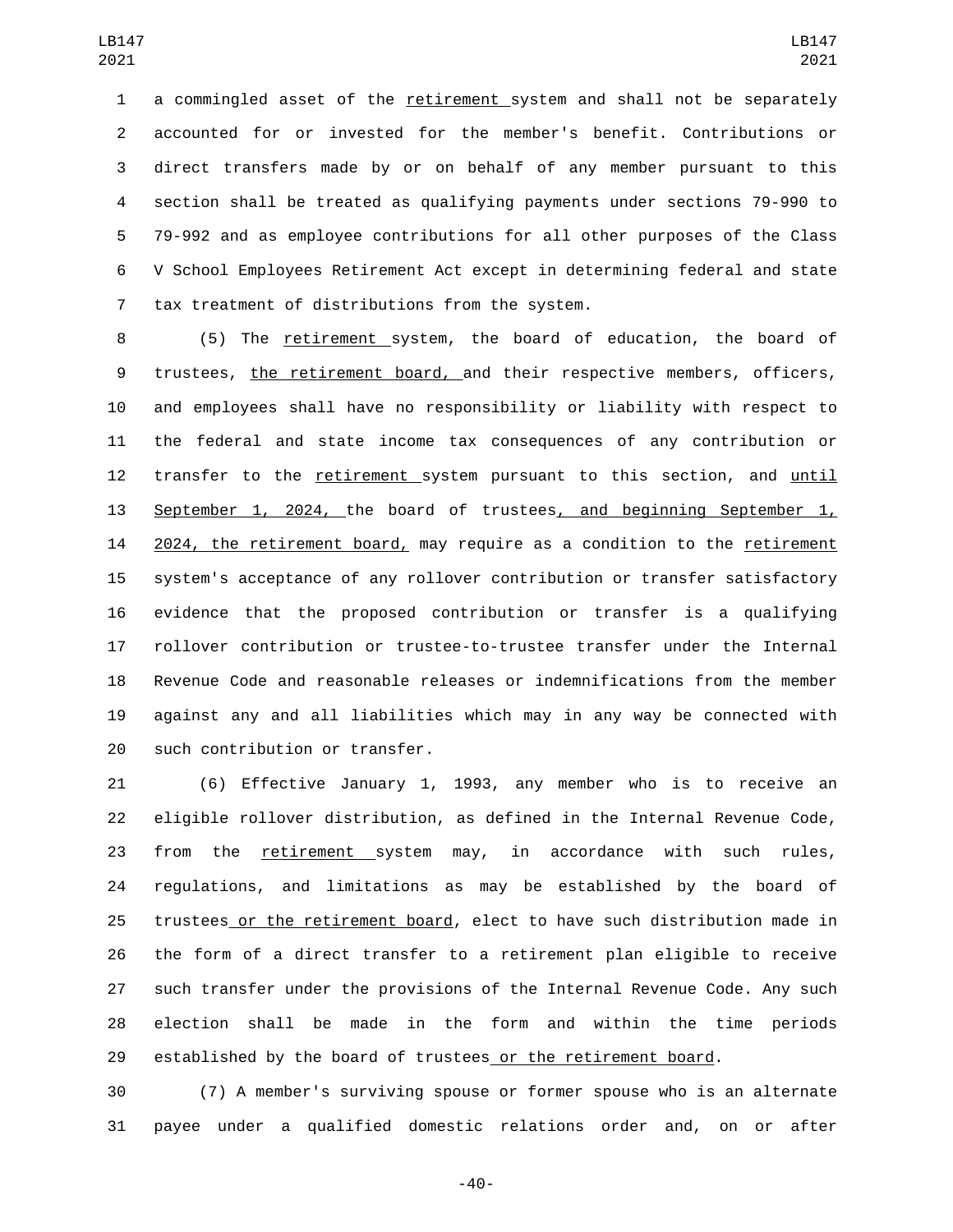September 1, 2010, any designated beneficiary of a member who is not a surviving spouse or former spouse who is entitled to receive an eligible rollover distribution from the retirement system may, in accordance with such rules, regulations, and limitations as may be established by the board of trustees or the retirement board, elect to have such distribution made in the form of a direct transfer to a retirement plan eligible to receive such transfer under the provisions of the Internal 8 Revenue Code.

 (8) An eligible rollover distribution on behalf of a designated beneficiary of a member who is not a surviving spouse or former spouse of the member may be transferred to an individual retirement account or annuity described in section 408(a) or section 408(b) of the Internal Revenue Code that is established for the purpose of receiving the distribution on behalf of the designated beneficiary and that will be treated as an inherited individual retirement account or individual 16 retirement annuity described in section  $408(d)(3)(C)$  of the Internal 17 Revenue Code.

 (9) All distributions from the retirement system shall be subject to all withholdings required by federal or state tax laws.

 Sec. 21. Section 79-9,102, Revised Statutes Cumulative Supplement, 21 2020, is amended to read:

 79-9,102 (1) Notwithstanding any other provision of the Class V School Employees Retirement Act, no member or beneficiary of the retirement system shall receive in any calendar year an annuity or other benefit which would exceed the maximum benefit permitted under section 415 of the Internal Revenue Code, or any successor provision and the regulations issued thereunder, as they may be amended from time to time, and as adjusted as of January 1 of each calendar year to the dollar limitation as determined for such year by the Commissioner of Internal Revenue pursuant to section 415(d) of the Internal Revenue Code to reflect cost-of-living adjustments, and the amount of benefit to be paid

-41-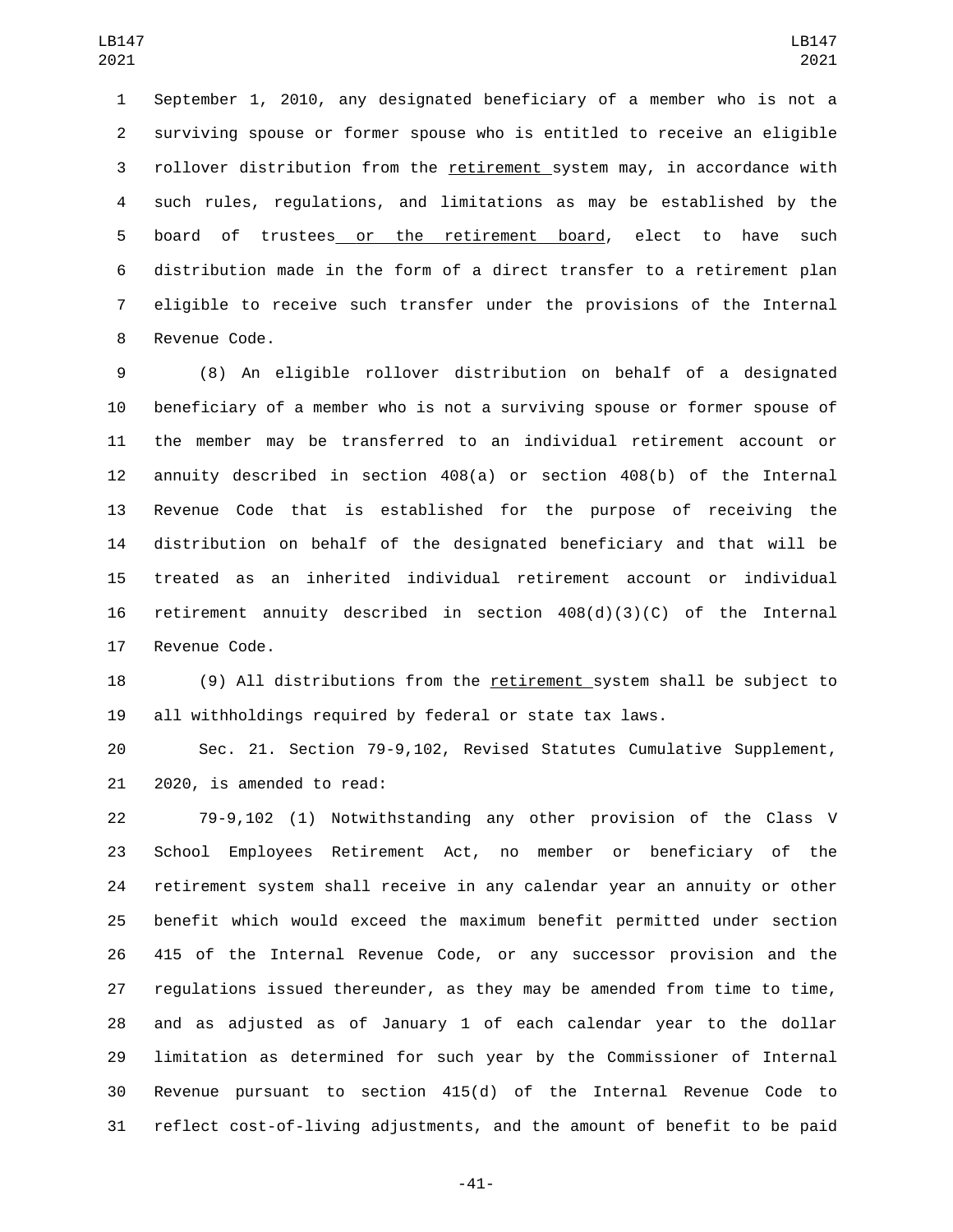to any member or beneficiary by the retirement system shall be adjusted each calendar year, if necessary, to conform with the maximum benefit permitted under section 415 of the Internal Revenue Code. The cost-of- living adjustment to the maximum benefit permitted under section 415 of the Internal Revenue Code shall apply to determining the maximum benefit of a member who severed employment or commenced receiving benefits prior 7 to the effective date of the adjustment.

 (2) Any payments provided for by sections 79-990, 79-991, and 79-992 for the purchase or restoration of creditable service shall be subject to the limitations of section 415 of the Internal Revenue Code on annual additions to the retirement system, and until September 1, 2024, the board of trustees, and beginning September 1, 2024, the retirement board, may suspend payments, alter installment periods, or, if such suspension or alteration is not possible, deny the purchase of all or a portion of the creditable service desired to be purchased, as necessary to comply with the requirements of section 415 of the Internal Revenue Code.

 (3) This section is intended to meet and incorporate the requirements of section 415 of the Internal Revenue Code and regulations under that section that are applicable to governmental plans and shall be construed in accordance with section 415 of the Internal Revenue Code and the regulations issued thereunder and shall, by this reference, incorporate any subsequent changes made to such section as the same may 23 apply to the retirement system.

 Sec. 22. Section 79-9,103, Revised Statutes Cumulative Supplement,  $2020$ , is amended to read:

 79-9,103 (1) Any annuity paid on or after September 1, 1983, to a member who retired prior to February 21, 1982, pursuant to the Class V School Employees Retirement Act, or to such member's beneficiary, or to a person who retired under the provisions of the retirement system established by statute for employees of Class V school districts in effect prior to September 1, 1951, or to such person's beneficiary, shall

-42-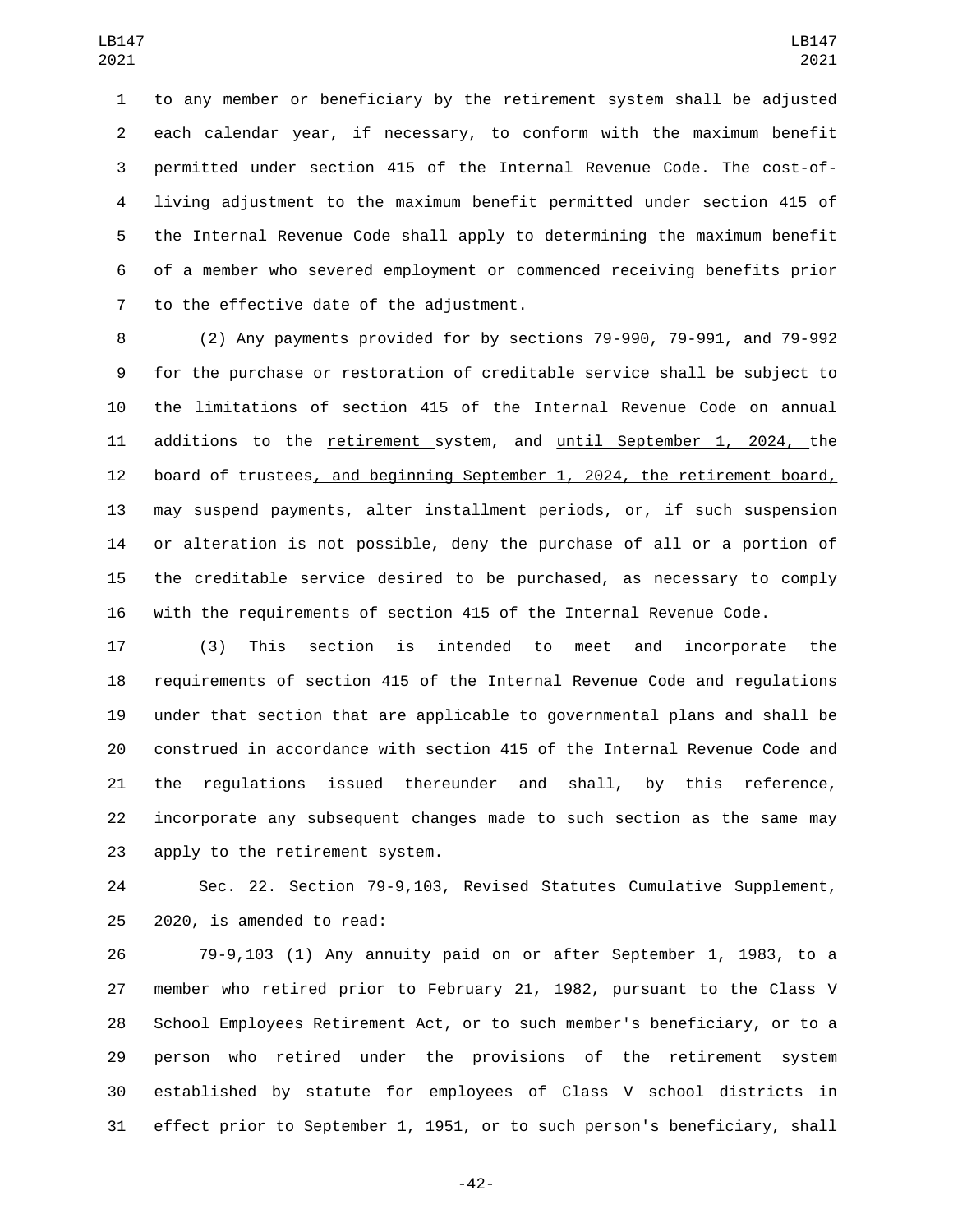be adjusted by the increase in the cost of living or wage levels between the effective date of retirement and June 30, 1983, except that such increase shall not exceed the sum of one dollar and fifty cents per month for each year of creditable service and one dollar per month for each completed year of retirement as measured from the effective date of retirement to June 30, 1983. No separate adjustment in such annuity shall be made as a result of the changes made in section 79-9,113 pursuant to Laws 1983, LB 488. If a joint and survivor annuity was elected, the increase shall be actuarially adjusted so that the joint and survivor annuity remains the actuarial equivalent of the life annuity otherwise 11 payable.

 (2) In addition to the cost-of-living adjustment provided in subsection (1) of this section, any annuity paid on or after September 1, 1986, pursuant to the act or pursuant to the provisions of the retirement system established by statute for employees of Class V school districts in effect prior to September 1, 1951, and on which the first payment was dated on or before September 1, 1985, shall be adjusted by the increase in the cost of living or wage levels between the effective date of retirement and June 30, 1986, except that such increase shall not exceed (a) three and one-half percent for annuities first paid on or after September 1, 1984, (b) seven percent for annuities first paid on or after September 1, 1983, but before September 1, 1984, or (c) ten and one-half 23 percent for all other annuities.

 (3) In addition to the cost-of-living adjustments provided in subsections (1) and (2) of this section, any annuity paid on or after September 1, 1989, pursuant to the act or pursuant to the provisions of the retirement system established by statute for employees of Class V school districts in effect prior to September 1, 1951, and on which the first payment was dated on or before September 1, 1988, shall be adjusted by the increase in the cost of living or wage levels between the effective date of retirement and June 30, 1989, except that such increase

-43-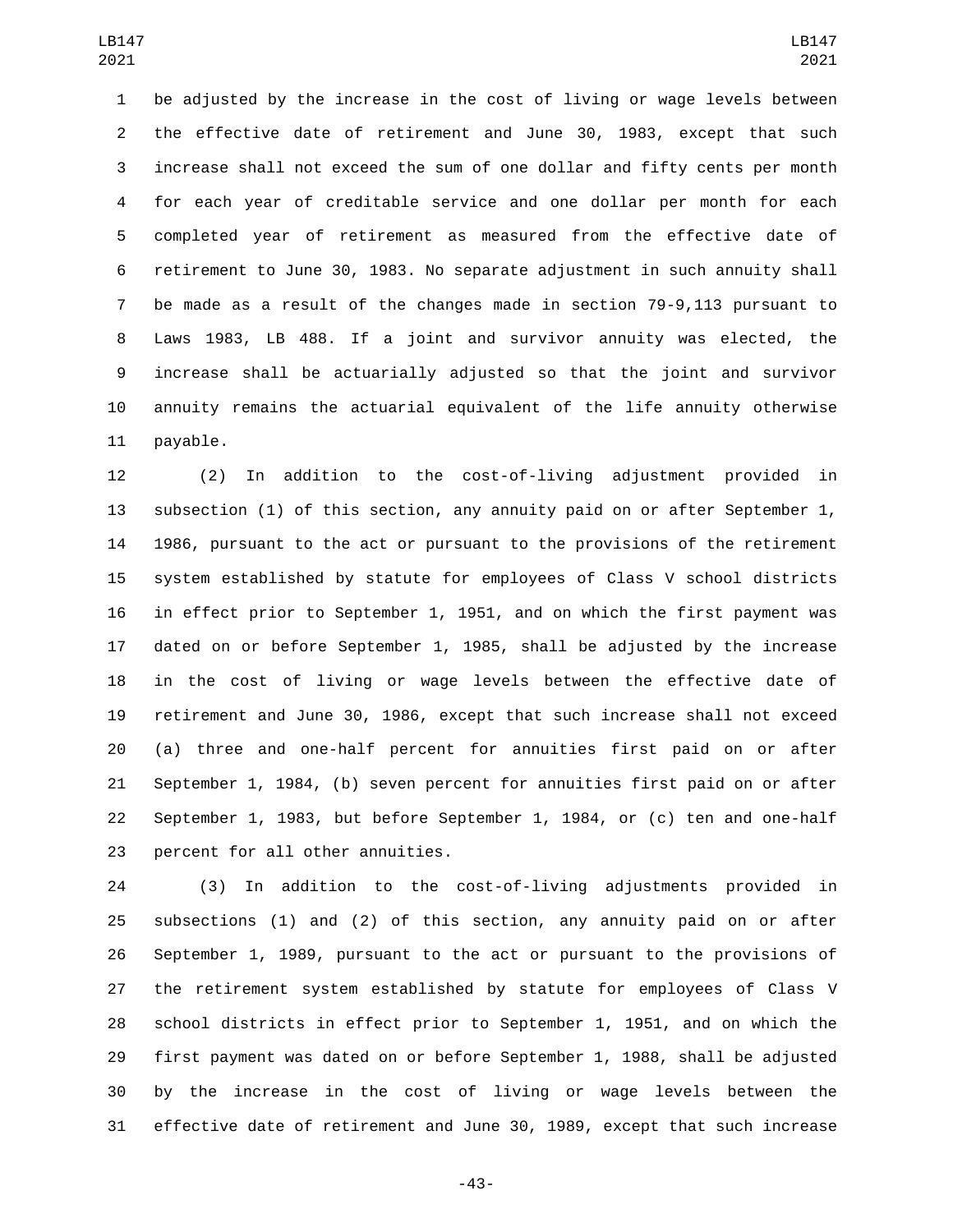shall not exceed (a) three percent for annuities first paid on or after September 1, 1987, (b) six percent for annuities first paid on or after September 1, 1986, but before September 1, 1987, or (c) nine percent for 4 all other annuities.

 (4) In addition to the cost-of-living adjustments provided in subsections (1), (2), and (3) of this section, any annuity paid on or after September 1, 1992, pursuant to the act or pursuant to the provisions of the retirement system established by statute for employees of Class V school districts in effect prior to September 1, 1951, and on which the first payment was dated on or before October 1, 1991, shall be adjusted by the increase in the cost of living or wage levels between the effective date of retirement and June 30, 1992, except that such increase shall not exceed (a) three percent for annuities first paid after October 1, 1990, (b) six percent for annuities first paid after October 1, 1989, but on or before October 1, 1990, or (c) nine percent for all other 16 annuities.

 (5) In addition to the cost-of-living adjustments provided in subsections (1), (2), (3), and (4) of this section, any annuity paid on or after September 1, 1995, pursuant to the act or pursuant to the provisions of the retirement system established by statute for employees of Class V school districts in effect prior to September 1, 1951, and on which the first payment was dated on or before October 1, 1994, shall be adjusted by the increase in the cost of living or wage levels between the effective date of retirement and June 30, 1995, except that such increase shall not exceed (a) three percent for annuities first paid after October 1, 1993, (b) six percent for annuities first paid after October 1, 1992, but on or before October 1, 1993, or (c) nine percent for all other 28 annuities.

 (6) In addition to the cost-of-living adjustments provided in 30 subsections  $(1)$ ,  $(2)$ ,  $(3)$ ,  $(4)$ , and  $(5)$  of this section, any annuity paid pursuant to the act or pursuant to the provisions of the retirement

-44-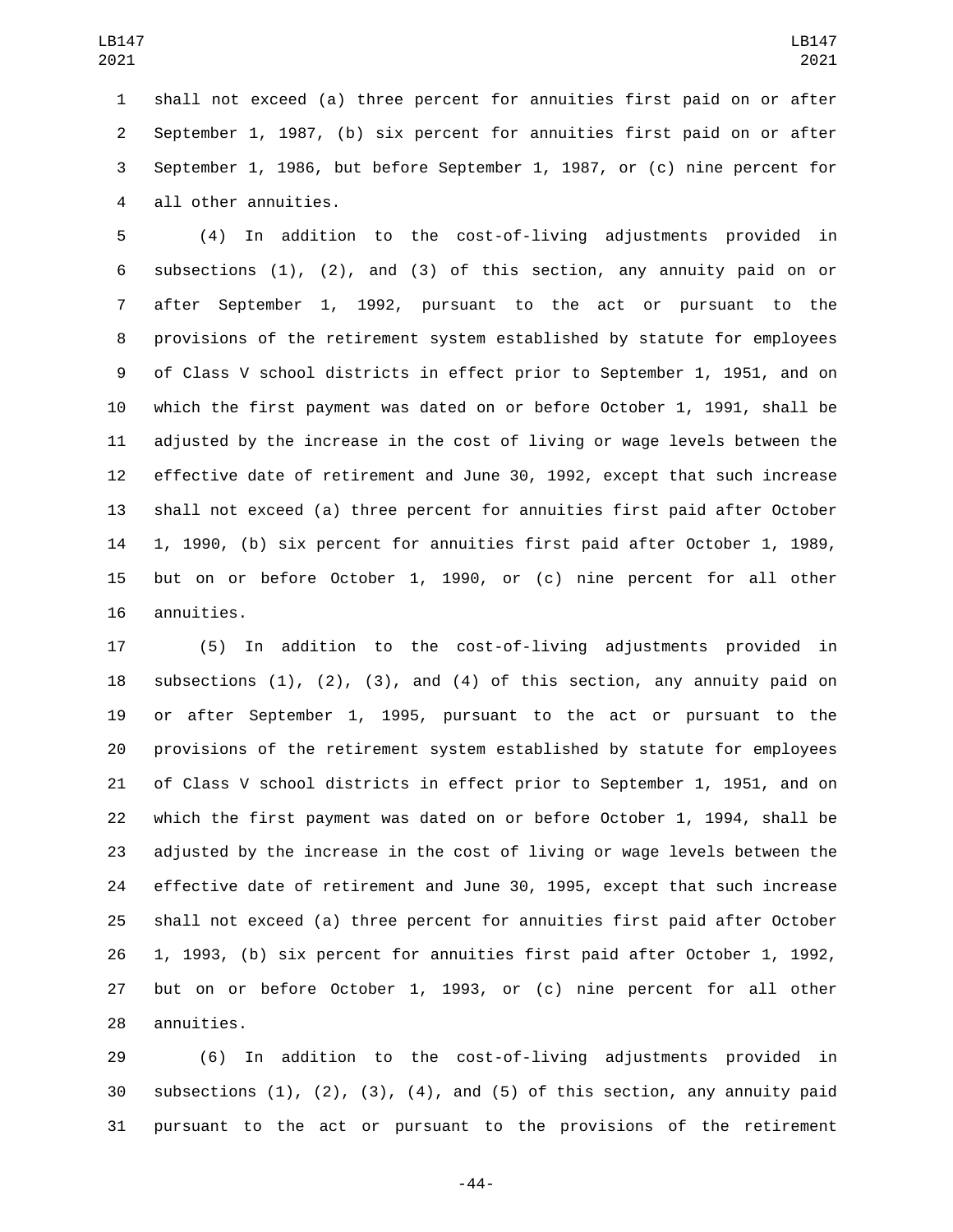system established by statute for employees of Class V school districts in effect prior to September 1, 1951, and on which the first payment was dated on or before October 1, 1994, shall be subject to adjustment to equal the greater of (a) the annuity payable to the member or beneficiary as adjusted, if applicable, under the provisions of subsection (1), (2), (3), (4), or (5) of this section or (b) ninety percent of the annuity which results when the original annuity that was paid to the member or beneficiary (before any cost-of-living adjustments under this section), is adjusted by the increase in the cost of living or wage levels between the commencement date of the annuity and June 30, 1995.

 (7) In addition to the cost-of-living adjustments provided in 12 subsections  $(1)$ ,  $(2)$ ,  $(3)$ ,  $(4)$ ,  $(5)$ , and  $(6)$  of this section, any annuity paid on or after September 1, 1998, pursuant to the act or pursuant to the provisions of the retirement system established by statute for employees of Class V school districts in effect prior to September 1, 1951, and on which the first payment was dated on or before October 3, 1997, shall be adjusted by the increase in the cost of living or wage levels between the effective date of retirement and June 30, 1998, except that such increase shall not exceed (a) three percent for annuities first paid after October 1, 1996, (b) six percent for annuities first paid after October 1, 1995, but on or before October 1, 1996, or (c) nine 22 percent for all other annuities.

 (8) Beginning January 1, 2000, and on January 1 of every year thereafter, for employees of Class V school districts who were members prior to July 1, 2013, a cost-of-living adjustment shall be made for any annuity being paid pursuant to the act, or pursuant to the provisions of the retirement system established by statute for employees of Class V school districts in effect prior to September 1, 1951, and on which the first payment was dated on or before October 3 preceding such January 1 adjustment date. The cost-of-living adjustment for any such annuity shall be the lesser of (a) one and one-half percent or (b) the increase in the

-45-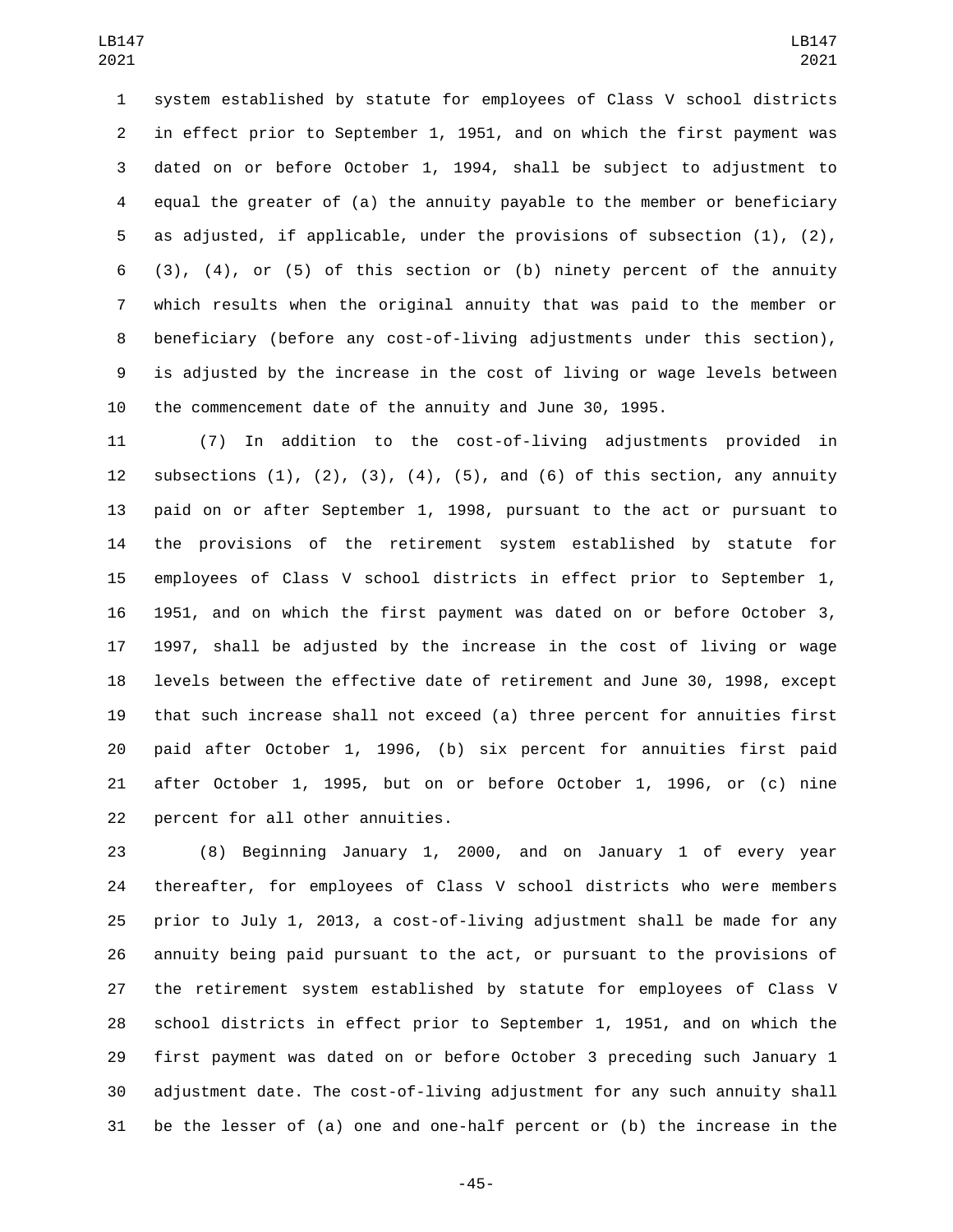consumer price index from the date such annuity first became payable through the August 31 preceding the January 1 adjustment date as reduced by the aggregate cost-of-living adjustments previously made to the annuity pursuant to this section.4

 (9) Beginning January 1, 2014, and on January 1 of every year thereafter, for employees of Class V school districts who became members on or after July 1, 2013, a cost-of-living adjustment shall be made for any annuity being paid pursuant to the act and on which the first payment was dated on or before October 3 preceding such January 1 adjustment date. The cost-of-living adjustment for any such annuity shall be the lesser of (a) one percent or (b) the increase in the consumer price index from the date such annuity first became payable through the August 31 preceding the January 1 adjustment date as reduced by the aggregate cost- of-living adjustments previously made to the annuity pursuant to this 15 section.

 (10) Beginning September 1, 1999, the actuary shall make an annual valuation of the assets and liabilities of the system. If the annual valuation made by the actuary, as approved by the board of trustees, indicates that the system has sufficient actuarial surplus to provide for a cost-of-living adjustment in addition to the adjustment made pursuant to subsection (8) or (9) of this section, the board of trustees may, in its discretion, declare by resolution that each annuity being paid pursuant to the act, or pursuant to the provisions of the retirement system established by statute for employees of Class V school districts in effect prior to September 1, 1951, and on which the first payment was dated on or before October 3 of the year such resolution is adopted, shall be increased beginning as of the January 1 following the date of the board of trustees' resolution by such percentage as may be declared by the board of trustees, except that such increase for any such annuity shall not exceed the increase in the consumer price index from the date such annuity first became payable through the applicable valuation date

-46-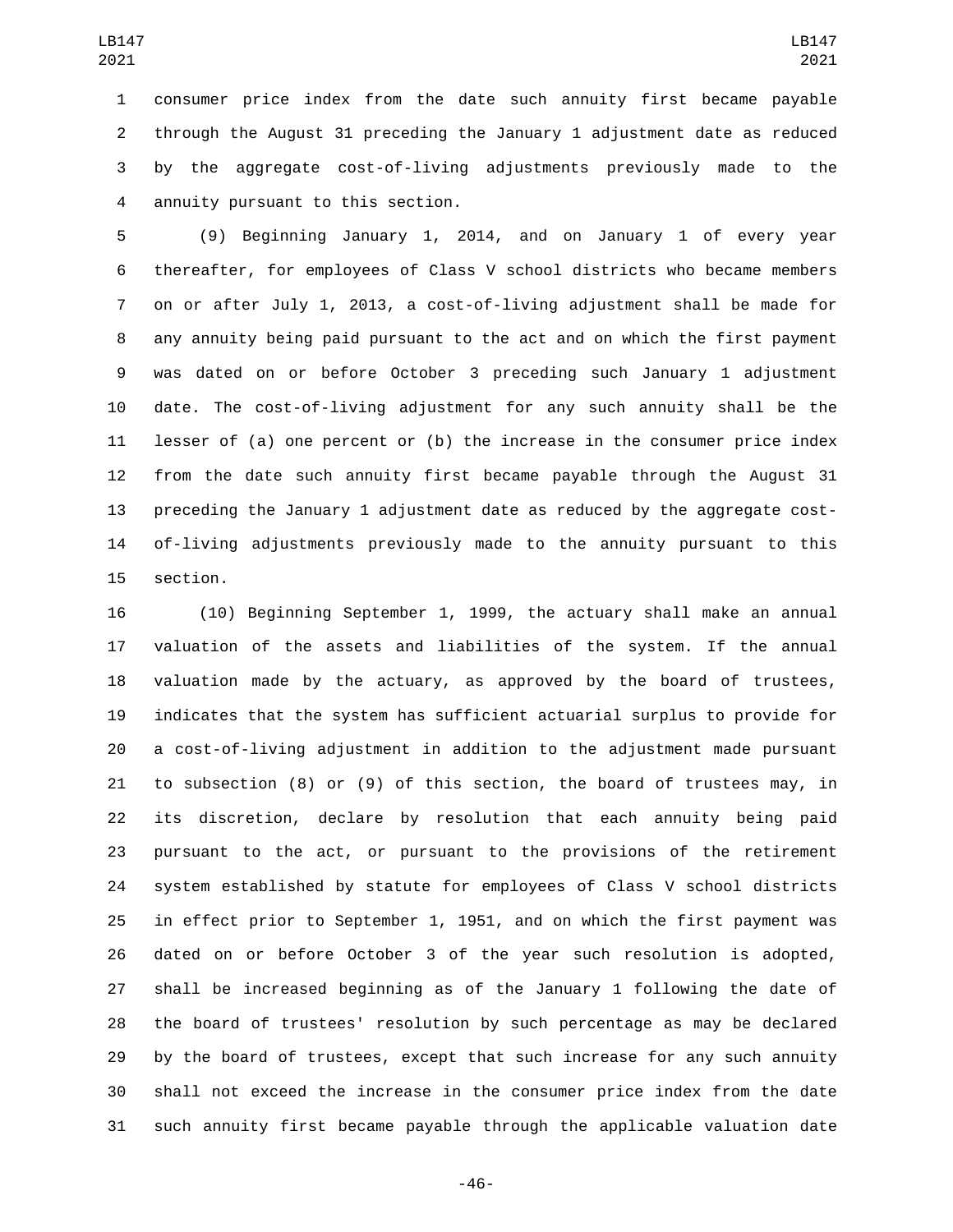as reduced by the aggregate cost-of-living adjustments previously made to 2 the annuity pursuant to this section.

 (11) Except for the adjustments pursuant to subsection (13) of this section, the consumer price index to be used for determining any cost-of- living adjustment under this section shall be the Consumer Price Index - All Urban Consumers, as published by the Bureau of Labor Statistics of the United States Department of Labor. If this consumer price index is discontinued or replaced before September 1, 2024, a substitute index published by the United States Department of Labor shall be selected by the board of trustees, which shall be a reasonable representative measurement of the cost of living for retired employees. Beginning September 1, 2024, such substitute index, if such consumer price index is discontinued or replaced, shall be selected by the retirement board. An annuity as increased by any cost-of-living adjustment made under this section shall be considered the base annuity amount for the purpose of future adjustments pursuant to this section. In no event shall any cost- of-living adjustment be deemed to affect or increase the amount of the base retirement annuity of a member as determined under section 79-999 or 19 79-9,100.

 (12) Any decision or determination by the board of trustees or retirement board (a) to declare or not declare a cost-of-living adjustment, (b) as to whether the annual valuation indicates a sufficient actuarial surplus to provide for a cost-of-living adjustment, or (c) pursuant to the selection of a substitute index shall be made in the sole, absolute, and final discretion of the board of trustees or retirement board and shall not be subject to challenge by any member or beneficiary. In no event shall the Legislature be constrained or limited in amending the system or increasing the benefits of members under the 29 system, nor shall the board of education, or board of trustees, or retirement board be constrained from supporting any such change to the system, notwithstanding the effect of any such change upon the actuarial

-47-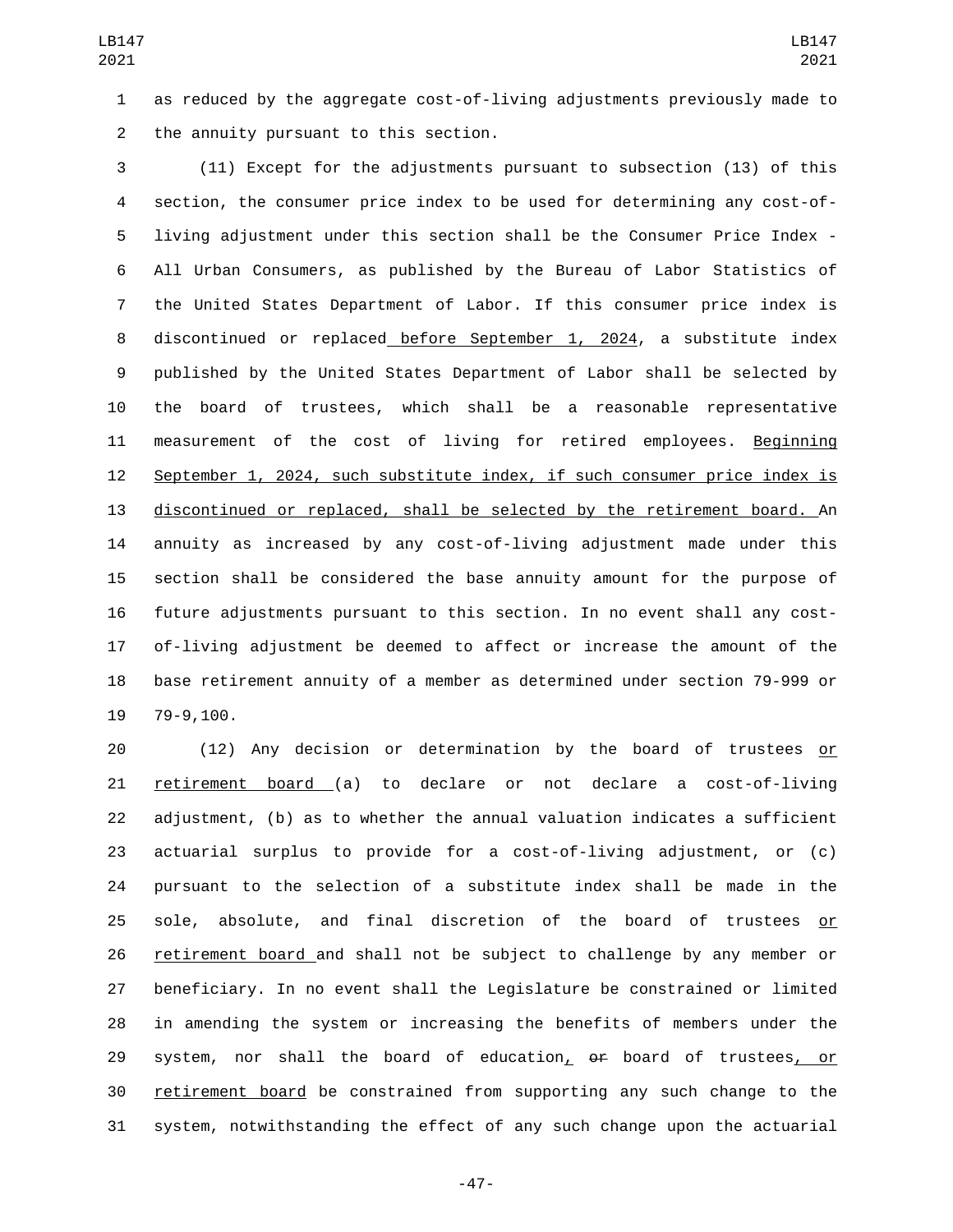surplus of the system and the ability of the board of trustees, or retirement board to declare future cost-of-living adjustments.

 (13) The Legislature finds and declares that there exists in this state a pressing need to attract and retain qualified and dedicated public school employees and that one of the factors prospective public school employees consider when seeking or continuing public school employment is the retirement system and benefits the employment provides. The Legislature further finds that over the past decades, as reflected by the Medical Price Index published by the United States Department of Labor, the cost of medical care, including the cost of medications and insurance coverages, has increased at a rate in excess of that by which the Consumer Price Index - All Urban Consumers has increased. The Legislature further finds and declares that there accordingly exists a need to adjust the amount of retirement benefits paid to retired public school employees in order to assist them in meeting the increased cost of medical care. Therefor, in addition to the cost-of-living adjustments provided in subsections (1) through (12) of this section, commencing on October 3, 2001, and on October 3 of every year thereafter, a medical cost-of-living adjustment shall be paid to any annuitant who became a member prior to July 1, 2016, and has been paid an annuity from the retirement system for at least ten years through the October 3 adjustment date. The cost-of-living adjustment shall be paid in the form of a supplemental annuity providing monthly payments equal to the amount which results when (a) the fraction, not to exceed one, that results when the annuitant's years of creditable service at his or her retirement date is divided by twenty, is multiplied by (b) the product of ten dollars times the number of years, including attained one-half years, that such annuitant has received annuity payments from the retirement system through the October 3 adjustment date. The supplemental annuity being paid to an annuitant shall increase by ten dollars on October 3 of each subsequent year to reflect the additional year of annuity payments to the

-48-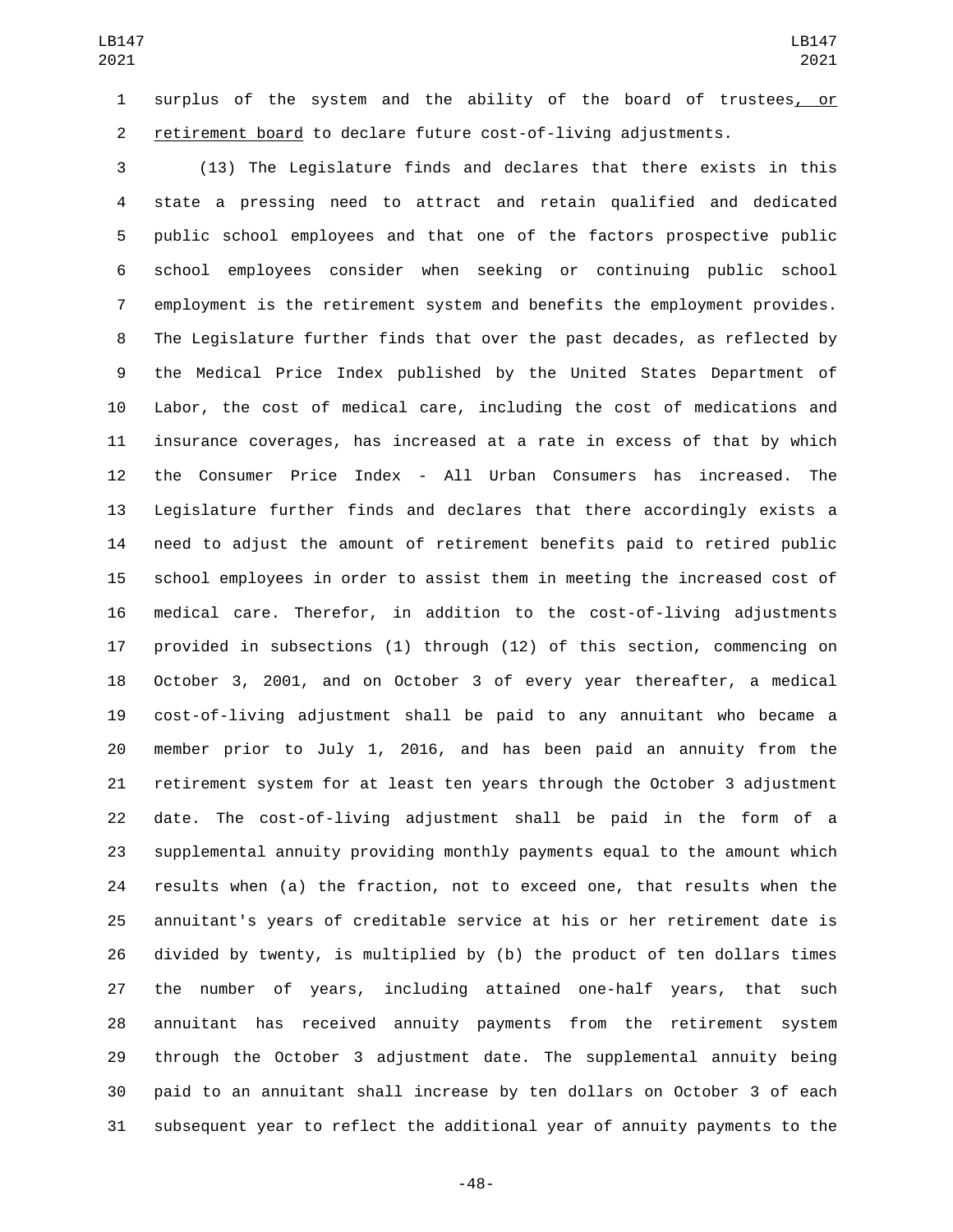annuitant until the total amount of the supplemental annuity is two hundred fifty dollars. In no event shall the medical cost-of-living adjustment for any annuitant pursuant to this subsection result in the payment of a supplemental annuity exceeding two hundred fifty dollars per month. The supplemental annuity paid to an annuitant pursuant to this subsection shall cease at the death of the annuitant regardless of the form of retirement annuity being paid to the annuitant at the time of his 8 or her death.

 Sec. 23. Section 79-9,105, Revised Statutes Cumulative Supplement, 10 2020, is amended to read:

 79-9,105 (1) Any member with five or more years of creditable service, excluding years of prior service acquired pursuant to section 79-990, 79-991, 79-994, 79-995, or 79-997, who becomes totally disabled for further performance of duty on or after March 22, 2000, may be approved for deferred disability retirement by the board of trustees until September 1, 2024, and by the retirement board beginning September 1, 2024. In the case of such deferred disability retirement, the member, during the period specified in subsection (3) of this section, shall be credited with creditable service for each year or portion thereof, to be determined in accordance with policies of the board of trustees or 21 retirement board governing creditable service, that the member defers retirement, up to a maximum of thirty-five years of total creditable service, including creditable service accrued before the member became totally disabled. The member approved for deferred disability retirement may at any time of the member's choosing request the deferral to end and retirement annuity payments to begin. The retirement annuity of such member shall be based on the total number of years of the member's creditable service, including the years credited to the member during his or her total disability under this section, and the member's final average salary as of the date that the member became totally disabled and as adjusted from such date by a percentage equal to the cumulative

-49-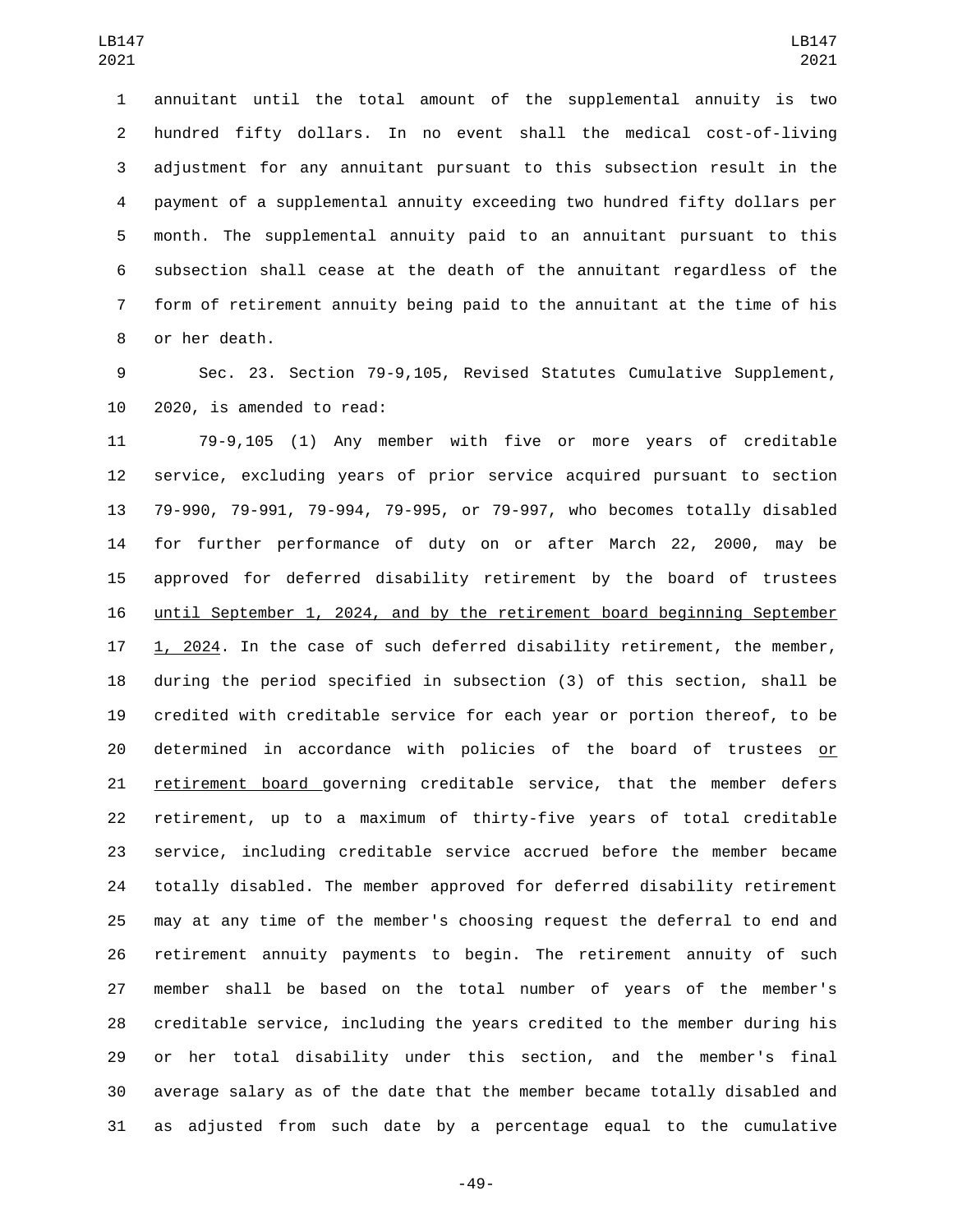percentage cost-of-living adjustments that were made or declared for annuities in pay status pursuant to section 79-9,103 after the date of the approval of the board of trustees or retirement board for deferred disability retirement and before the cessation of the accrual of additional creditable service pursuant to subsection (3) of this section. Except as provided in subsection (4) of this section, the retirement annuity so determined for the member shall be payable to the member without reduction due to any early commencement of benefits, except that the retirement annuity shall be reduced by the amount of any periodic payments to such employee as workers' compensation benefits. Additional creditable service acquired through deferred disability retirement shall apply to the service requirements specified in section 79-9,106. The board of trustees or retirement board shall consider a member to be totally disabled when it has received an application by the member and a statement by at least two licensed and practicing physicians designated 16 by the board of trustees or retirement board certifying that the member is totally and presumably permanently disabled and unable to perform his 18 or her duties as a consequence thereof.

 (2) Notwithstanding the provisions of subsection (1) of this section, the payment of the retirement annuity of a member may not be deferred later than the member's required beginning date as defined in section 401(a)(9) of the Internal Revenue Code, as defined in section 49-801.01. If the payment of a disabled member's retirement annuity is required to commence before the member has elected to end his or her deferred disability retirement, the amount of benefit that would have accrued pursuant to subsection (1) of this section in the fiscal year of the member's required beginning date, and in each subsequent fiscal year through the year of the member's election to end the deferred disability retirement period, shall be reduced, but not below zero, by the actuarial equivalent of the payments which were paid to the member during each such fiscal year and after the member's required beginning date. The

-50-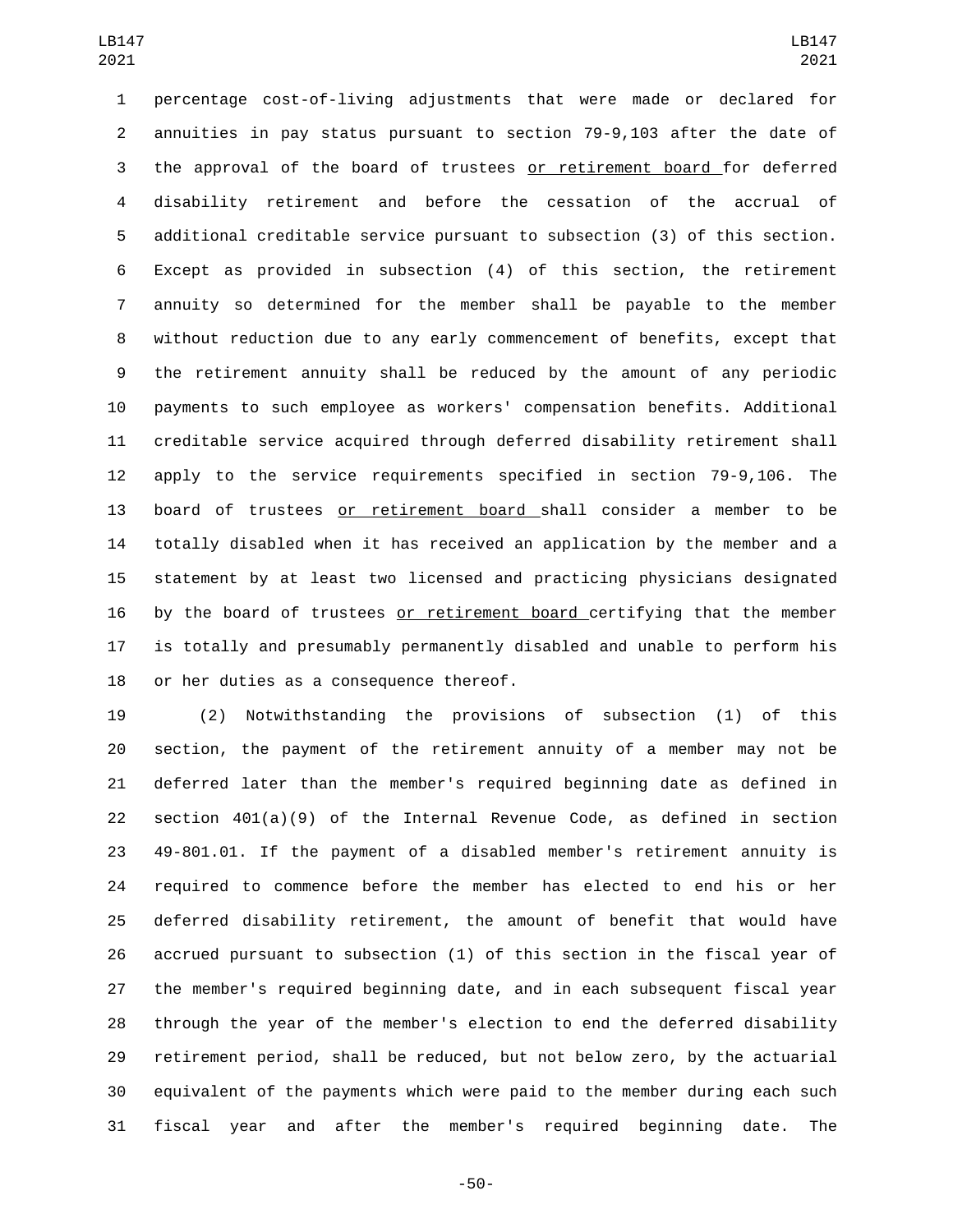retirement annuity of any member that commences before the end of the member's deferred disability retirement shall be adjusted as of each September 1 pursuant to the requirements of this subsection.

 (3) The accrual of creditable service and any adjustment of final average salary provided in subsection (1) of this section shall begin from the first day of the month following the date of the first of the two examinations by which the member is determined by the board of trustees or the retirement board to be totally disabled, shall continue only so long as the member does not receive any wages or compensation for services, and shall end at the earlier of (a) the time total disability ceases as determined by the board of trustees or the retirement board or (b) the date the member elects to end the deferred disability retirement and begin to receive his or her retirement annuity. The board of trustees or the retirement board may require periodic proof of disability but not 15 more frequently than semiannually.

 (4)(a) For an employee hired prior to July 1, 2018, the payment of any retirement annuity to a disabled member, which begins to be paid under this section (i) before the member's sixty-second birthday or (ii) at a time before the sum of the member's attained age and creditable service is eighty-five or more, shall be suspended if the board of trustees or the retirement board determines at any time before the member's sixty-second birthday that the member's total disability has 23 ceased.

 (b) For an employee hired on or after July 1, 2018, the payment of any retirement annuity to a disabled member, which begins to be paid under this section (i) before the member's sixty-fifth birthday or (ii) at a time before the sum of the member's attained age and creditable service is eighty-five or more, shall be suspended if the board of 29 trustees or the retirement board determines at any time before the member's sixty-fifth birthday that the member's total disability has 31 ceased.

-51-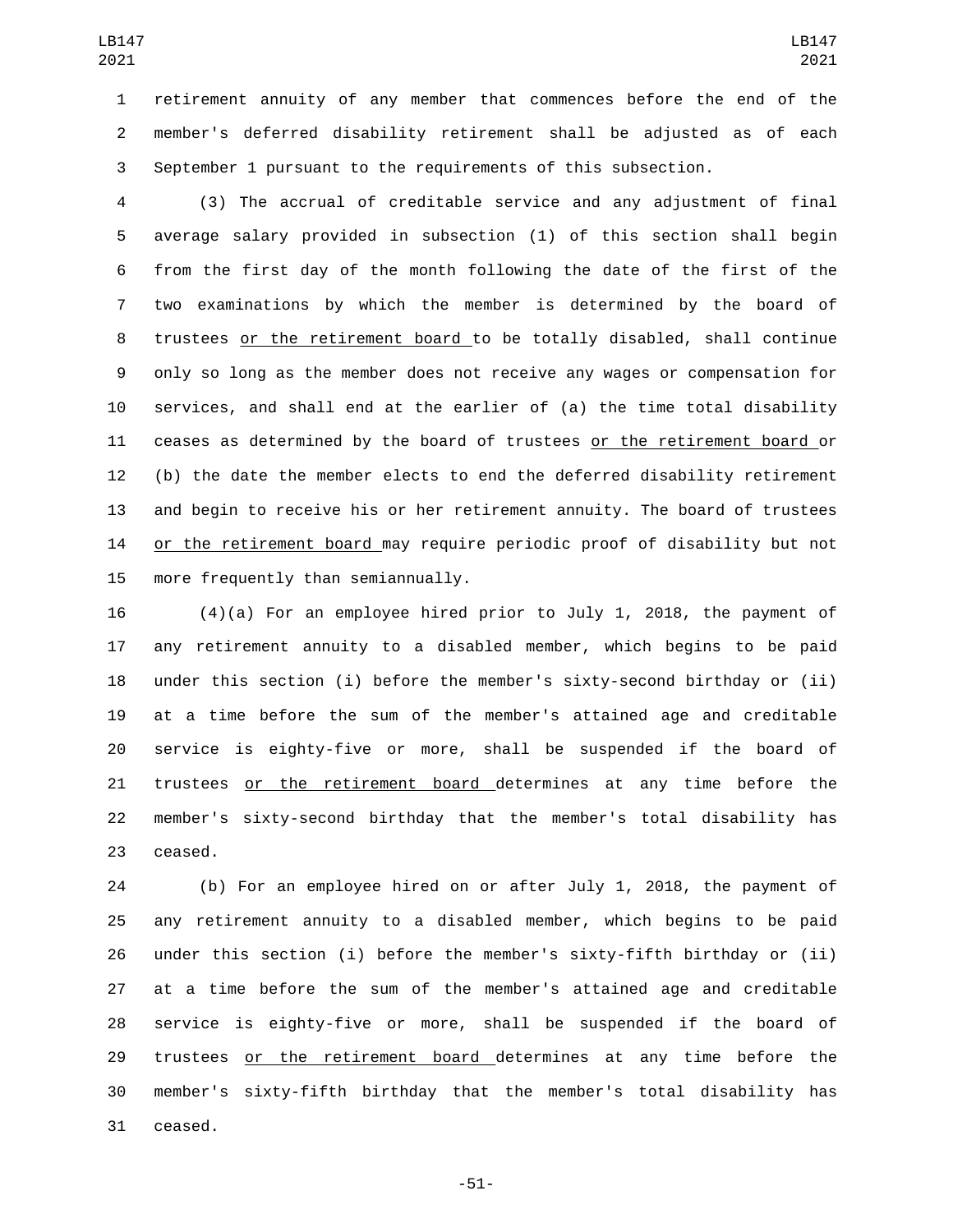(c) Payment of the retirement annuity of such member as determined under this section shall recommence at the member's early retirement date or normal retirement date but shall be subject to reduction at such time 4 as specified in section 79-9,100.

 Sec. 24. Section 79-9,107, Revised Statutes Cumulative Supplement, 2020, is amended to read:6

 79-9,107 The funds of the retirement system which are not required for current operations shall be invested and reinvested (1) before January 1, 2017, by the board of trustees subject to the approval of the board of education or Class V Retirement System Board as provided in sections 79-9,108 to 79-9,111 and (2) on and after January 1, 2017, by the council and the state investment officer in accordance with the Nebraska State Funds Investment Act without the approval of the board of education or board of trustees. Except as otherwise provided in the Class V School Employees Retirement Act, no trustee and no member of the board of education shall have any direct interest in the income, gains, or profits of any investment made by the board of trustees, nor shall any such person receive any pay or emolument for services in connection with any such investment. Neither the state investment officer nor any trustee, member of the board of education, member of the retirement board, nor member of the council shall become an endorser or surety or in any manner an obligor for money loaned by or borrowed from the retirement system. Any person who violates any of these restrictions shall be guilty 24 of a Class II misdemeanor.

 Sec. 25. Section 79-9,108, Revised Statutes Cumulative Supplement, 26 2020, is amended to read:

 79-9,108 (1) Prior to January 1, 2017, the board of trustees, with approval of the board of education or Class V Retirement System Board, shall invest and reinvest funds of the retirement system. Beginning January 1, 2017, the funds of the retirement system shall be invested and reinvested solely by the council and the state investment officer in

-52-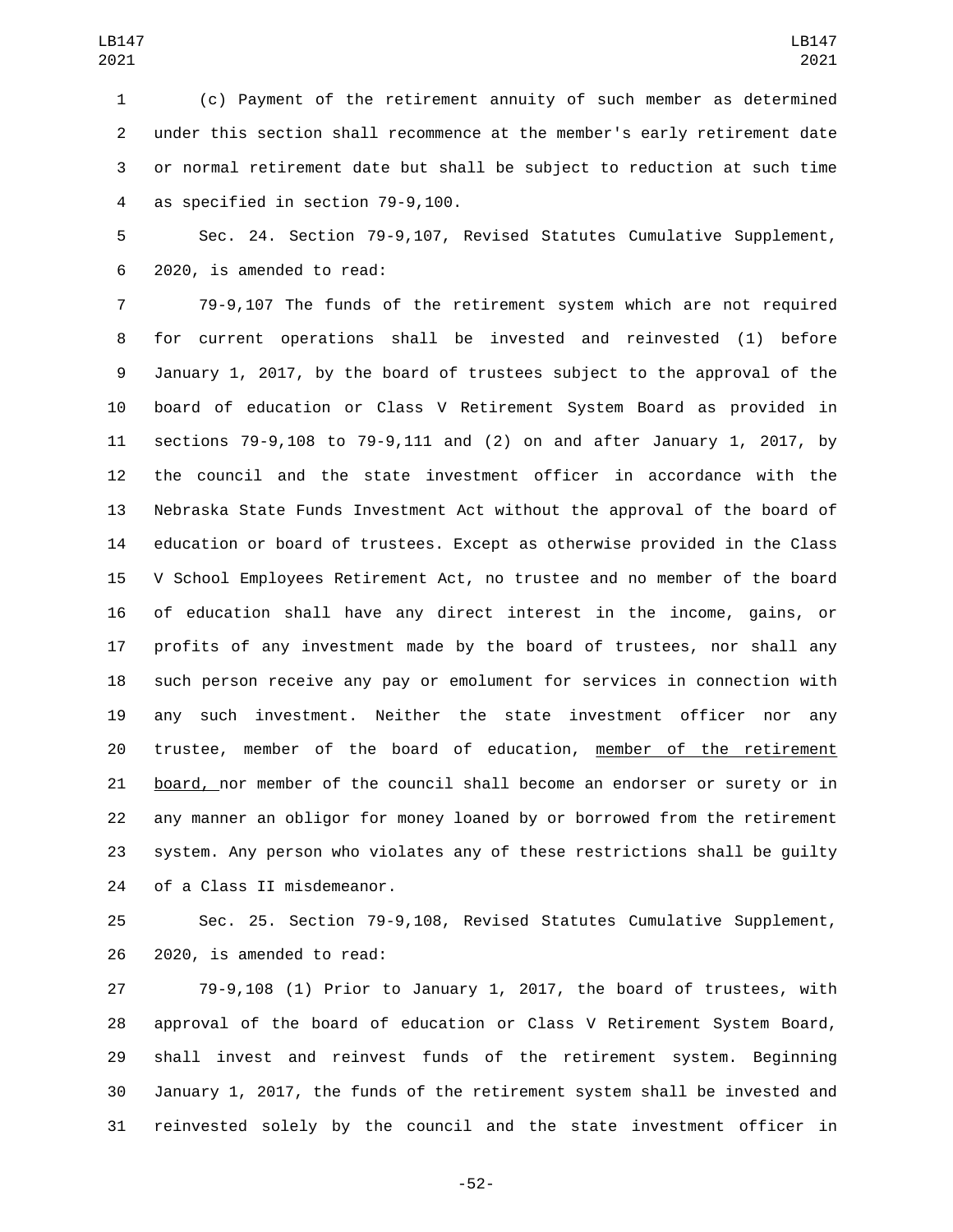accordance with the Nebraska State Funds Investment Act.

 (2) Prior to January 1, 2017, a professional investment manager may be employed by the board of trustees subject to approval of the board of education or Class V Retirement System Board. The professional investment manager shall be responsible for the purchase, sale, exchange, investment, or reinvestment of such funds subject to guidelines determined by the board of trustees. Prior to January 1, 2017, the trustees shall each month submit a report to the board of education or Class V Retirement System Board with respect to the investment of funds. The board of education or Class V Retirement System Board shall approve or disapprove the investments in the report, and in the event of disapproval of any investment, the board of trustees shall direct the sale of all or part of such investment or establish future policy with respect to that type of investment. Beginning January 1, 2017, the funds of the retirement system shall be invested and reinvested by the council and the state investment officer, who may employ advisers, counsel, managers, and other professionals in accordance with the Nebraska State 18 Funds Investment Act.

 (3) Beginning January 1, 2017, the board of trustees, and the board of education, and the retirement board shall not have any duty, responsibility, or authority for the investment and reinvestment of the funds of the retirement system, or any investment decision, contract, 23 rule, or regulation related thereto.

 Sec. 26. Section 79-9,113, Revised Statutes Cumulative Supplement,  $2020$ , is amended to read:

 79-9,113 (1)(a) If, at any future time, a majority of the eligible members of the retirement system votes to be included under an agreement providing old age and survivors insurance under the Social Security Act of the United States, the contributions to be made by the member and the school district for membership service, from and after the effective date of the agreement with respect to services performed subsequent to

-53-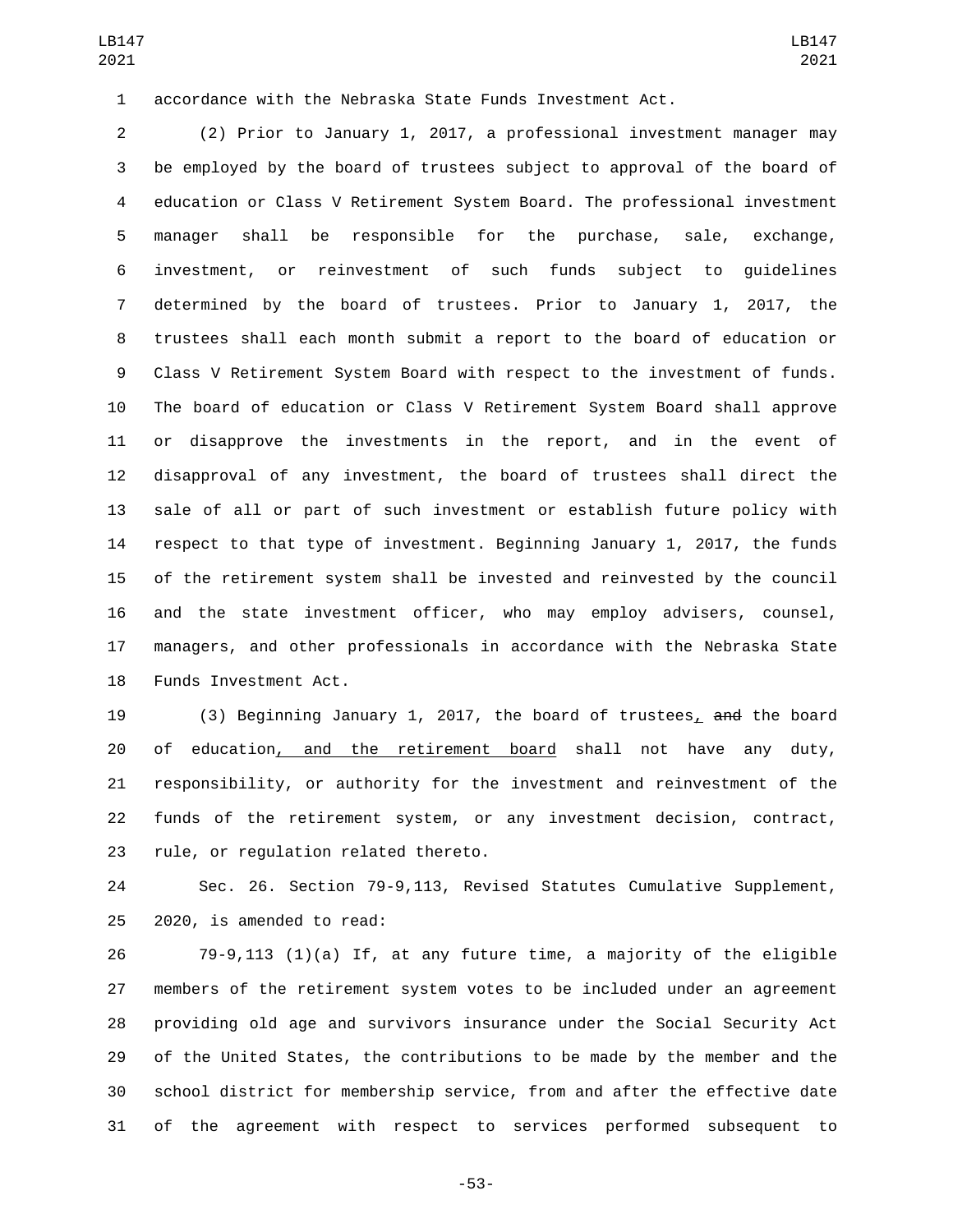December 31, 1954, shall each be reduced from five to three percent but not less than three percent of the member's salary per annum, and the credits for membership service under this system, as provided in section 79-999, shall thereafter be reduced from one and one-half percent to nine-tenths of one percent and not less than nine-tenths of one percent of salary or wage earned by the member during each fiscal year, and from one and sixty-five hundredths percent to one percent and not less than one percent of salary or wage earned by the member during each fiscal year and from two percent to one and two-tenths percent of salary or wage earned by the member during each fiscal year, and from two and four- tenths percent to one and forty-four hundredths percent of salary or wage earned by the member during each fiscal year, except that after September 1, 1963, and prior to September 1, 1969, all employees of the school district shall contribute an amount equal to the membership contribution which shall be two and three-fourths percent of salary covered by old age and survivors insurance, and five percent above that amount. Commencing September 1, 1969, all employees of the school district shall contribute an amount equal to the membership contribution which shall be two and three-fourths percent of the first seven thousand eight hundred dollars of salary or wages earned each fiscal year and five percent of salary or wages earned above that amount in the same fiscal year. Commencing September 1, 1976, all employees of the school district shall contribute an amount equal to the membership contribution which shall be two and nine-tenths percent of the first seven thousand eight hundred dollars of salary or wages earned each fiscal year and five and twenty-five hundredths percent of salary or wages earned above that amount in the same fiscal year. Commencing on September 1, 1982, all employees of the school district shall contribute an amount equal to the membership contribution which shall be four and nine-tenths percent of the compensation earned in each fiscal year. Commencing September 1, 1989, all employees of the school district shall contribute an amount equal to

-54-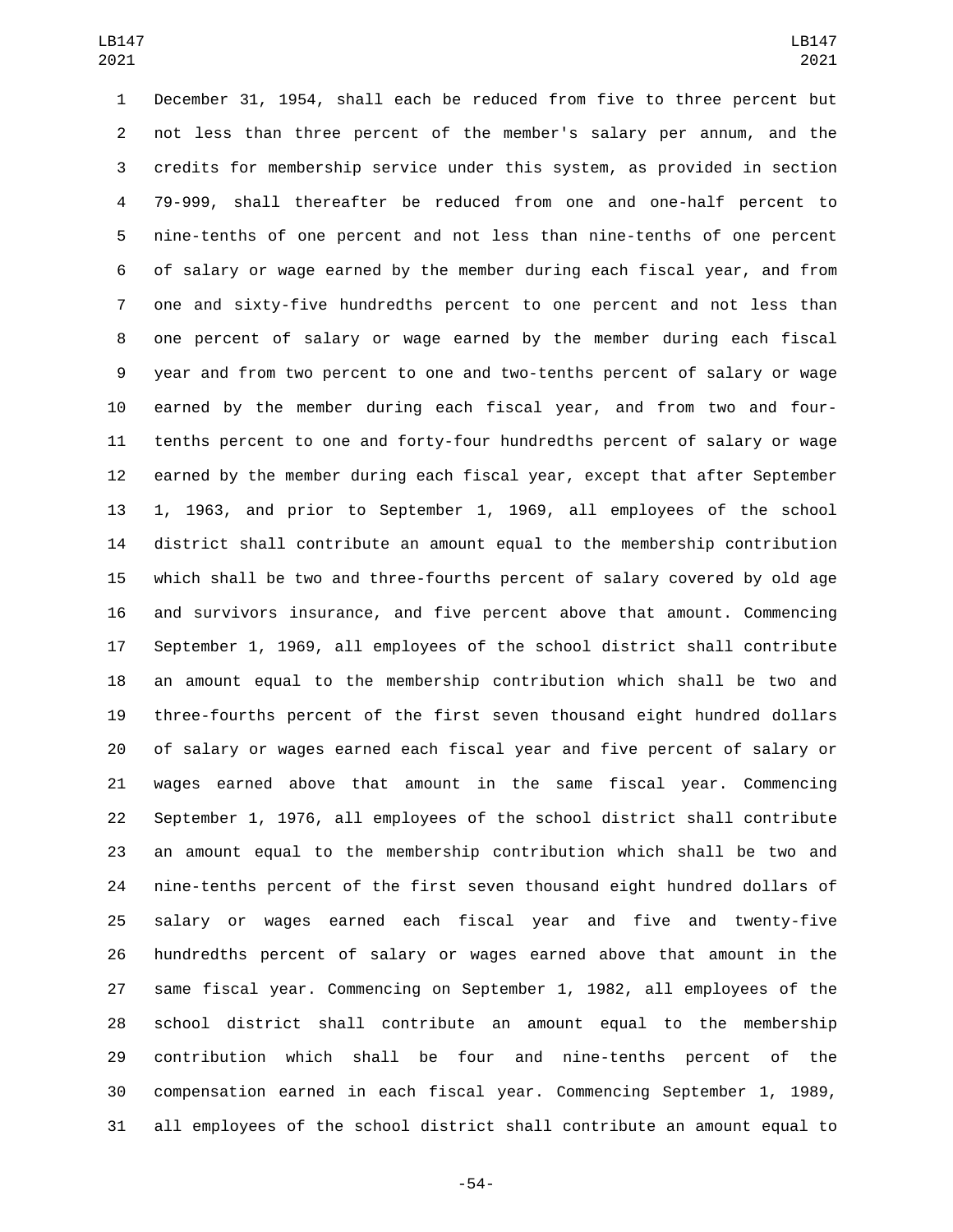the membership contribution which shall be five and eight-tenths percent of the compensation earned in each fiscal year. Commencing September 1, 1995, all employees of the school district shall contribute an amount equal to the membership contribution which shall be six and three-tenths percent of the compensation earned in each fiscal year. Commencing September 1, 2007, all employees of the school district shall contribute an amount equal to the membership contribution which shall be seven and three-tenths percent of the compensation paid in each fiscal year. Commencing September 1, 2009, all employees of the school district shall contribute an amount equal to the membership contribution which shall be eight and three-tenths percent of the compensation paid in each fiscal year. Commencing September 1, 2011, all employees of the school district shall contribute an amount equal to the membership contribution which shall be nine and three-tenths percent of the compensation paid in each fiscal year. Commencing September 1, 2013, all employees of the school district shall contribute an amount equal to the membership contribution which shall be nine and seventy-eight hundredths percent of the 18 compensation paid in each fiscal year.

 (b) The contributions by the school district in any fiscal year beginning on or after September 1, 1999, shall be the greater of (i) one hundred percent of the contributions by the employees for such fiscal year or (ii) such amount as may be necessary to maintain the solvency of the system, as determined annually by the board of education upon recommendation of the actuary and the board of trustees.

 (c) The contributions by the school district in any fiscal year beginning on or after September 1, 2007, and prior to September 1, 2018, shall be the greater of (i) one hundred one percent of the contributions by the employees for such fiscal year or (ii) such amount as may be necessary to maintain the solvency of the system, as determined annually by the board of education upon recommendation of the actuary retained by the board of trustees and after considering any amounts that will be, or

-55-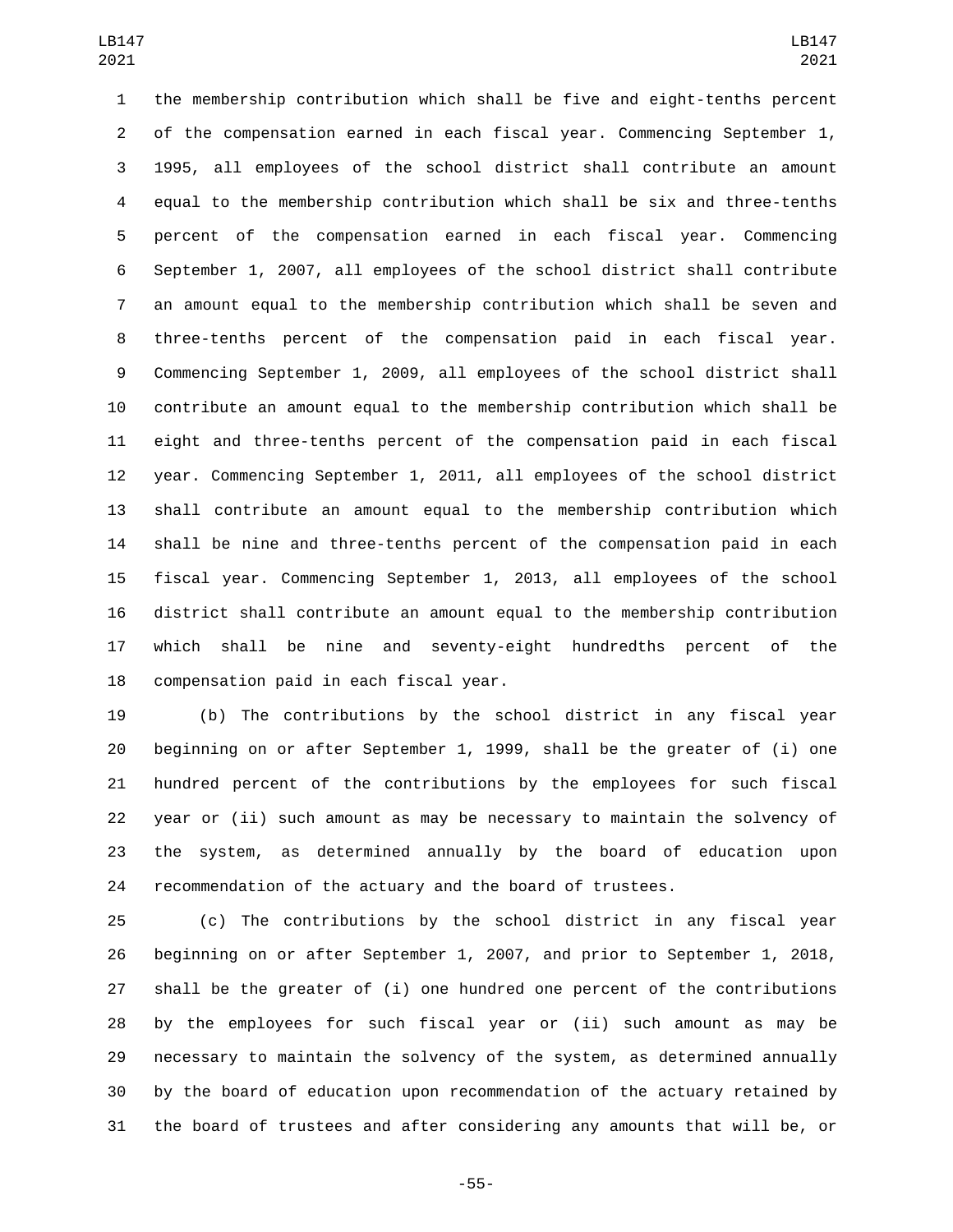are expected to be, transferred to the system pursuant to subdivision (1) (b) of section 79-966. The amount necessary to maintain the solvency of the system as determined in subdivision (ii) of this subdivision (c) shall be transmitted by the school district to the account of the retirement system no later than August 31, 2018. The school district contributions specified in subdivision (i) of this subdivision (c) shall be made monthly and shall be immediately transmitted to the account of 8 the retirement system.

 (d) The contributions by the school district in any fiscal year 10 beginning on or after September 1, 2018, prior to and each September  $1<sub>L</sub>$  2024 thereafter, shall be the greater of (i) one hundred one percent of the contributions by the employees for such fiscal year or (ii) such amount as may be necessary to maintain the solvency of the system, as determined annually by the board of education upon recommendation of the actuary retained by the board of trustees and after considering any amounts pursuant to subdivision (1)(b) of section 79-966 that will be, or 17 are expected to be, transferred to the school district by the State Treasurer system pursuant to subdivision (1)(b) of section 79-966. The amount necessary to maintain the solvency of the system as determined in subdivision (ii) of this subdivision (d) shall be transmitted by the school district to the account of the retirement system no later than August 31, 2019, and each August 31 thereafter. The school district contributions specified in subdivision (i) of this subdivision (d) shall be made monthly and shall be immediately transmitted to the account of 25 the retirement system.

 (e) The contributions by the school district in any fiscal year beginning September 1, 2024, and each September 1 thereafter, shall be 28 the greater of:

29 (i) One hundred one percent of the contributions by the employees 30 for such fiscal year; or

(ii) Such amount as may be necessary to maintain the solvency of the

-56-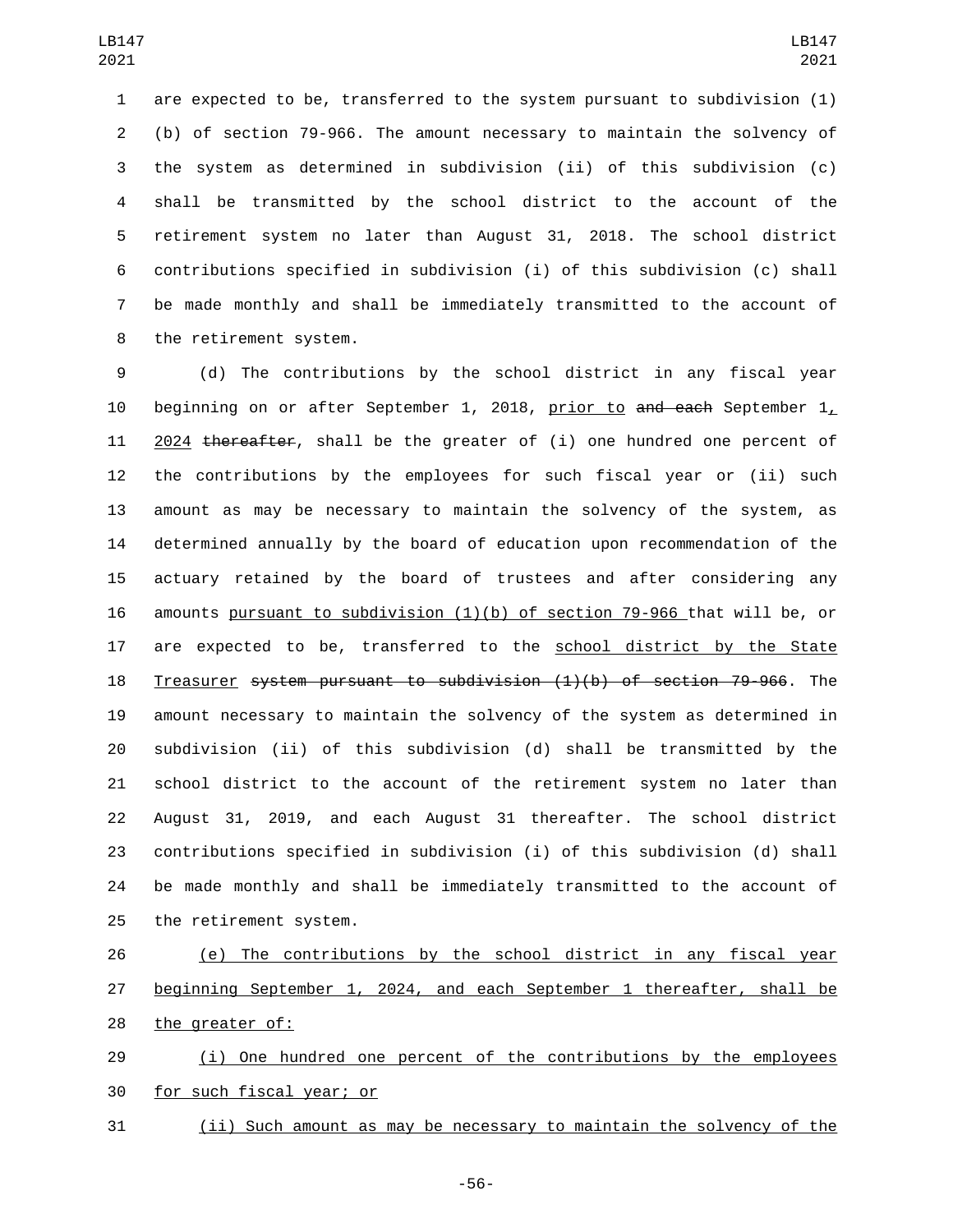system, as determined annually by the board of education upon recommendation of the actuary retained by the retirement board pursuant to section 79-984 and after considering any amounts pursuant to subdivision (1)(b) of section 79-966 that will be, or are expected to be, transferred to the school district by the State Treasurer. (f) The amount necessary to maintain the solvency of the system as

 determined in subdivision (ii) of this subdivision (e) shall be transmitted by the school district to the Class V School Employees Retirement Fund no later than August 31, 2025, and each August 31 10 thereafter.

 (g) The school district contributions specified in subdivision (i) of this subdivision (e) shall be made monthly and shall be immediately transmitted to the Class V School Employees Retirement Fund.

 (h) (e) Nothing in this section prohibits the school district from making other contributions in addition to the contributions required 16 pursuant to this section.

17 (i)  $(f)$  The employee's contribution shall be made in the form of a monthly deduction from compensation as provided in subsection (2) of this section and shall be immediately transmitted to the account of the retirement system. Every employee who is a member of the system shall be deemed to consent and agree to such deductions and shall receipt in full for compensation, and payment to such employee of compensation less such deduction shall constitute a full and complete discharge of all claims and demands whatsoever for services rendered by such employee during the period covered by such payment except as to benefits provided under the 26 Class V School Employees Retirement Act.

 (j) (g) After September 1, 1963, and prior to September 1, 1969, all employees shall be credited with a membership service annuity which shall be nine-tenths of one percent of salary or wage covered by old age and survivors insurance and one and one-half percent of salary or wages above that amount, except that those employees who retire on or after August

-57-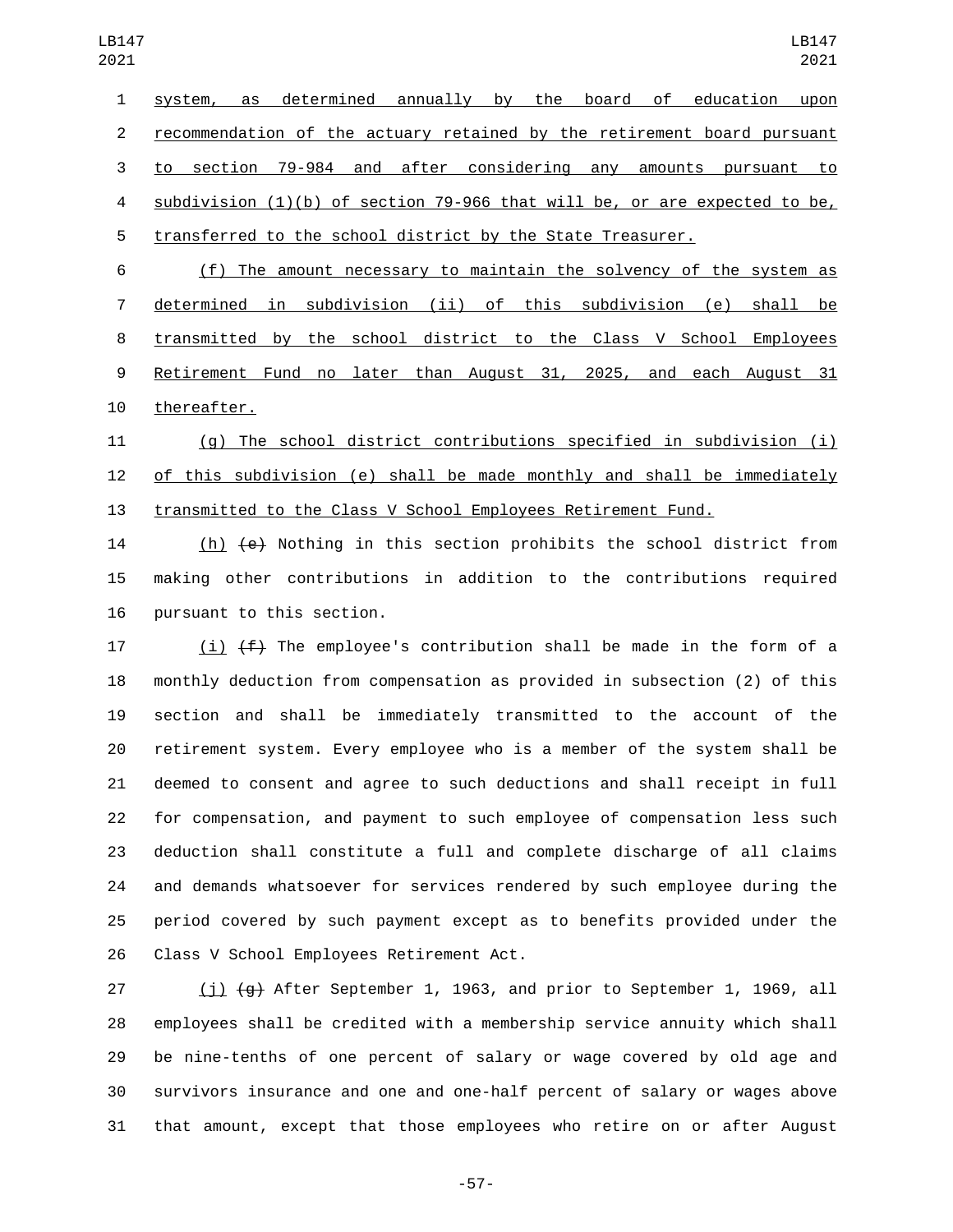31, 1969, shall be credited with a membership service annuity which shall be one percent of salary or wages covered by old age and survivors insurance and one and sixty-five hundredths percent of salary or wages above that amount for service performed after September 1, 1963, and prior to September 1, 1969. Commencing September 1, 1969, all employees shall be credited with a membership service annuity which shall be one percent of the first seven thousand eight hundred dollars of salary or wages earned by the employee during each fiscal year and one and sixty- five hundredths percent of salary or wages earned above that amount in the same fiscal year, except that all employees retiring on or after August 31, 1976, shall be credited with a membership service annuity which shall be one and forty-four hundredths percent of the first seven thousand eight hundred dollars of salary or wages earned by the employee during such fiscal year and two and four-tenths percent of salary or wages earned above that amount in the same fiscal year, and the retirement annuities of employees who have not retired prior to September 1, 1963, and who elected under the provisions of section 79-988 as such section existed immediately prior to February 20, 1982, not to become members of the system shall not be less than they would have been had they remained under any preexisting system to date of retirement.

 (k) (h) Members of this system having the service qualifications of members of the School Employees Retirement System of the State of Nebraska, as provided by section 79-926, who are members of the retirement system established pursuant to the Class V School Employees Retirement Act prior to July 1, 2016, shall receive the state service annuity provided by sections 79-933 to 79-935 and 79-951.

 (2) The school district shall pick up the employee contributions required by this section for all compensation paid on or after January 1, 1985, and the contributions so picked up shall be treated as employer contributions in determining federal tax treatment under the Internal Revenue Code, except that the school district shall continue to withhold

-58-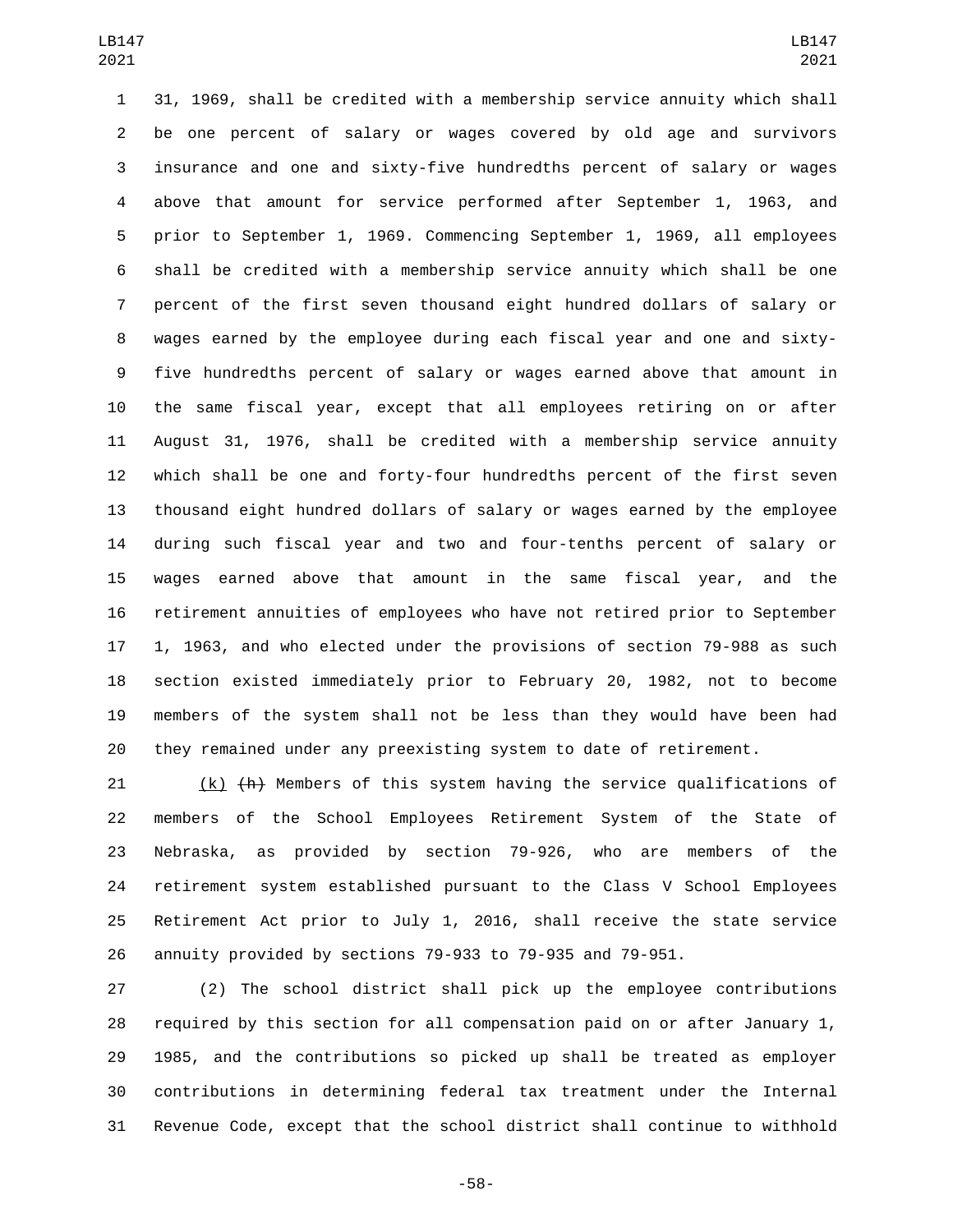federal income taxes based upon these contributions until the Internal Revenue Service or the federal courts rule that, pursuant to section 414(h) of the Internal Revenue Code, these contributions shall not be included as gross income of the employee until such time as they are distributed or made available. The school district shall pay these employee contributions from the same source of funds which is used in paying earnings to the employee. The school district shall pick up these contributions by a salary deduction either through a reduction in the cash salary of the employee or a combination of a reduction in salary and offset against a future salary increase. Beginning September 1, 1995, the school district shall also pick up any contributions required by sections 79-990, 79-991, and 79-992 which are made under an irrevocable payroll deduction authorization between the member and the school district, and the contributions so picked up shall be treated as employer contributions in determining federal tax treatment under the Internal Revenue Code, except that the school district shall continue to withhold federal and state income taxes based upon these contributions until the Internal Revenue Service rules that, pursuant to section 414(h) of the Internal Revenue Code, these contributions shall not be included as gross income of the employee until such time as they are distributed from the system. Employee contributions picked up shall be treated for all purposes of the Class V School Employees Retirement Act in the same manner and to the extent as employee contributions made prior to the date picked up.

 Sec. 27. Section 79-9,115, Revised Statutes Cumulative Supplement,  $2020$ , is amended to read:

 79-9,115 (1) The Class V School Employees Retirement Fund is 27 created.

 (2) Except as provided in subsections (3) and (4) of this section, 29 until September 1, 2024:

 (a)  $(1)$  All allowances, annuities, or other benefits granted under the Class V School Employees Retirement Act, and all expenses incurred in

-59-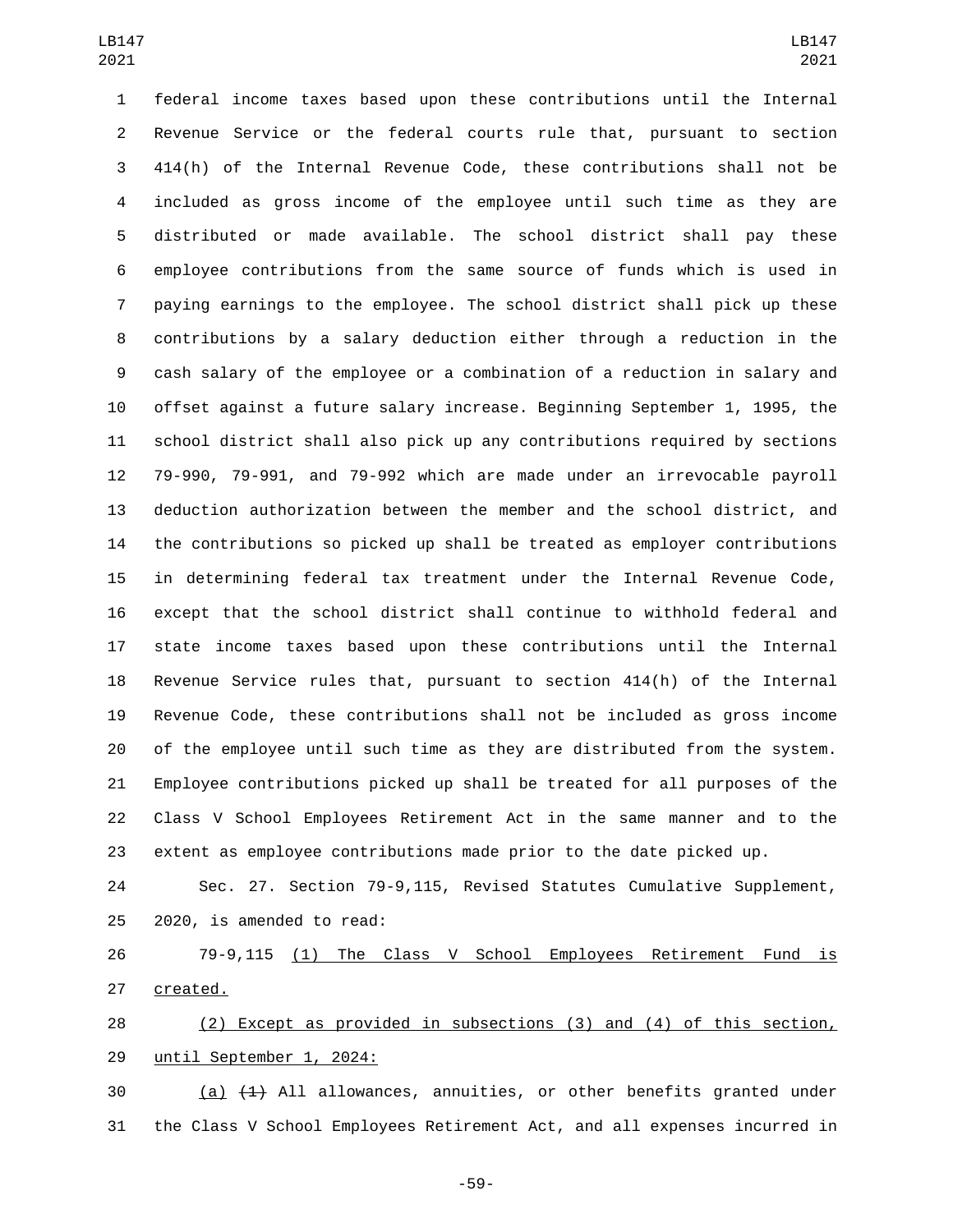connection with the administration of the act, except clerical work incurred in connection with maintenance of records and payment of benefits, shall be paid from the Class V School Employees Retirement 4 Fund; which is hereby established.

 (b) Such clerical work shall be performed by employees of the school 6 district or districts<u>;</u>  $\overline{z}$ 

 (c) The administrator and staff of the retirement system shall be permitted reasonable office and records storage space in the central office building of the Class V school district formed before September 10 13, 1997; and  $-$ 

 (d) All expenses for the retirement system office accommodations and integrated pension benefit information management systems, including all services, support, furniture, and equipment provided to or by any central office department of the school district, shall be charged to the 15 retirement system.

 (3) Beginning September 1, 2024, the required deposits of the school district and the amounts transferred to the school district by the State Treasurer for transmission to the retirement system and required deposits of the employees shall be credited to the Class V School Employees Retirement Fund and all allowances, annuities, and other benefits shall be paid from such fund as directed by the retirement board as provided in 22 the Class V School Employees Retirement Act.

 (4) The Class V School Expense Fund is created. Beginning September 24 1, 2024, the fund shall be credited with money from the retirement system assets and income sufficient to pay the pro rata share of administrative expenses incurred as directed by the retirement board for the proper administration of the Class V School Employees Retirement Act and as necessary in connection with the administration and operation of the 29 retirement system.

 The school district or districts shall not be liable for acts or omissions in the administration of the act made at the direction of the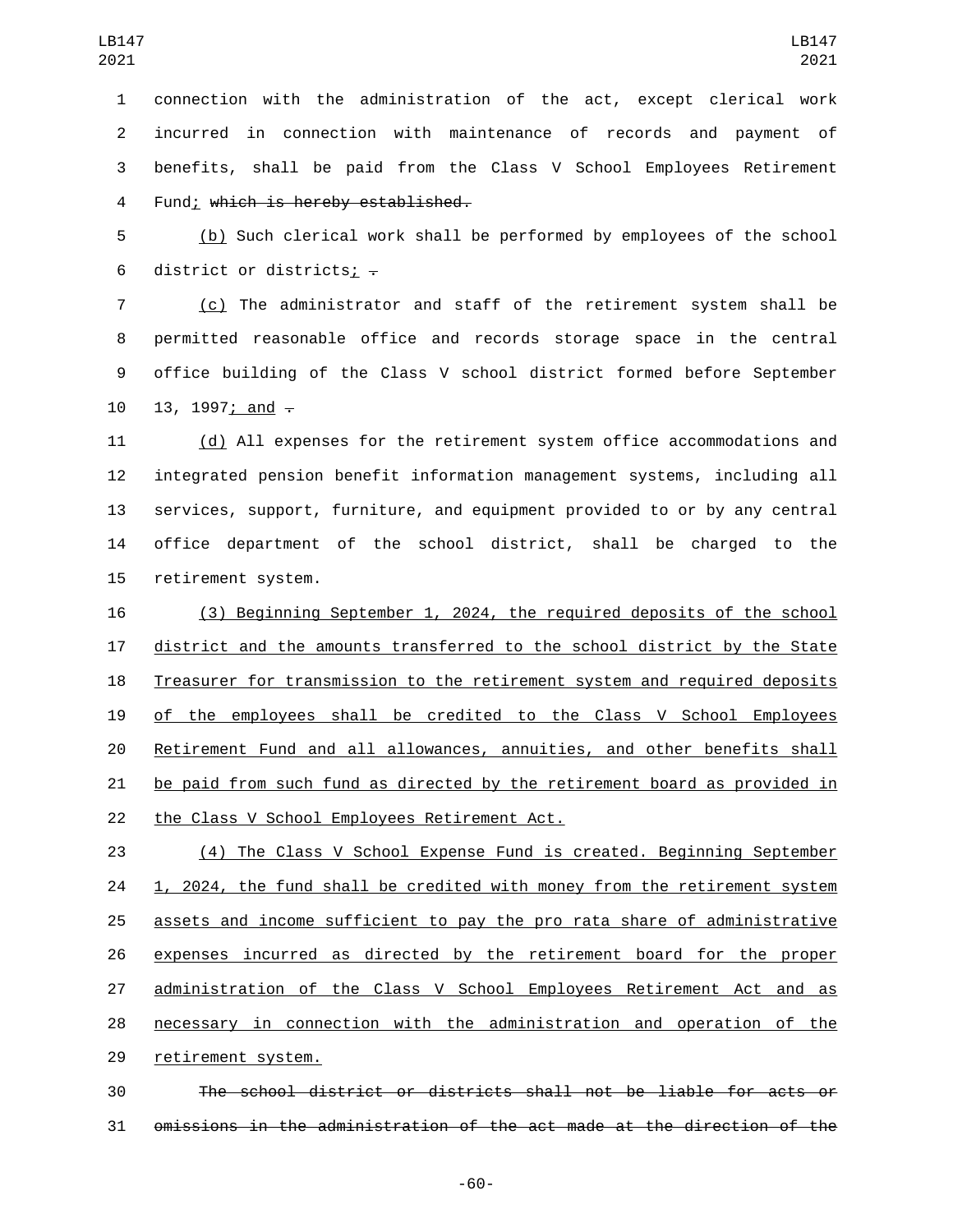1 board of trustees or its employees.

 (5) (2) Beginning on August 24, 2017, any expenses with respect to the transfer to and assumption by the council and the state investment officer of the duty and authority to invest the assets of a retirement system provided for under the Class V School Employees Retirement Act shall be charged to the Class V School Employees Retirement Fund. Such expenses shall be paid without the approval of the board of trustees.

 Sec. 28. Section 79-9,117, Revised Statutes Cumulative Supplement, 9 2020, is amended to read:

 79-9,117 (1) Until September 1, 2024, the The board of trustees, and beginning September 1, 2024, the retirement board, shall establish a comprehensive preretirement planning program for school employees who are members of the retirement system. The program shall provide information and advice regarding the many changes employees face upon retirement, including, but not limited to, changes in physical and mental health, housing, family life, leisure activity, and retirement income.

 (2) The preretirement planning program shall be available to all employees who have attained the age of fifty years or are within five years of qualifying for retirement or early retirement under their 20 retirement systems.

 (3) The preretirement planning program shall include information on the federal and state income tax consequences of the various annuity or retirement benefit options available to the employee, information on social security benefits, information on various local, state, and federal government programs and programs in the private sector designed to assist elderly persons, and information and advice the board of trustees or retirement board deems valuable in assisting employees in the 28 transition from public employment to retirement.

29 (4) The board of trustees or retirement board shall work with any governmental agency, including political subdivisions or bodies whose services or expertise may enhance the development or implementation of

LB147 

-61-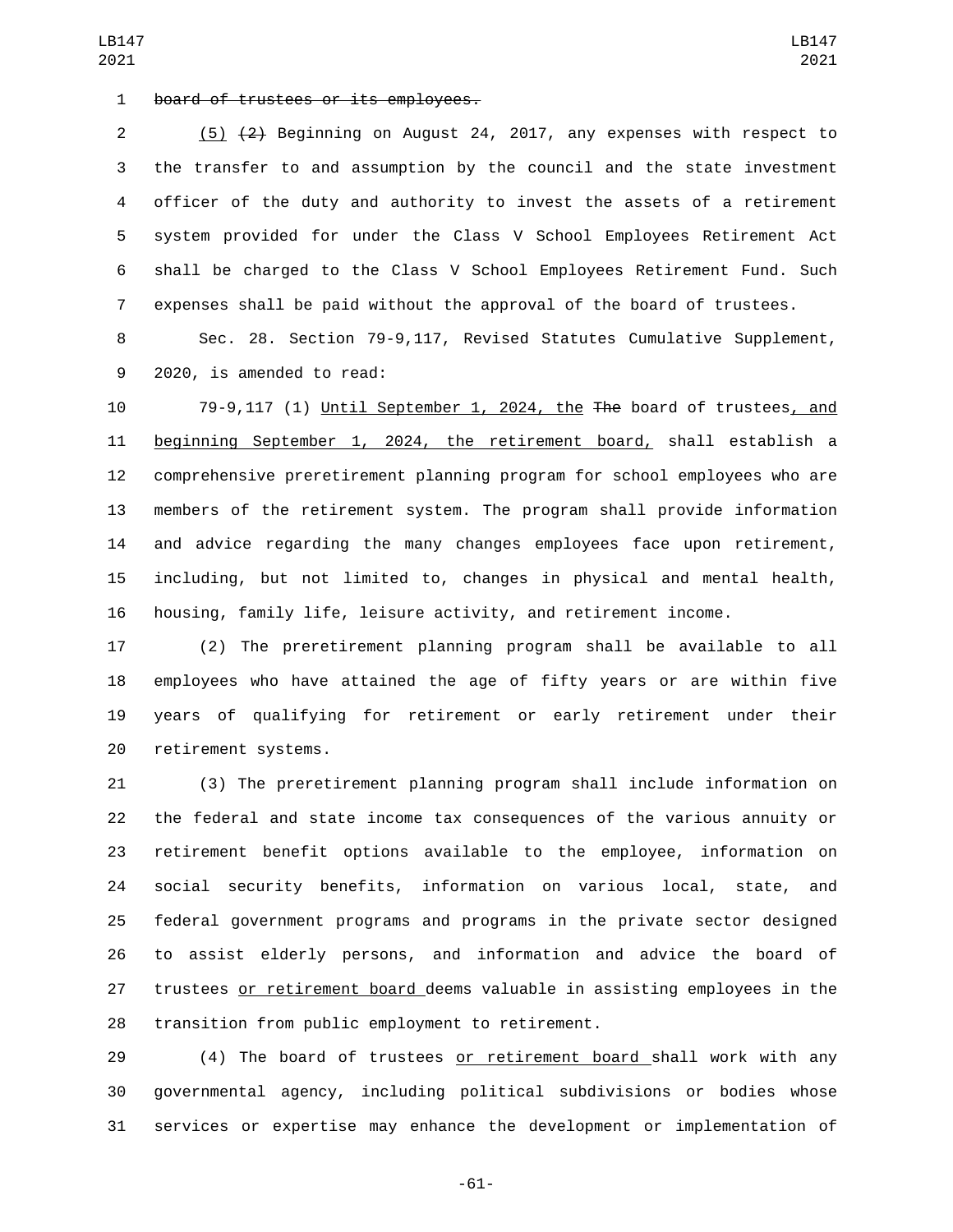1 the preretirement planning program.

 (5) The costs of the preretirement planning program shall be charged 3 back to the retirement system.

 (6) The employer shall provide each eligible employee leave with pay to attend up to two preretirement planning programs. For purposes of this subsection, leave with pay means a day off paid by the employer and does not mean vacation, sick, personal, or compensatory time. An employee may choose to attend a program more than twice, but such leave shall be at the expense of the employee and shall be at the discretion of the employer. An eligible employee shall not be entitled to attend more than one preretirement planning program per fiscal year prior to actual 12 election of retirement.

 (7) A nominal registration fee may be charged each person attending a preretirement planning program to cover the costs for meals, meeting rooms, or other expenses incurred under such program.

 Sec. 29. Section 79-9,122, Revised Statutes Cumulative Supplement, 2020, is amended to read:

 79-9,122 (1) The Class V School Employees Retirement System Management Work Plan Fund is created. The purpose of the fund is to transfer funds as specified in this section. The fund shall consist of the amounts transferred from the employer of any Class V school employees retirement system established under the Class V School Employees 23 Retirement Act and which existed on January 1, 2019, for all work performed by the Public Employees Retirement Board for services and related expenses in completion of the work described in section 79-9,121 and section 10 of this act. The fund shall be administered by the Nebraska Public Employees Retirement Systems. Any money in the fund available for investment shall be invested by the state investment officer pursuant to the Nebraska Capital Expansion Act and the Nebraska 30 State Funds Investment Act.

(2) The employer of any Class V school employees retirement system

-62-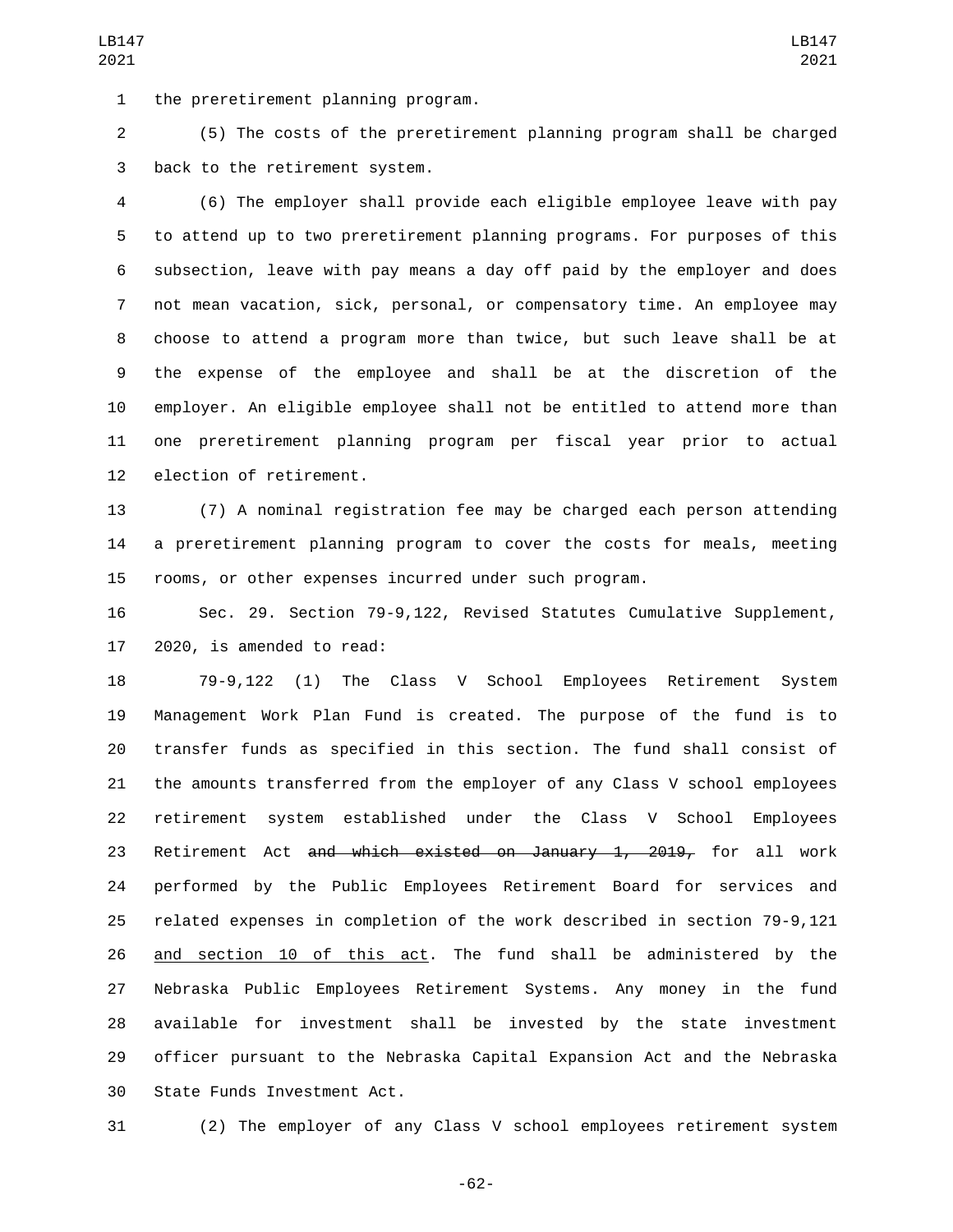1 established under the Class V School Employees Retirement Act and which 2 existed on January 1, 2019, shall remit the payments payment described in subsection (3) of section 79-9,121 and subsection (3) of section 10 of this act to the State Treasurer for credit to the Class V School Employees Retirement System Management Work Plan Fund for all work performed by the Public Employees Retirement Board for services and related expenses in completion of the work plan and the transfer of management of the retirement system to the retirement board.

 Sec. 30. Section 79-9,123, Revised Statutes Cumulative Supplement, 10 2020, is amended to read:

 79-9,123 (1) The administrator and board of trustees of any Class V school employees retirement system established under the Class V School Employees Retirement Act and which existed on January 1, 2019, may quarterly bill the employer of such Class V school employees retirement system for all work performed and expenses incurred by the administrator, staff, and any consultants of the Class V school employees retirement system in response to requests for records, documents, data, or other information from the Nebraska Public Employees Retirement Systems or the Public Employees Retirement Board in completion of the work plan 20 described in section 79-9,121.

 (2) The administrator and board of trustees of any Class V school employees retirement system established under the Class V School Employees Retirement Act may bill the employer of such Class V school employees retirement system quarterly for all work performed and expenses incurred by the administrator, staff, and any consultants of the Class V school employees retirement system for the transition and transfer of administration and management of such retirement system to the Public Employees Retirement Board as described in section 10 of this act.

29 (3) The Such employer of a Class V school employees retirement system described in this section shall remit payment within forty-five calendar days after receipt of each quarterly bill to such Class V school

-63-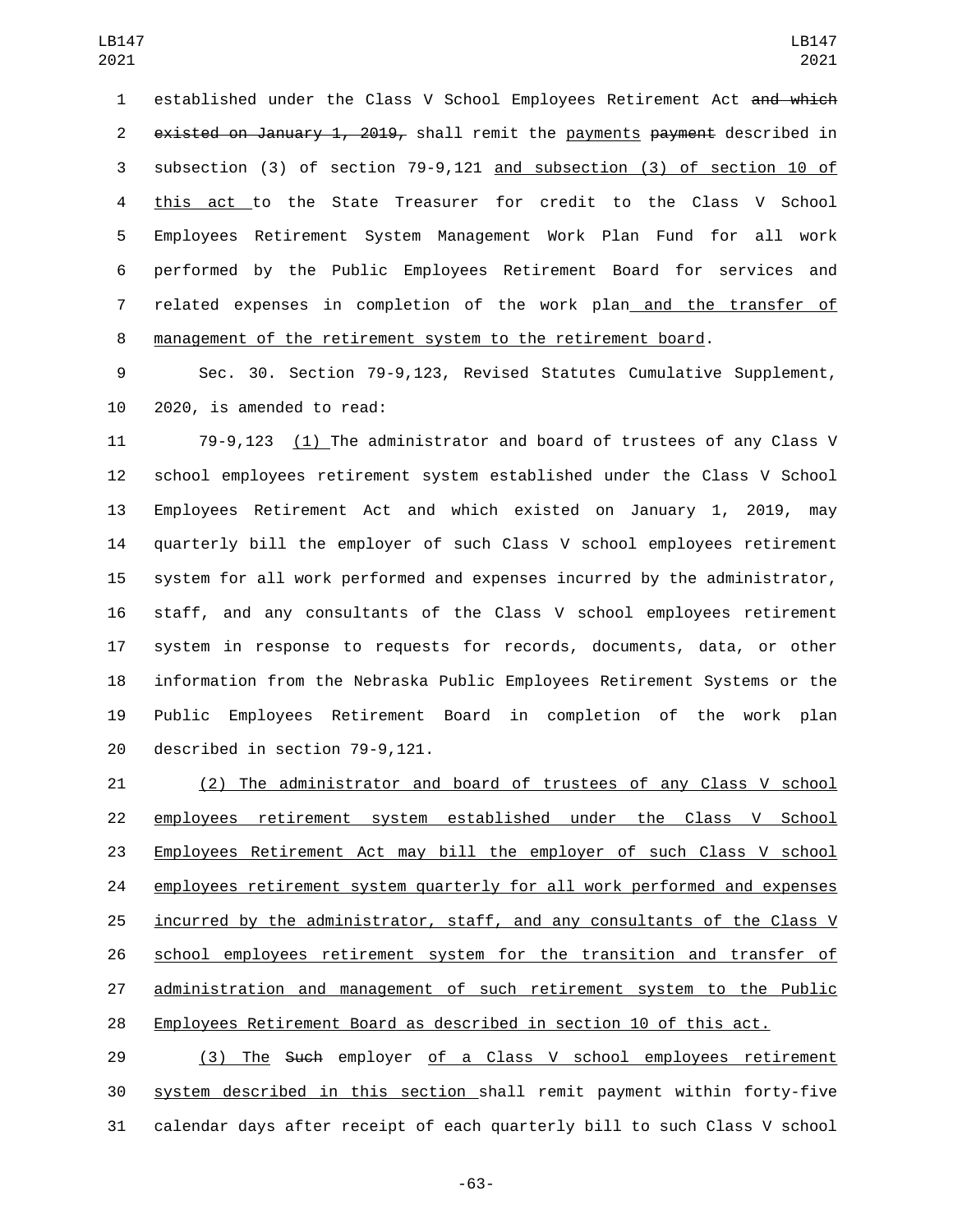1 employees retirement system.

 Sec. 31. Section 84-712.05, Revised Statutes Cumulative Supplement, 3 2020, is amended to read:

 84-712.05 The following records, unless publicly disclosed in an open court, open administrative proceeding, or open meeting or disclosed by a public entity pursuant to its duties, may be withheld from the 7 public by the lawful custodian of the records:

 (1) Personal information in records regarding a student, prospective student, or former student of any educational institution or exempt school that has effectuated an election not to meet state approval or accreditation requirements pursuant to section 79-1601 when such records are maintained by and in the possession of a public entity, other than routine directory information specified and made public consistent with 20 U.S.C. 1232g, as such section existed on February 1, 2013, and 15 regulations adopted thereunder;

 (2) Medical records, other than records of births and deaths and except as provided in subdivision (5) of this section, in any form concerning any person; records of elections filed under section 44-2821; and patient safety work product under the Patient Safety Improvement Act;

 (3) Trade secrets, academic and scientific research work which is in progress and unpublished, and other proprietary or commercial information which if released would give advantage to business competitors and serve 23 no public purpose;

 (4) Records which represent the work product of an attorney and the public body involved which are related to preparation for litigation, labor negotiations, or claims made by or against the public body or which are confidential communications as defined in section 27-503;

 (5) Records developed or received by law enforcement agencies and other public bodies charged with duties of investigation or examination of persons, institutions, or businesses, when the records constitute a part of the examination, investigation, intelligence information, citizen

-64-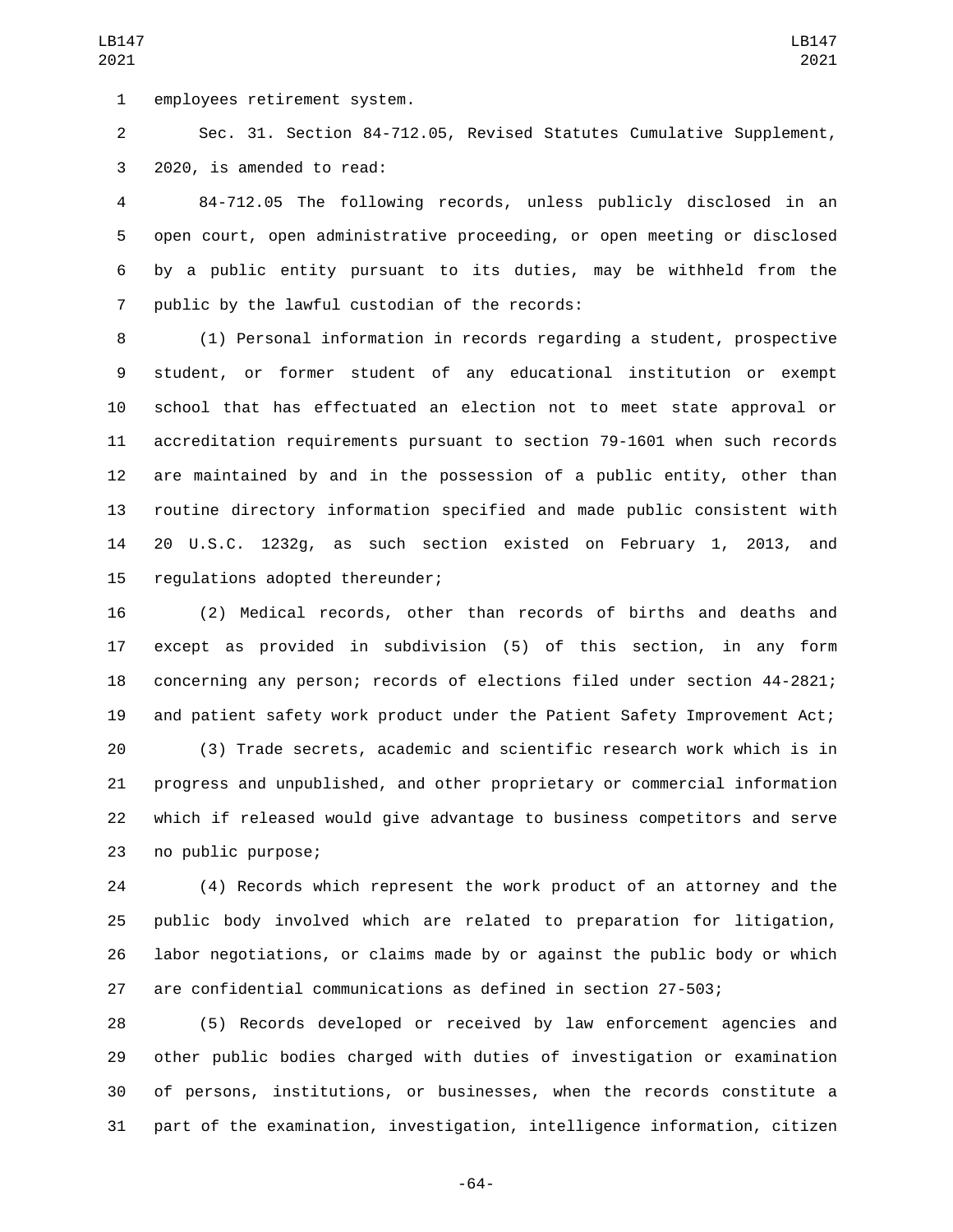complaints or inquiries, informant identification, or strategic or tactical information used in law enforcement training, except that this subdivision shall not apply to records so developed or received:

 (a) Relating to the presence of and amount or concentration of alcohol or drugs in any body fluid of any person; or

 (b) Relating to the cause of or circumstances surrounding the death of an employee arising from or related to his or her employment if, after an investigation is concluded, a family member of the deceased employee makes a request for access to or copies of such records. This subdivision does not require access to or copies of informant identification, the names or identifying information of citizens making complaints or inquiries, other information which would compromise an ongoing criminal investigation, or information which may be withheld from the public under another provision of law. For purposes of this subdivision, family member means a spouse, child, parent, sibling, grandchild, or grandparent by 16 blood, marriage, or adoption;

 (6) Appraisals or appraisal information and negotiation records concerning the purchase or sale, by a public body, of any interest in real or personal property, prior to completion of the purchase or sale;

 (7) Personal information in records regarding personnel of public bodies other than salaries and routine directory information;

 (8) Information solely pertaining to protection of the security of public property and persons on or within public property, such as specific, unique vulnerability assessments or specific, unique response plans, either of which is intended to prevent or mitigate criminal acts the public disclosure of which would create a substantial likelihood of endangering public safety or property; computer or communications network schema, passwords, and user identification names; guard schedules; lock combinations; or public utility infrastructure specifications or design drawings the public disclosure of which would create a substantial likelihood of endangering public safety or property, unless otherwise

-65-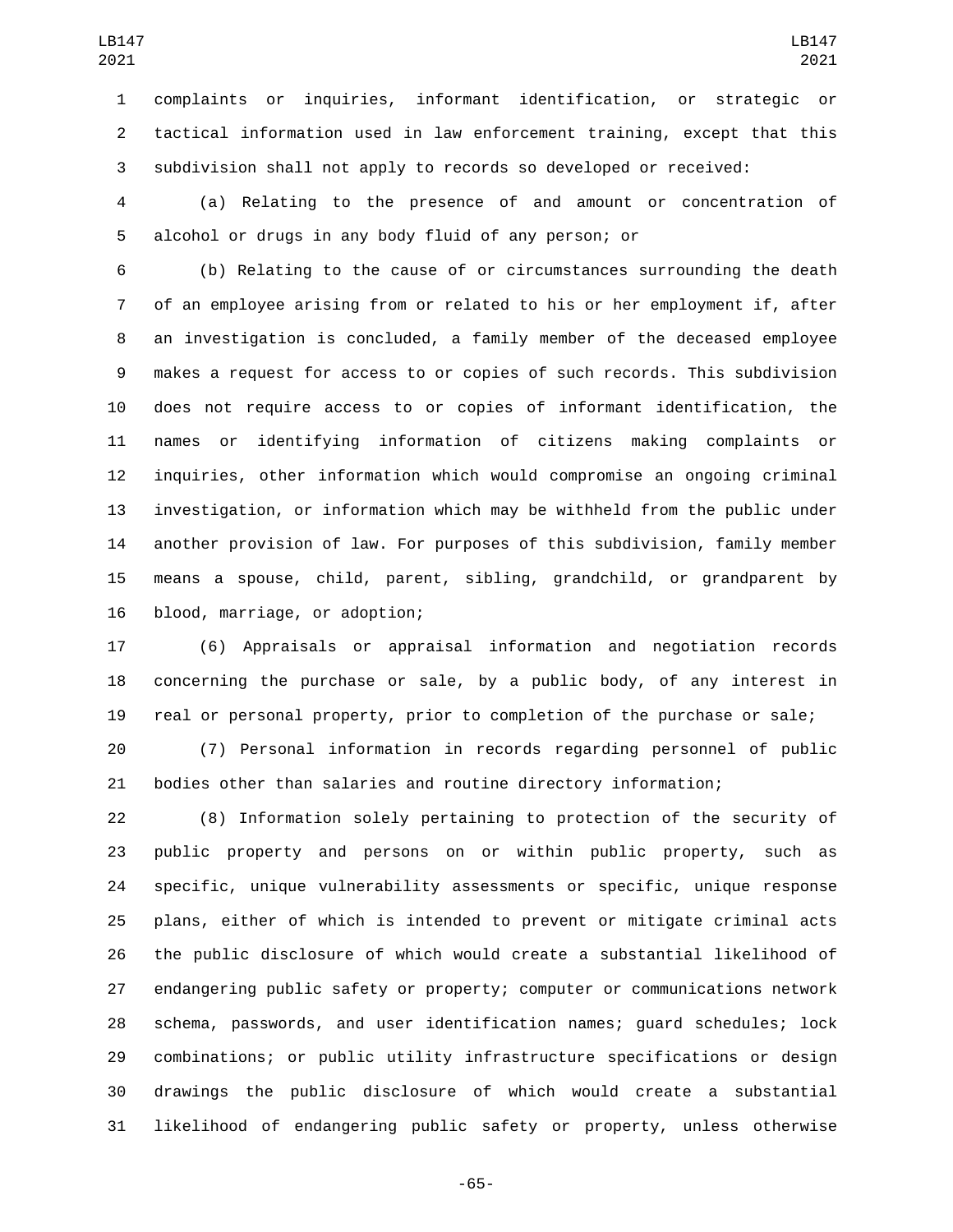1 provided by state or federal law;

 (9) Information that relates details of physical and cyber assets of critical energy infrastructure or critical electric infrastructure, including (a) specific engineering, vulnerability, or detailed design information about proposed or existing critical energy infrastructure or critical electric infrastructure that (i) relates details about the production, generation, transportation, transmission, or distribution of energy, (ii) could be useful to a person in planning an attack on such critical infrastructure, and (iii) does not simply give the general location of the critical infrastructure and (b) the identity of personnel whose primary job function makes such personnel responsible for (i) providing or granting individuals access to physical or cyber assets or (ii) operating and maintaining physical or cyber assets, if a reasonable person, knowledgeable of the electric utility or energy industry, would conclude that the public disclosure of such identity could create a substantial likelihood of risk to such physical or cyber assets. Subdivision (9)(b) of this section shall not apply to the identity of a chief executive officer, general manager, vice president, or board member of a public entity that manages critical energy infrastructure or critical electric infrastructure. The lawful custodian of the records must provide a detailed job description for any personnel whose identity is withheld pursuant to subdivision (9)(b) of this section. For purposes of subdivision (9) of this section, critical energy infrastructure and critical electric infrastructure mean existing and proposed systems and assets, including a system or asset of the bulk-power system, whether physical or virtual, the incapacity or destruction of which would negatively affect security, economic security, public health or safety, 28 or any combination of such matters;

 (10) The security standards, procedures, policies, plans, specifications, diagrams, access lists, and other security-related records of the Lottery Division of the Department of Revenue and those

-66-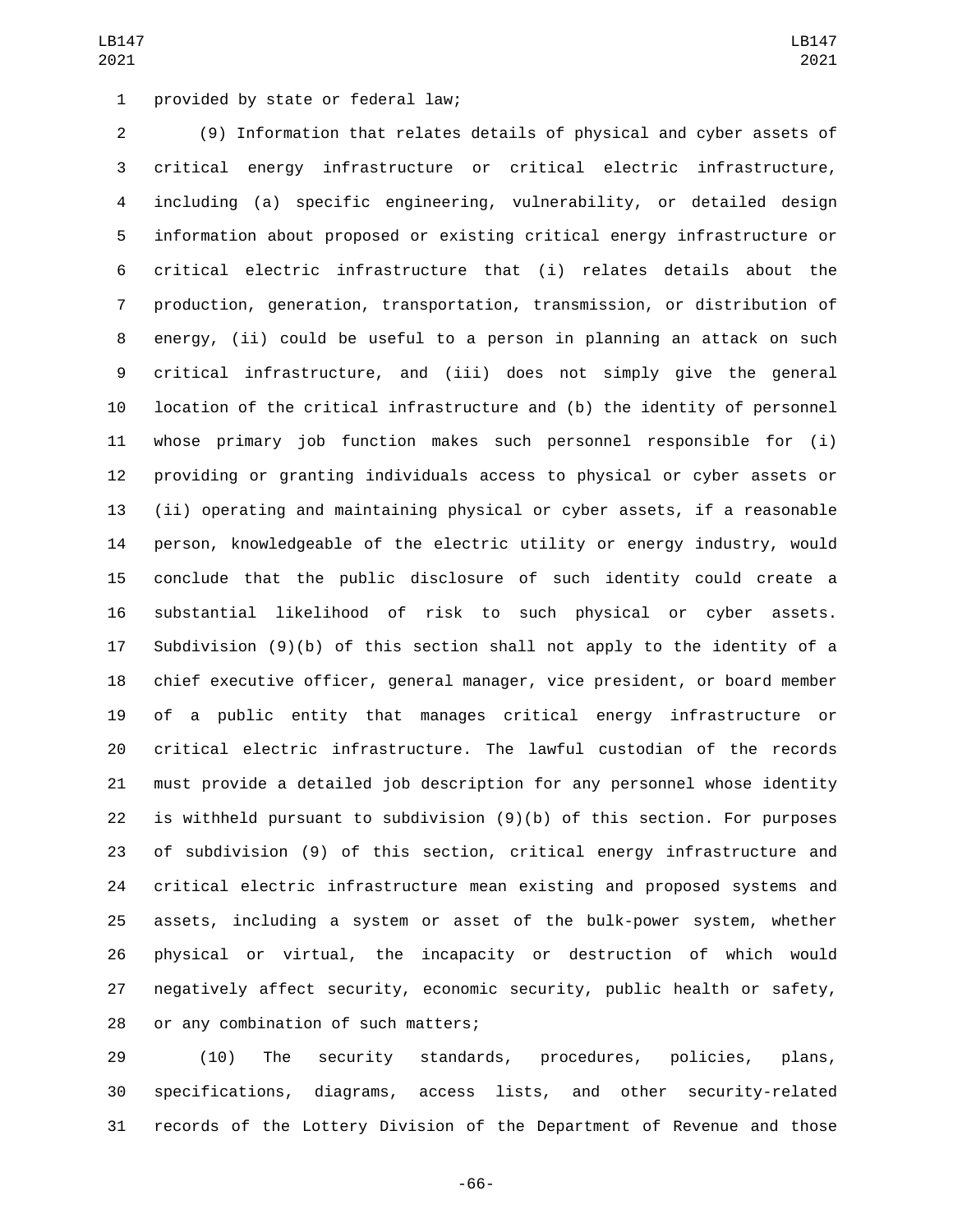persons or entities with which the division has entered into contractual relationships. Nothing in this subdivision shall allow the division to withhold from the public any information relating to amounts paid persons or entities with which the division has entered into contractual relationships, amounts of prizes paid, the name of the prize winner, and the city, village, or county where the prize winner resides;

 (11) With respect to public utilities and except as provided in sections 43-512.06 and 70-101, personally identified private citizen account payment and customer use information, credit information on others supplied in confidence, and customer lists;

 (12) Records or portions of records kept by a publicly funded library which, when examined with or without other records, reveal the identity of any library patron using the library's materials or services;

 (13) Correspondence, memoranda, and records of telephone calls related to the performance of duties by a member of the Legislature in whatever form. The lawful custodian of the correspondence, memoranda, and records of telephone calls, upon approval of the Executive Board of the Legislative Council, shall release the correspondence, memoranda, and records of telephone calls which are not designated as sensitive or confidential in nature to any person performing an audit of the Legislature. A member's correspondence, memoranda, and records of confidential telephone calls related to the performance of his or her legislative duties shall only be released to any other person with the 24 explicit approval of the member;

 (14) Records or portions of records kept by public bodies which would reveal the location, character, or ownership of any known archaeological, historical, or paleontological site in Nebraska when necessary to protect the site from a reasonably held fear of theft, vandalism, or trespass. This section shall not apply to the release of information for the purpose of scholarly research, examination by other public bodies for the protection of the resource or by recognized tribes,

-67-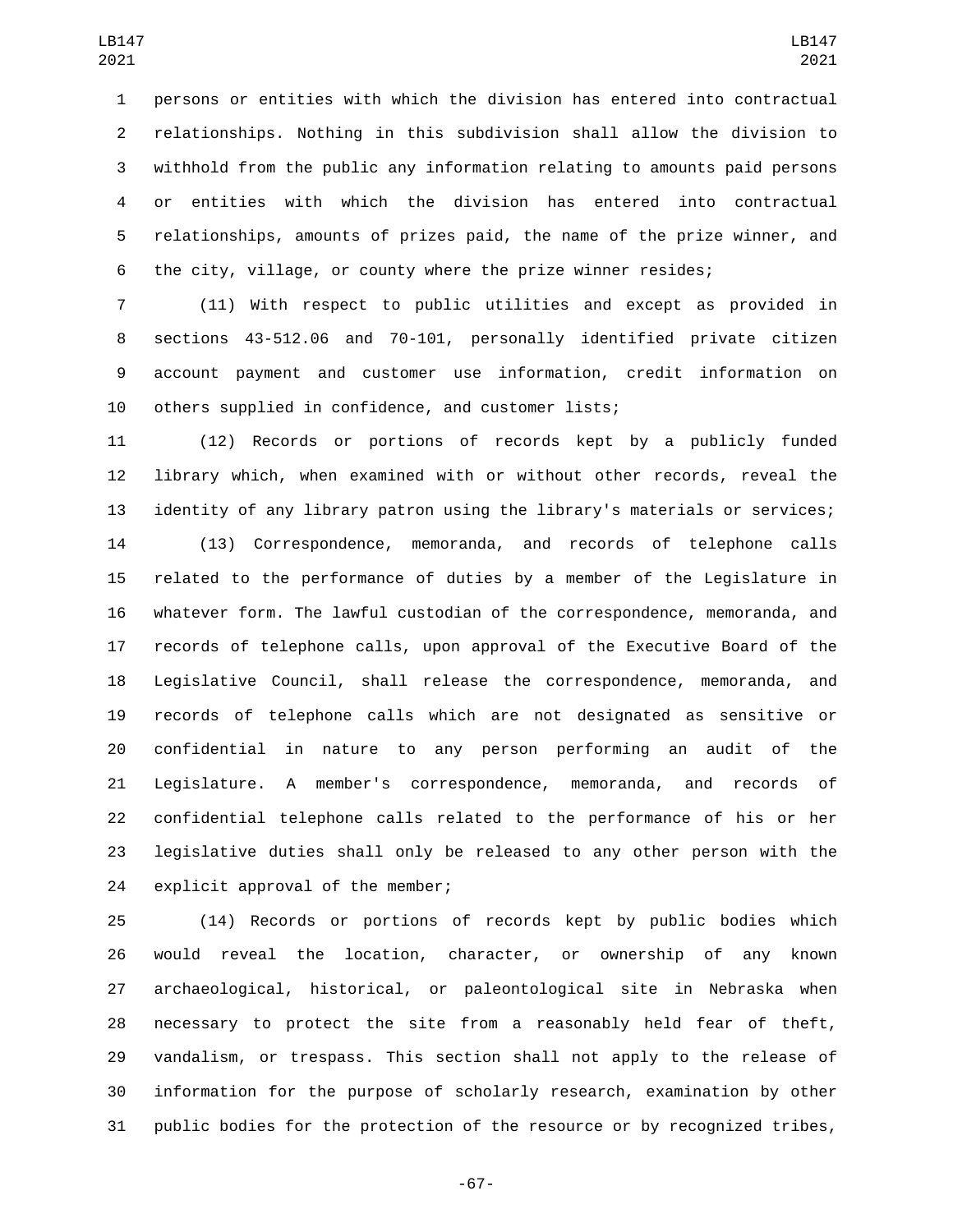the Unmarked Human Burial Sites and Skeletal Remains Protection Act, or the federal Native American Graves Protection and Repatriation Act;

 (15) Records or portions of records kept by public bodies which maintain collections of archaeological, historical, or paleontological significance which reveal the names and addresses of donors of such articles of archaeological, historical, or paleontological significance unless the donor approves disclosure, except as the records or portions thereof may be needed to carry out the purposes of the Unmarked Human Burial Sites and Skeletal Remains Protection Act or the federal Native 10 American Graves Protection and Repatriation Act;

 (16) Library, archive, and museum materials acquired from nongovernmental entities and preserved solely for reference, research, or exhibition purposes, for the duration specified in subdivision (16)(b) of 14 this section, if:

 (a) Such materials are received by the public custodian as a gift, 16 purchase, bequest, or transfer; and

 (b) The donor, seller, testator, or transferor conditions such gift, purchase, bequest, or transfer on the materials being kept confidential 19 for a specified period of time;

 (17) Job application materials submitted by applicants, other than finalists or a priority candidate for a position described in section 85-106.06 selected using the enhanced public scrutiny process in section 85-106.06, who have applied for employment by any public body as defined in section 84-1409. For purposes of this subdivision, (a) job application materials means employment applications, resumes, reference letters, and school transcripts and (b) finalist means any applicant who is not an applicant for a position described in section 85-106.06 and (i) who reaches the final pool of applicants, numbering four or more, from which the successful applicant is to be selected, (ii) who is an original applicant when the final pool of applicants numbers less than four, or (iii) who is an original applicant and there are four or fewer original

-68-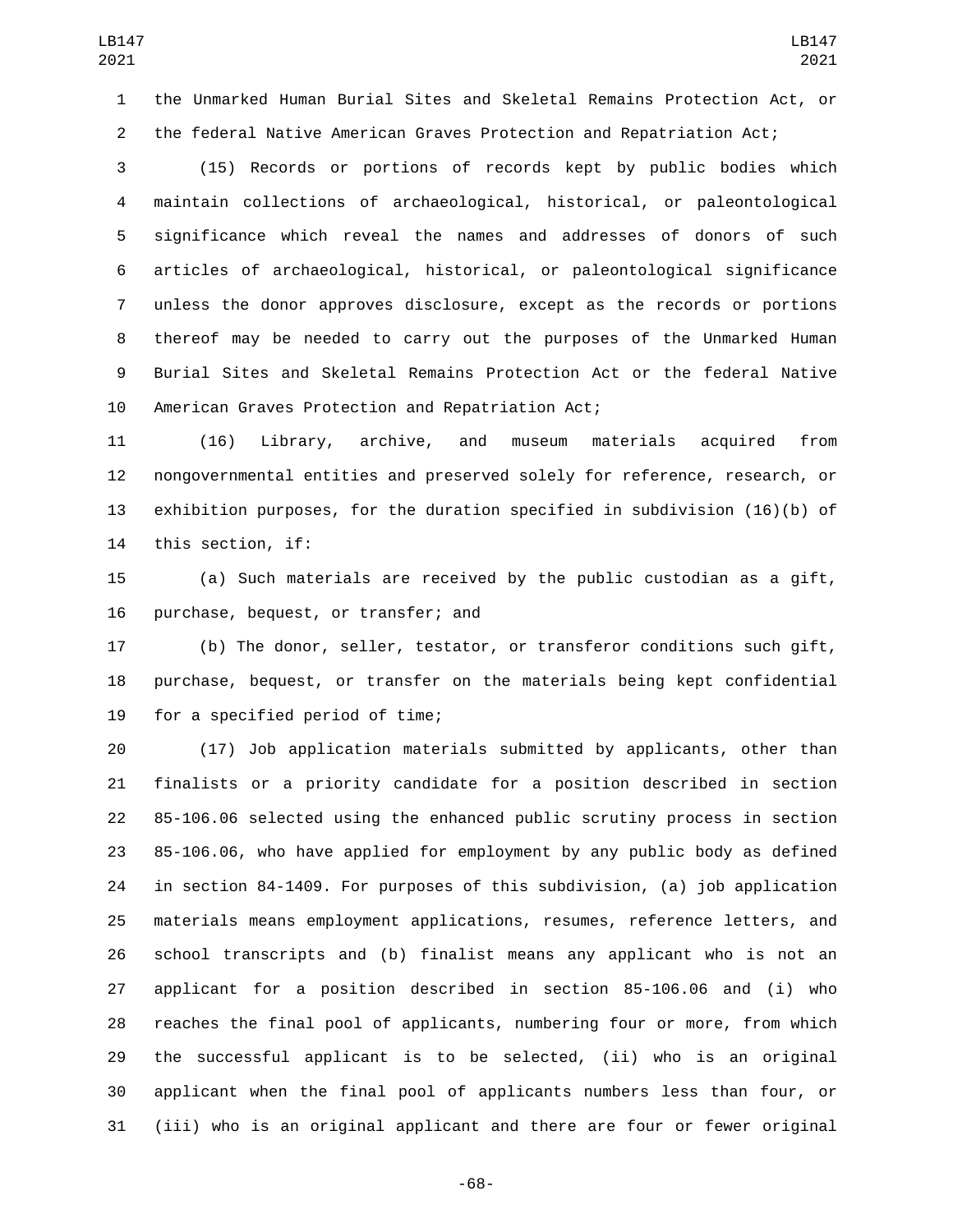applicants;1

 (18)(a) Records obtained by the Public Employees Retirement Board pursuant to section 84-1512 and (b) records maintained by the board of education of a Class V school district and obtained by the board of trustees or the Public Employees Retirement Board for the administration of a retirement system provided for under the Class V School Employees 7 Retirement Act pursuant to section 79-989;

 (19) Social security numbers; credit card, charge card, or debit card numbers and expiration dates; and financial account numbers supplied 10 to state and local governments by citizens;

 (20) Information exchanged between a jurisdictional utility and city 12 pursuant to section 66-1867;

 (21) Draft records obtained by the Nebraska Retirement Systems Committee of the Legislature and the Governor from Nebraska Public Employees Retirement Systems pursuant to subsection (4) of section 16 84-1503;

 (22) All prescription drug information submitted pursuant to section 71-2454, all data contained in the prescription drug monitoring system, and any report obtained from data contained in the prescription drug 20 monitoring system; and

 (23) Information obtained by any government entity, whether federal, state, county, or local, regarding firearm registration, possession, sale, or use that is obtained for purposes of an application permitted or required by law or contained in a permit or license issued by such entity. Such information shall be available upon request to any federal, 26 state, county, or local law enforcement agency.

 Sec. 32. Section 84-1501, Revised Statutes Cumulative Supplement, 28 2020, is amended to read:

 84-1501 (1) The Public Employees Retirement Board is hereby 30 established.

(2)(a) The board shall consist of eight appointed members until

LB147 

-69-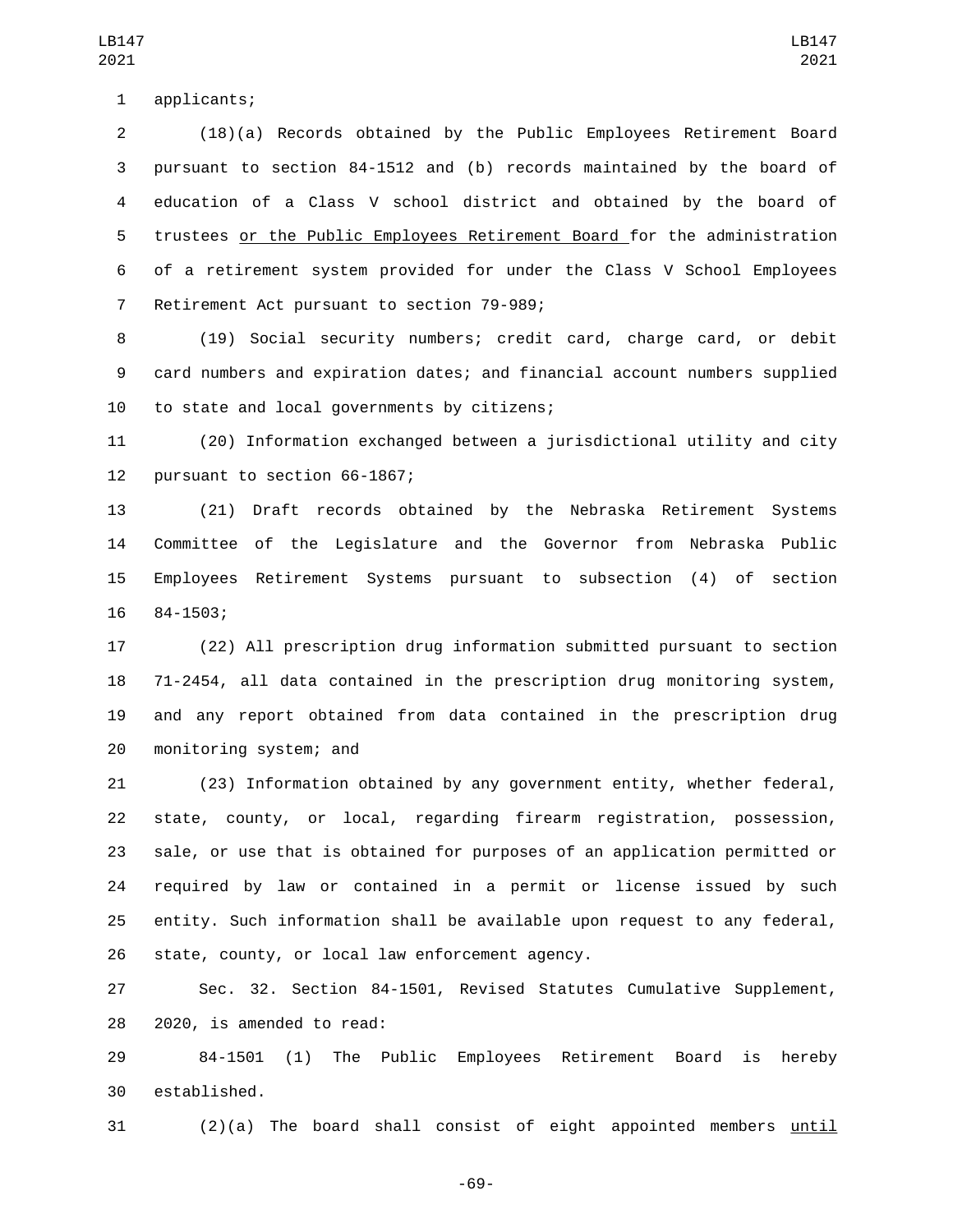September 1, 2024, and nine appointed members beginning September 1, 2024, as described in this subsection, and the state investment officer 3 as a nonvoting, ex officio member. Six of the appointed members until September 1, 2024, and seven of the appointed members beginning September 1, 2024, shall be active or retired participants in the retirement systems administered by the board, and two of the appointed members (i) shall not be employees of the State of Nebraska or any of its political subdivisions and (ii) shall have at least ten years of experience in the management of a public or private organization or have at least five years of experience in the field of actuarial analysis or the 11 administration of an employee benefit plan.

12 (b) The  $s\overline{i}x$  appointed members who are participants in the systems 13 shall be as follows:

 (i) Two of the appointed members shall be participants in the School Employees Retirement System of the State of Nebraska and shall include 16 one administrator and one teacher;

 (ii) One of the appointed members shall be a participant in the Nebraska Judges Retirement System as provided in the Judges Retirement 19 Act;

 (iii) One of the appointed members shall be a participant in the 21 Nebraska State Patrol Retirement System;

 (iv) One of the appointed members shall be a participant in the 23 Retirement System for Nebraska Counties; and

 (v) One of the appointed members shall be a participant in the State 25 Employees Retirement System of the State of Nebraska; and  $\pm$ 

 (vi) Beginning September 1, 2024, one of the appointed members shall be a participant in a retirement system established under the Class V 28 School Employees Retirement Act.

 (c) Appointments to the board shall be made by the Governor and shall be subject to the approval of the Legislature. All appointed members shall be citizens of the State of Nebraska.

-70-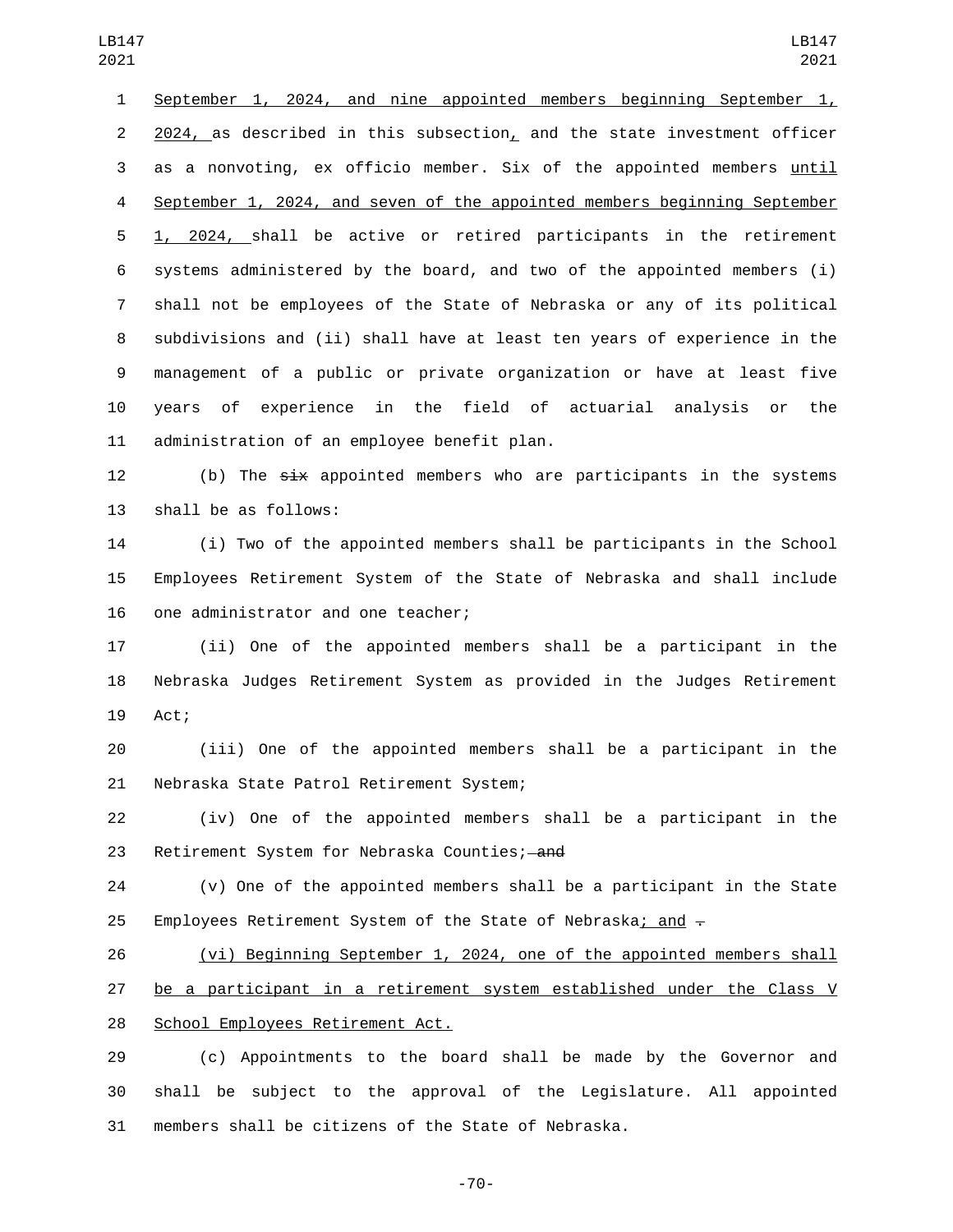(3)(a) Except as otherwise provided in this subsection, all members shall serve for terms of five years or until a successor has been appointed and qualified. The terms shall begin on January 1 of the 4 appropriate year.

 (b) To ensure an experienced and knowledgeable board, the terms of the appointed members shall be staggered as follows:

 (i) One of the two members described in subdivisions (2)(a)(i) and (ii) of this section shall be appointed to serve for a five-year term 9 which begins in 2017;

 (ii) One of the two members described in subdivisions (2)(a)(i) and (ii) of this section shall be appointed to serve for a five-year term 12 which begins in 2018;

 (iii) The participant in the School Employees Retirement System of the State of Nebraska who is a teacher shall be appointed for a five-year 15 term which begins in 2019;

 (iv) The participant in the School Employees Retirement System of the State of Nebraska who is an administrator and the participant in the State Employees Retirement System of the State of Nebraska shall be appointed for a five-year term which begins in 2020;

 (v) The participant in the Retirement System for Nebraska Counties and the participant in the Nebraska Judges Retirement System shall be 22 appointed to serve for a five-year term which begins in 2021;  $-\text{and}$ 

 (vi) The participant in the Nebraska State Patrol Retirement System shall be appointed to serve for a three-year term which begins in 2020, and his or her successor shall be appointed to serve for a five-year term 26 which begins in 2023; and  $\overline{z}$ 

 (vii) The participant in a retirement system established under the Class V School Employees Retirement Act shall be appointed to serve for a 29 fifty-two month term which begins September 1, 2024, and his or her successor shall be appointed to serve for a five-year term which begins 31 in 2029.

-71-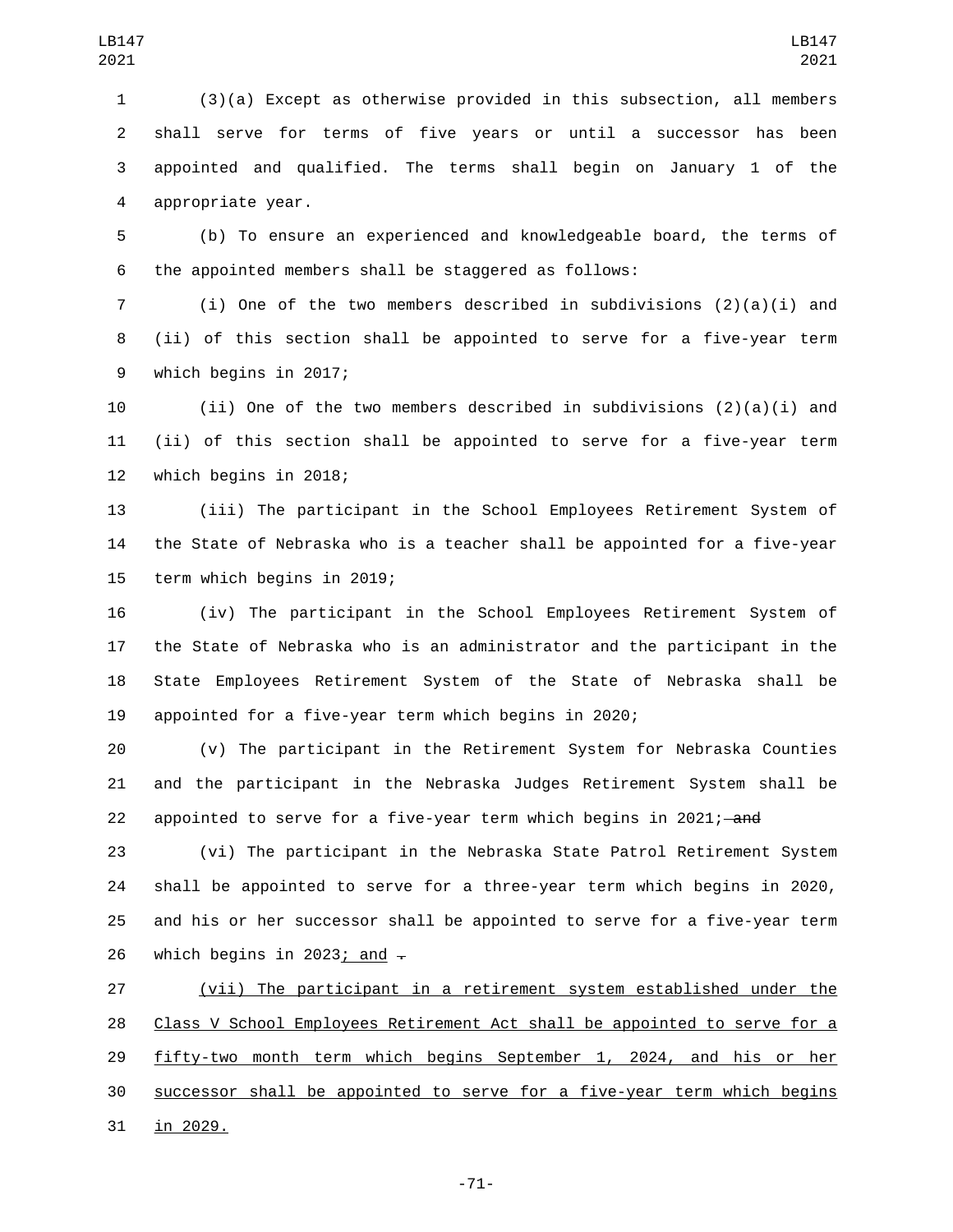(4) In the event of a vacancy in office, the Governor shall appoint a person to serve the unexpired portion of the term subject to the 3 approval of the Legislature.

 (5) The appointed members of the board may be removed by the Governor for cause after notice and an opportunity to be heard.

 Sec. 33. Section 84-1503, Revised Statutes Cumulative Supplement, 7 2020, is amended to read:

 84-1503 (1) It shall be the duty of the Public Employees Retirement 9 Board:

 (a) To administer the retirement systems provided for in the County Employees Retirement Act, the Judges Retirement Act, the Nebraska State 12 Patrol Retirement Act, the School Employees Retirement Act, and the State Employees Retirement Act, and beginning September 1, 2024, the Class V School Employees Retirement Act. The agency for the administration of the retirement systems and under the direction of the board shall be known and may be cited as the Nebraska Public Employees Retirement Systems;

 (b) To appoint a director to administer the systems under the direction of the board. The appointment shall be subject to the approval of the Governor and a majority of the Legislature. The director shall be qualified by training and have at least five years of experience in the administration of a qualified public or private employee retirement plan. The director shall not be a member of the board. The salary of the director shall be set by the board. The director shall serve without term 24 and may be removed by the board;

 (c) To provide for an equitable allocation of expenses among the retirement systems administered by the board, and all expenses shall be provided from the investment income earned by the various retirement funds unless alternative sources of funds to pay expenses are specified by law;

 (d) To administer the deferred compensation program authorized in 31 section 84-1504;

-72-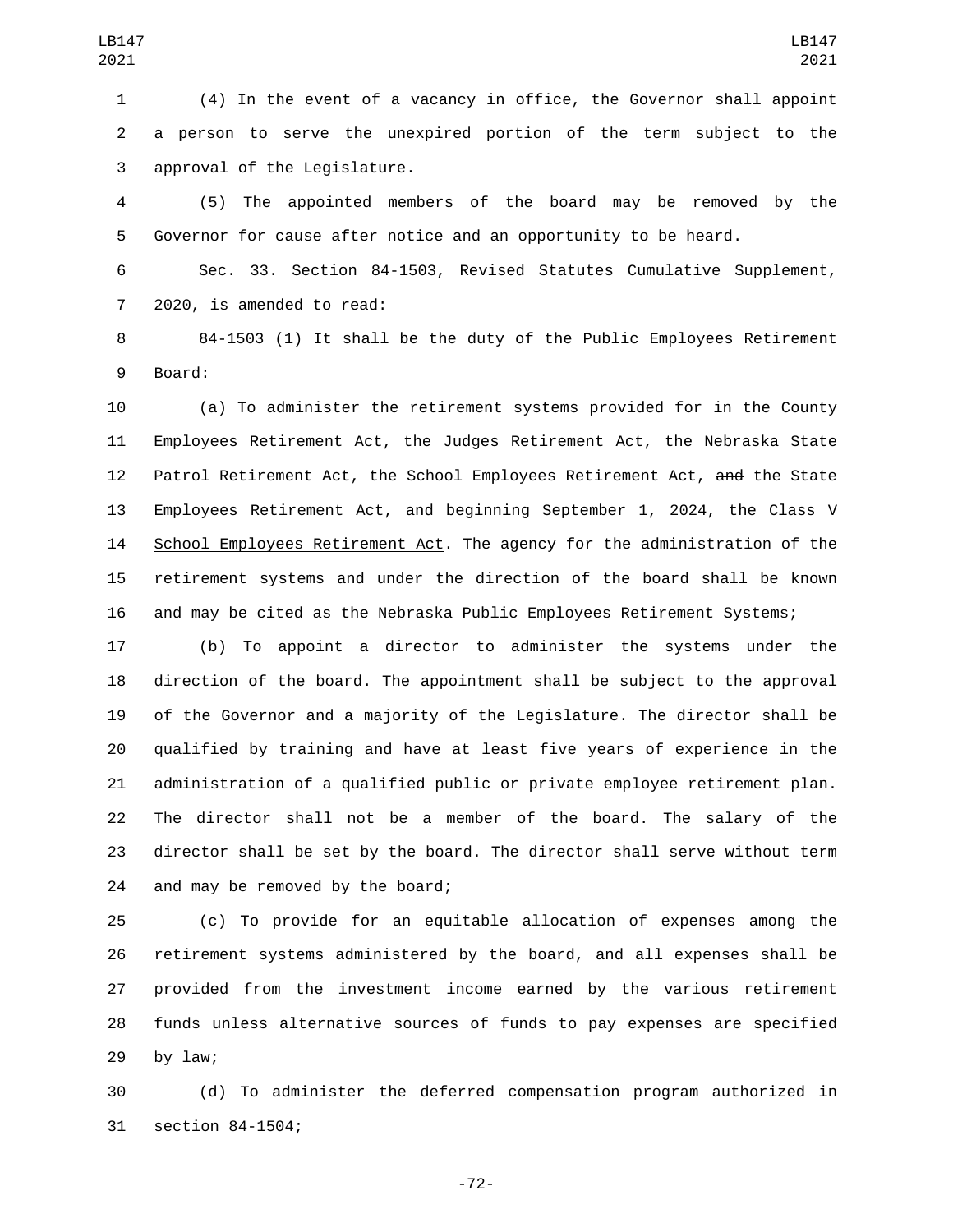(e) To hire an attorney, admitted to the Nebraska State Bar Association, to advise the board in the administration of the retirement systems listed in subdivision (a) of this subsection;

 (f) To hire an internal auditor to perform the duties described in section 84-1503.04 who meets the minimum standards as described in 6 section 84-304.03;

 (g) To adopt and implement procedures for reporting information by employers, as well as testing and monitoring procedures in order to verify the accuracy of such information. The information necessary to determine membership shall be provided by the employer. The board may adopt and promulgate rules and regulations and prescribe such forms necessary to carry out this subdivision. Nothing in this subdivision shall be construed to require the board to conduct onsite audits of political subdivisions for compliance with statutes, rules, and 15 regulations governing the retirement systems listed in subdivision  $(1)(a)$ of this section regarding membership and contributions; and

 (h) To prescribe and furnish forms for the public retirement system plan reports required to be filed pursuant to sections 2-3228, 12-101, 14-567, 14-1805.01, 14-2111, 15-1017, 16-1017, 16-1037, 19-3501, 23-1118, 23-3526, 71-1631.02, and 79-987 through December 31, 2017.

 (2) In administering the retirement systems listed in subdivision (1)(a) of this section, it shall be the duty of the board:

 (a) To determine, based on information provided by the employer, the prior service annuity, if any, for each person who is an employee of the county on the date of adoption of the retirement system;

 (b) To determine the eligibility of an individual to be a member of the retirement system and other questions of fact in the event of a dispute between an individual and the individual's employer;

 (c) To adopt and promulgate rules and regulations, as the board may 30 deem necessary, for the management of the board;

(d) To keep a complete record of all proceedings taken at any

-73-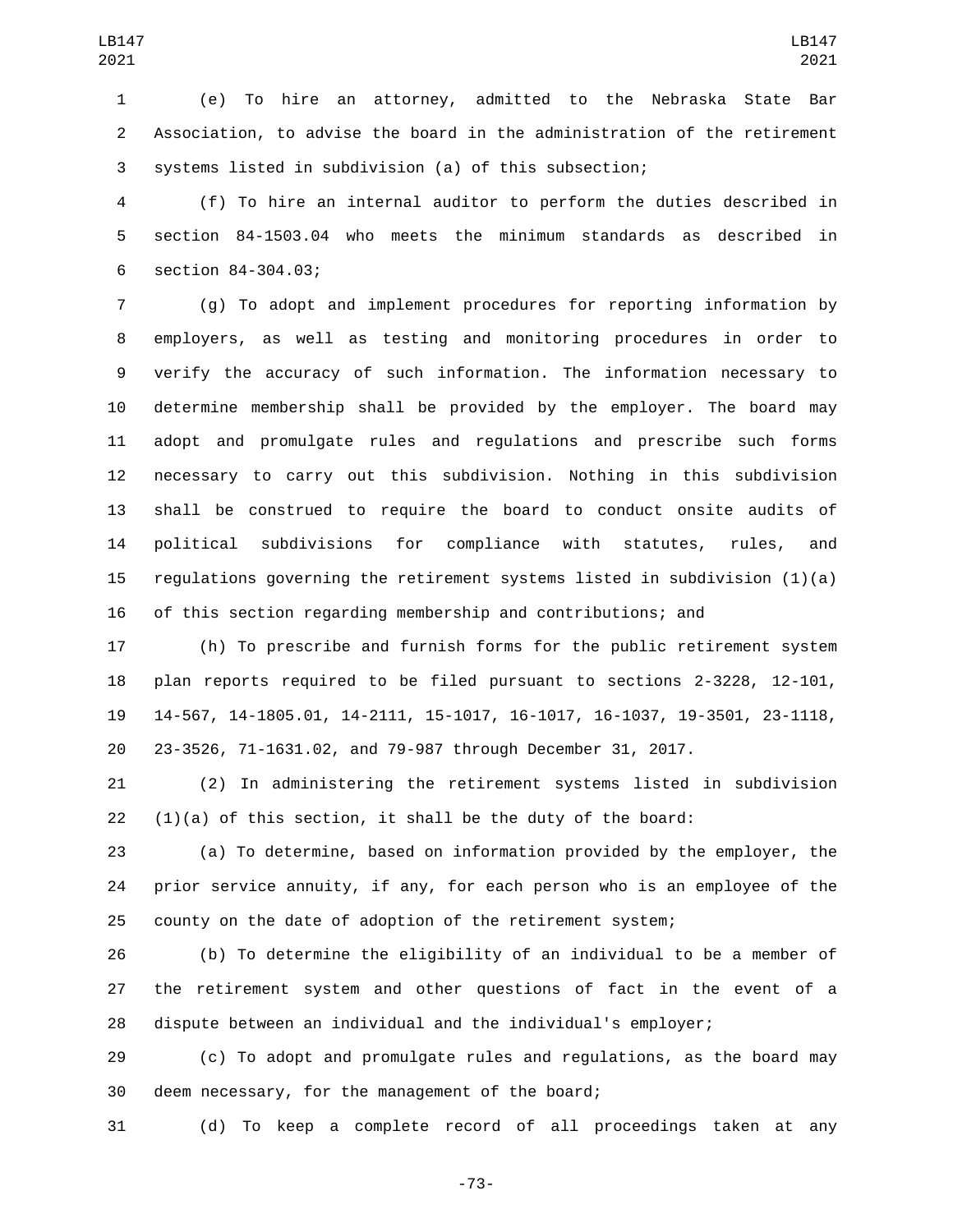(e) To obtain, by a competitive, formal, and sealed bidding process through the materiel division of the Department of Administrative Services, actuarial services on behalf of the State of Nebraska as may be necessary in the administration and development of the retirement systems, including, but not limited to, preparation of an annual actuarial valuation report of each of the defined benefit and cash balance plans administered by the board. Such annual valuation reports shall be presented by the actuary to the Nebraska Retirement Systems Committee of the Legislature at a public hearing or hearings. Any contract for actuarial services shall contain a provision allowing the actuary, without prior approval of the board, to perform actuarial studies of the systems as requested by entities other than the board, if notice, which does not identify the entity or substance of the request, is given to the board, all costs are paid by the requesting entity, results are provided to the board, the Nebraska Retirement Systems Committee of the Legislature, and the Legislative Fiscal Analyst upon being made public, and such actuarial studies do not interfere with the actuary's ongoing responsibility to the board. The term of the contract shall be for up to three years. A competitive, formal, and sealed bidding process shall be completed at least once every three years, unless the board determines that such a process would not be cost effective under the circumstances and that the actuarial services performed have been satisfactory, in which case the contract may also contain an option for renewal without a competitive, formal, and sealed bidding process for up to two additional three-year periods. An actuary under contract for the State of Nebraska shall be a member of the American Academy of Actuaries and meet the academy's qualification standards to render a statement of 29 actuarial opinion;

 (f) To direct the State Treasurer to transfer funds, as an expense of the retirement systems, to the Legislative Council Retirement Study

-74-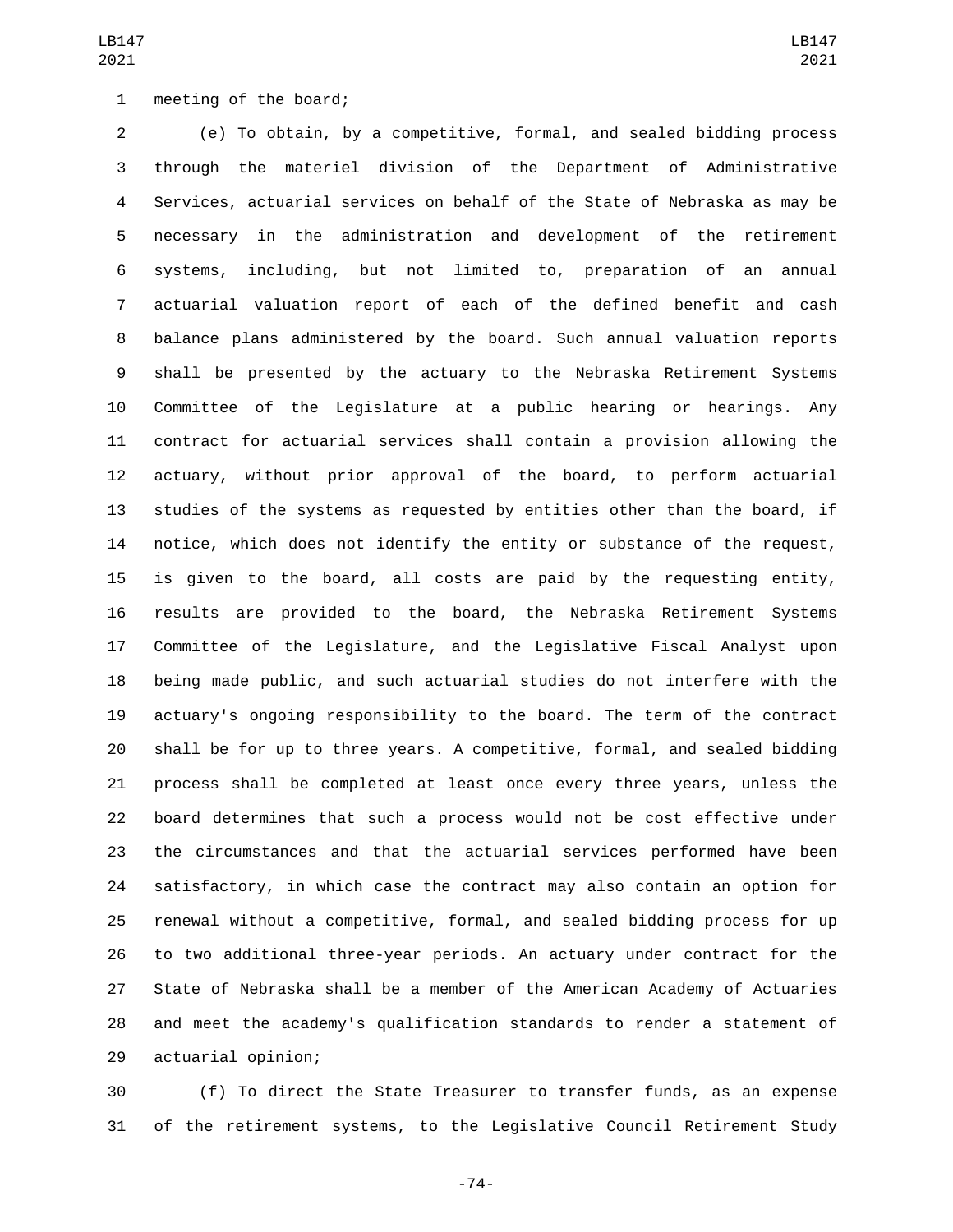Fund. Such transfer shall occur beginning on or after July 1, 2005, and at intervals of not less than five years and not more than fifteen years and shall be in such amounts as the Legislature shall direct;

 (g) To adopt and promulgate rules and regulations, as the board may deem necessary, to carry out the provisions of each retirement system 6 described in subdivision  $(1)(a)$  of this section, which includes, but is not limited to, the crediting of military service, direct rollover 8 distributions, and the acceptance of rollovers;

 (h) To obtain auditing services for a separate compliance audit of the retirement systems to be completed by December 31, 2020, and from time to time thereafter at the request of the Nebraska Retirement Systems Committee of the Legislature, to be completed not more than every four years but not less than every ten years. The compliance audit shall be in addition to the annual audit conducted by the Auditor of Public Accounts. The compliance audit shall include, but not be limited to, an examination of records, files, and other documents and an evaluation of all policies and procedures to determine compliance with all state and federal laws. A copy of the compliance audit shall be given to the Governor, the board, and the Nebraska Retirement Systems Committee of the Legislature and shall be presented to the committee at a public hearing;

 (i) To adopt and promulgate rules and regulations, as the board may deem necessary, for the adjustment of contributions or benefits, which includes, but is not limited to: (i) The procedures for refunding contributions, adjusting future contributions or benefit payments, and requiring additional contributions or repayment of benefits; (ii) the process for a member, member's beneficiary, employee, or employer to dispute an adjustment to contributions or benefits; (iii) establishing materiality and de minimus amounts for agency transactions, adjustments, and inactive account closures; and (iv) notice provided to all affected persons. Following an adjustment, a timely notice shall be sent that describes the adjustment and the process for disputing an adjustment to

-75-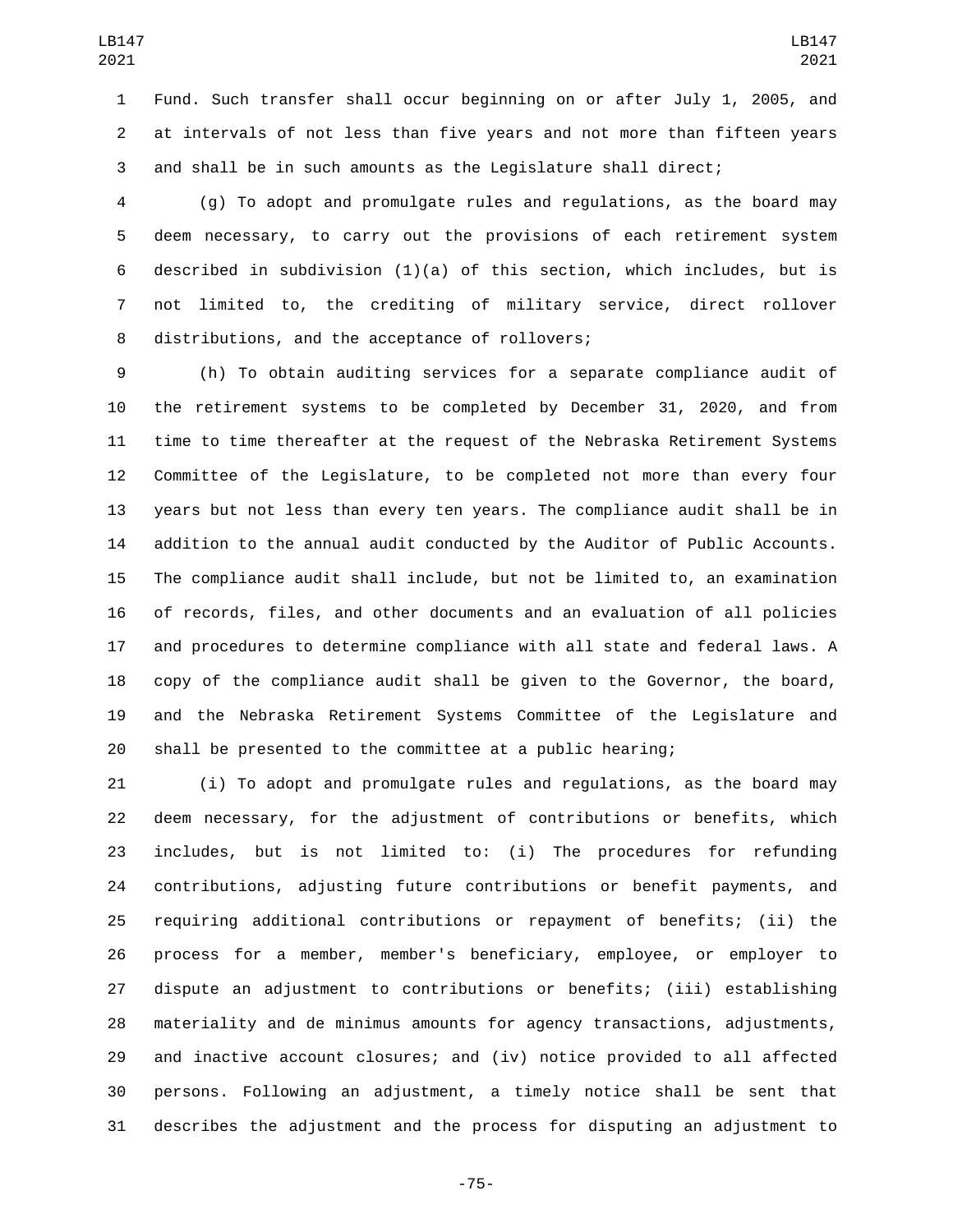contributions or benefits;1

 (j)(i) To amend the deferred compensation plan to require that in the event of a member's death, except as provided in section 42-1107, the death benefit shall be paid to the following, in order of priority:

 (A) To the member's surviving designated beneficiary on file with 6 the board;

 (B) To the spouse married to the member on the member's date of death if there is no surviving designated beneficiary on file with the 9 board; or

 (C) To the member's estate if the member is not married on the member's date of death and there is no surviving designated beneficiary 12 on file with the board; and

 (ii) The priority designations described in subdivision (2)(j)(i) of this section shall not apply if the member has retired under a joint and 15 survivor benefit option;

 (k) To make a thorough investigation through the director or the director's designee, of any overpayment of a benefit, when in the judgment of the director such investigation is necessary, including, but not limited to, circumstances in which benefit payments are made after the death of a member or beneficiary and the retirement system is not made aware of such member's or beneficiary's death. In connection with any such investigation, the board, through the director or the director's designee, shall have the power to compel the attendance of witnesses and the production of books, papers, records, and documents, whether in hardcopy, electronic form, or otherwise, and issue subpoenas for such purposes. Such subpoenas shall be served in the same manner and have the same effect as subpoenas from district courts; and

 (l) To administer all retirement system plans in a manner which will maintain each plan's status as a qualified plan pursuant to the Internal Revenue Code, as defined in section 49-801.01, including: Section 401(a) (9) of the Internal Revenue Code relating to the time and manner in which

-76-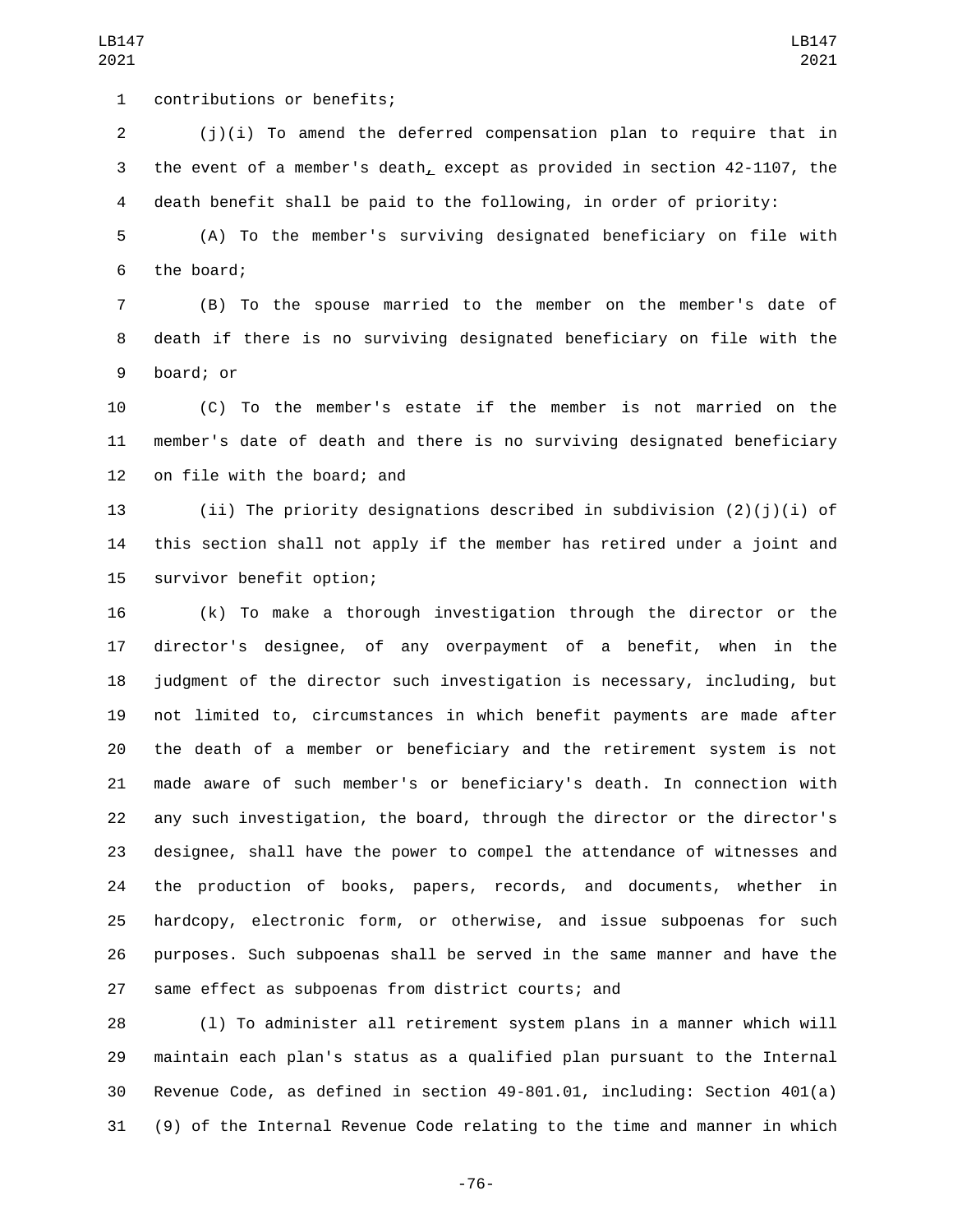benefits are required to be distributed, including the incidental death 2 benefit distribution requirement of section  $401(a)(9)(6)$  of the Internal Revenue Code; section 401(a)(25) of the Internal Revenue Code relating to the specification of actuarial assumptions; section 401(a)(31) of the Internal Revenue Code relating to direct rollover distributions from eligible retirement plans; section 401(a)(37) of the Internal Revenue Code relating to the death benefit of a member whose death occurs while performing qualified military service; and section 401(a) of the Internal Revenue Code by meeting the requirements of section 414(d) of the Internal Revenue Code relating to the establishment of retirement plans for governmental employees of a state or political subdivision thereof. The board may adopt and promulgate rules and regulations necessary or appropriate to maintain such status including, but not limited to, rules or regulations which restrict discretionary or optional contributions to 15 a plan or which limit distributions from a plan.

 (3) By March 31 of each year prior to 2020, and by April 10 of each year beginning in 2020, the board shall prepare a written plan of action and shall present such plan to the Nebraska Retirement Systems Committee of the Legislature at a public hearing. The plan shall include, but not be limited to, the board's funding policy, the administrative costs and other fees associated with each fund and plan overseen by the board, member education and informational programs, the director's duties and limitations, an organizational structure of the office of the Nebraska Public Employees Retirement Systems, and the internal control structure of such office to ensure compliance with state and federal laws.

 (4)(a) Beginning in 2016, and at least every four years thereafter in even-numbered years or at the request of the Nebraska Retirement Systems Committee of the Legislature, the board shall obtain an experience study. Within thirty business days after presentation of the experience study to the board, the actuary shall present the study to the Nebraska Retirement Systems Committee at a public hearing. If the board

-77-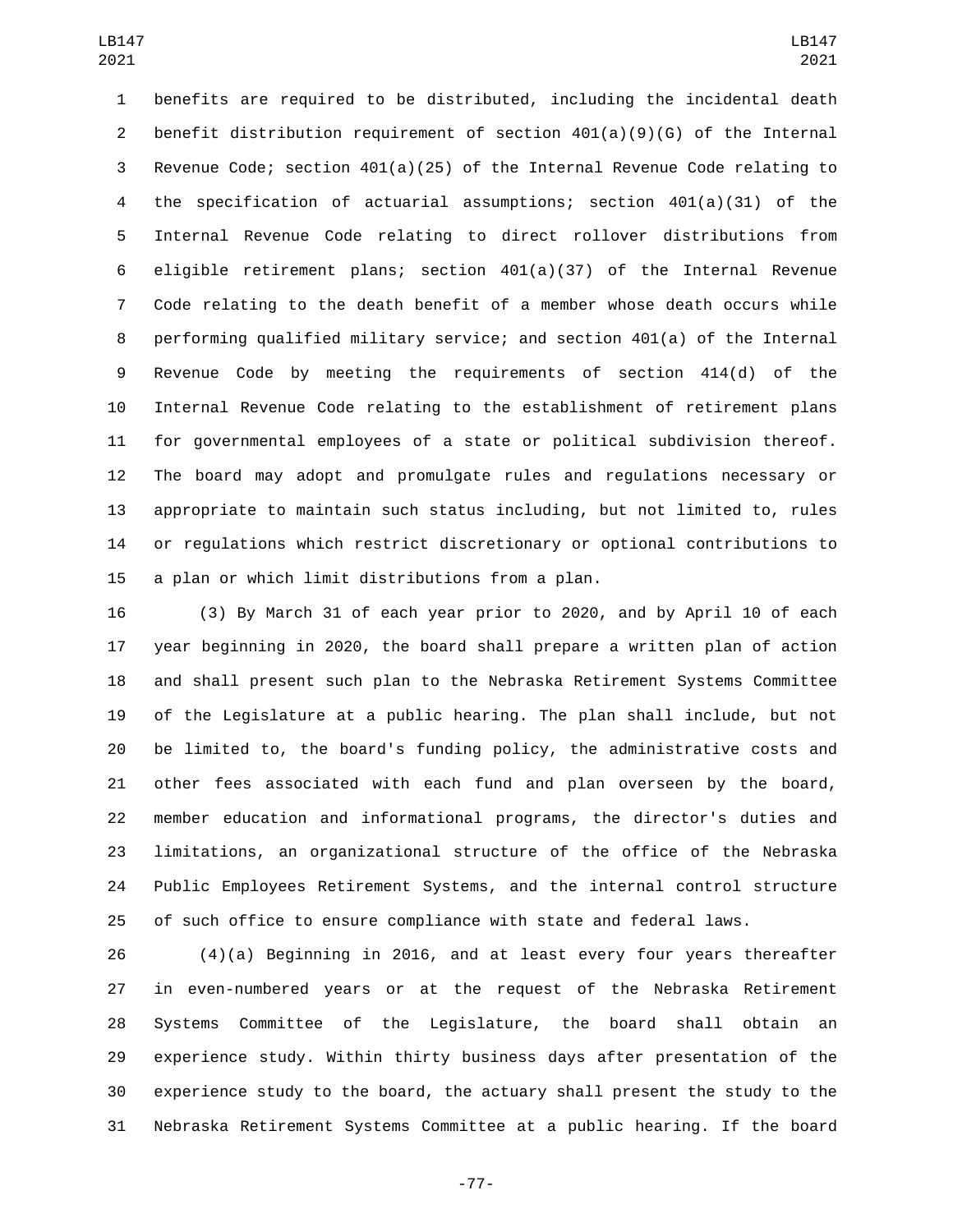does not adopt all of the recommendations in the experience study, the board shall provide a written explanation of its decision to the Nebraska Retirement Systems Committee and the Governor. The explanation shall be delivered within ten business days after formal action by the board to 5 not adopt one or more of the recommendations.

 (b) The director shall provide an electronic copy of the first draft and a final draft of the experience study and annual valuation reports to the Nebraska Retirement Systems Committee and the Governor when the director receives the drafts from the actuary. The drafts shall be deemed confidential information. The draft copies obtained by the Nebraska Retirement Systems Committee and the Governor pursuant to this section shall not be considered public records subject to sections 84-712 to 13 84-712.09.

 (c) For purposes of this subsection, business days shall be computed by excluding the day the request is received, after which the designated period of time begins to run. A business day shall not include a Saturday or a Sunday or a day during which the Nebraska Public Employees 18 Retirement Systems office is closed.

 (5) It shall be the duty of the board to direct the State Treasurer to transfer funds, as an expense of the retirement system provided for under the Class V School Employees Retirement Act, to and from the Class V Retirement System Payment Processing Fund and the Class V School Employees Retirement Fund for the benefit of a retirement system provided for under the Class V School Employees Retirement Act to implement the provisions of section 79-986. The agency for the administration of this provision and under the direction of the board shall be known and may be cited as the Nebraska Public Employees Retirement Systems.

 (6) Pursuant to section 79-9,121, it shall be the duty of the board to carry out the work plan, file the report, and contract with, bill, and receive payment from the employer of any Class V school employees retirement system established under the Class V School Employees

-78-